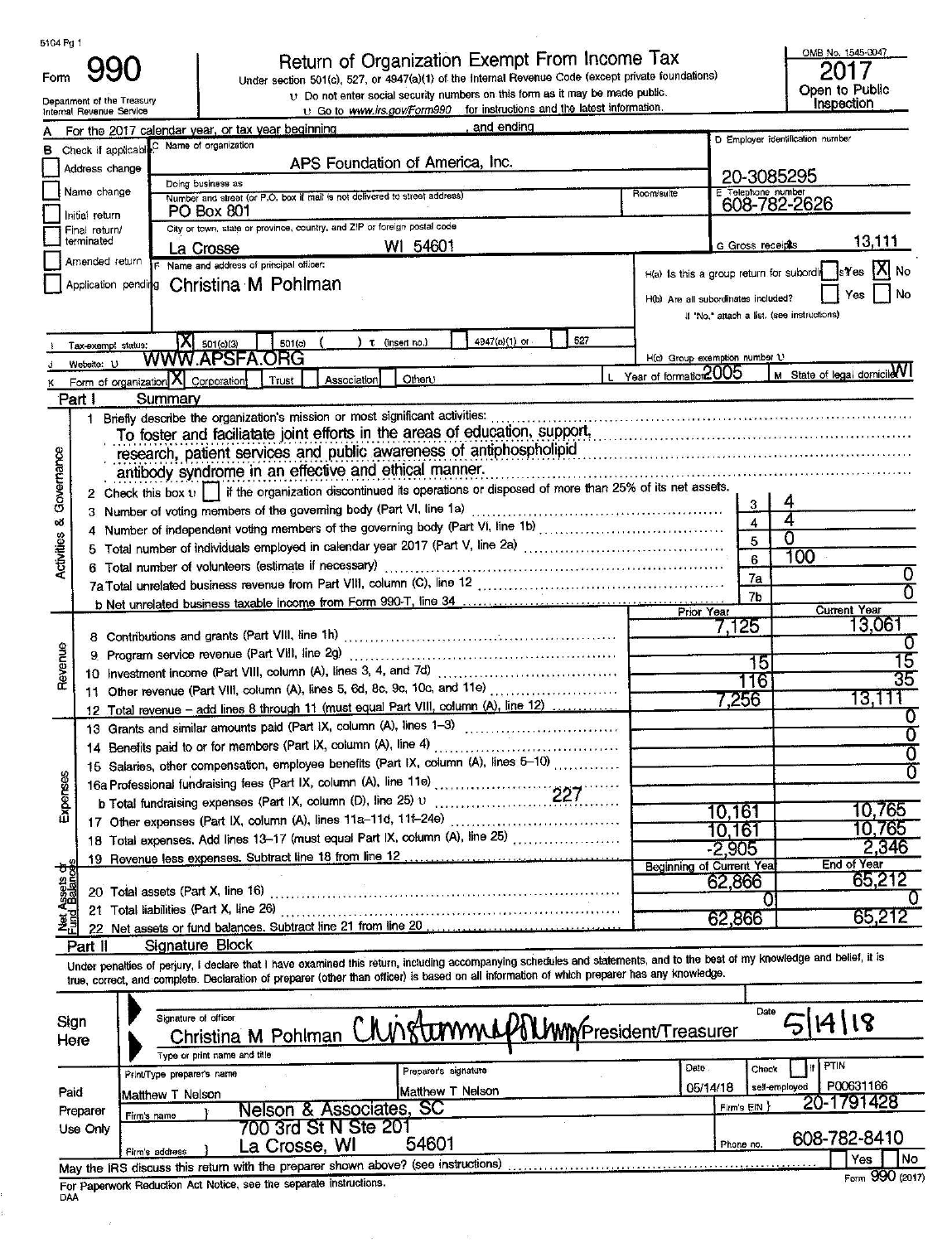Department of the Treasury<br>Internal Revenue Service Form

# **990 2017 Return of Organization Exempt From Income Tax**

**u** Go to *www.irs.gov/Form990* for instructions and the latest information. **u** Do not enter social security numbers on this form as it may be made public. **Under section 501(c), 527, or 4947(a)(1) of the Internal Revenue Code (except private foundations)** OMB No. 1545-0047

| ZU I <i>I</i>         |
|-----------------------|
| <b>Open to Public</b> |
| <b>Inspection</b>     |

|                                |                                | For the 2017 calendar year, or tax year beginning                                                                                                                          | and ending                                 |                                               |                          |                                                          |
|--------------------------------|--------------------------------|----------------------------------------------------------------------------------------------------------------------------------------------------------------------------|--------------------------------------------|-----------------------------------------------|--------------------------|----------------------------------------------------------|
|                                | <b>B</b> Check if applicable:  | C Name of organization                                                                                                                                                     |                                            |                                               |                          | D Employer identification number                         |
|                                | Address change                 |                                                                                                                                                                            | APS Foundation of America, Inc.            |                                               |                          |                                                          |
|                                |                                | Doing business as                                                                                                                                                          |                                            |                                               |                          | 20-3085295                                               |
|                                | Name change                    | Number and street (or P.O. box if mail is not delivered to street address)                                                                                                 |                                            | Room/suite                                    | E Telephone number       |                                                          |
|                                | Initial return                 | <b>PO Box 801</b>                                                                                                                                                          |                                            |                                               |                          | 608-782-2626                                             |
|                                | Final return/<br>terminated    | City or town, state or province, country, and ZIP or foreign postal code                                                                                                   |                                            |                                               |                          |                                                          |
|                                |                                | La Crosse                                                                                                                                                                  | WI 54601                                   |                                               | G Gross receipts \$      | 13,111                                                   |
|                                | Amended return                 | F Name and address of principal officer:                                                                                                                                   |                                            |                                               |                          |                                                          |
|                                | Application pending            | Christina M Pohlman                                                                                                                                                        |                                            | H(a) Is this a group return for subordinates? |                          | X No<br>Yes                                              |
|                                |                                |                                                                                                                                                                            |                                            | H(b) Are all subordinates included?           |                          | No<br>Yes                                                |
|                                |                                |                                                                                                                                                                            |                                            |                                               |                          | If "No," attach a list. (see instructions)               |
|                                |                                | $ \mathbf{X} $ 501(c)(3)                                                                                                                                                   |                                            |                                               |                          |                                                          |
|                                | Tax-exempt status:             | 501(c)                                                                                                                                                                     | ) $t$ (insert no.)<br>4947(a)(1) or<br>527 |                                               |                          |                                                          |
|                                | Website: U                     | WWW.APSFA.ORG                                                                                                                                                              |                                            | H(c) Group exemption number LI                |                          |                                                          |
| K                              | Form of organization:          | $ \mathbf{X} $ Corporation<br>Trust<br>Association                                                                                                                         | Other <b>u</b>                             | L Year of formation: 2005                     |                          | <b>M</b> State of legal domicile: $\mathbf{W}\mathbf{I}$ |
|                                | Part I                         | <b>Summary</b>                                                                                                                                                             |                                            |                                               |                          |                                                          |
|                                |                                | 1 Briefly describe the organization's mission or most significant activities:                                                                                              |                                            |                                               |                          |                                                          |
|                                |                                | To foster and faciliatate joint efforts in the areas of education, support,                                                                                                |                                            |                                               |                          |                                                          |
|                                |                                | research, patient services and public awareness of antiphospholipid                                                                                                        |                                            |                                               |                          |                                                          |
| Governance                     |                                | antibody syndrome in an effective and ethical manner.                                                                                                                      |                                            |                                               |                          |                                                          |
|                                |                                | 2 Check this box $\mathbf{u}$   if the organization discontinued its operations or disposed of more than 25% of its net assets.                                            |                                            |                                               |                          |                                                          |
| ఱ                              |                                |                                                                                                                                                                            |                                            |                                               | 3                        | 4                                                        |
|                                |                                |                                                                                                                                                                            |                                            |                                               |                          | 4                                                        |
|                                |                                | 5 Total number of individuals employed in calendar year 2017 (Part V, line 2a) [[[[[[[[[[[[[[[[[[[[[[[[[[[[[[[                                                             |                                            |                                               | 5                        | 0                                                        |
| <b>Activities</b>              |                                |                                                                                                                                                                            |                                            |                                               | 6                        | 100                                                      |
|                                |                                | 6 Total number of volunteers (estimate if necessary)                                                                                                                       |                                            |                                               |                          |                                                          |
|                                |                                |                                                                                                                                                                            |                                            |                                               | 7a                       | 0                                                        |
|                                |                                |                                                                                                                                                                            |                                            |                                               | 7b                       | 0                                                        |
|                                |                                |                                                                                                                                                                            |                                            | Prior Year                                    | 7,125                    | Current Year                                             |
|                                |                                |                                                                                                                                                                            |                                            |                                               |                          | 13,061                                                   |
| Revenue                        |                                | 9 Program service revenue (Part VIII, line 2g)                                                                                                                             |                                            |                                               |                          | 0                                                        |
|                                |                                |                                                                                                                                                                            |                                            |                                               | 15                       | 15                                                       |
|                                |                                | 11 Other revenue (Part VIII, column (A), lines 5, 6d, 8c, 9c, 10c, and 11e)                                                                                                |                                            |                                               | 116                      | 35                                                       |
|                                | 12                             | Total revenue – add lines 8 through 11 (must equal Part VIII, column (A), line 12)                                                                                         |                                            |                                               | 7,256                    | 13,111                                                   |
|                                |                                |                                                                                                                                                                            |                                            |                                               |                          | 0                                                        |
|                                |                                | 14 Benefits paid to or for members (Part IX, column (A), line 4)                                                                                                           |                                            |                                               | 0                        |                                                          |
|                                |                                | 15 Salaries, other compensation, employee benefits (Part IX, column (A), lines 5-10)                                                                                       |                                            |                                               |                          | 0                                                        |
|                                |                                |                                                                                                                                                                            |                                            |                                               |                          | 0                                                        |
| Expenses                       |                                |                                                                                                                                                                            |                                            |                                               |                          |                                                          |
|                                |                                | 17 Other expenses (Part IX, column (A), lines 11a-11d, 11f-24e)                                                                                                            |                                            |                                               | 10,161                   | 10,765                                                   |
|                                |                                |                                                                                                                                                                            |                                            |                                               | 10,161                   | 10,765                                                   |
|                                |                                | 18 Total expenses. Add lines 13-17 (must equal Part IX, column (A), line 25) [                                                                                             |                                            |                                               | $-2,905$                 | 2,346                                                    |
|                                |                                | 19 Revenue less expenses. Subtract line 18 from line 12                                                                                                                    |                                            | Beginning of Current Year                     |                          | End of Year                                              |
|                                |                                | 20 Total assets (Part X, line 16)                                                                                                                                          |                                            |                                               | 62,866                   | 65,212                                                   |
| Net Assets or<br>Fund Balances |                                | 21 Total liabilities (Part X, line 26)                                                                                                                                     |                                            |                                               | 0                        |                                                          |
|                                |                                |                                                                                                                                                                            |                                            |                                               | 62,866                   | 65,212                                                   |
|                                |                                |                                                                                                                                                                            |                                            |                                               |                          |                                                          |
|                                | Part II                        | <b>Signature Block</b>                                                                                                                                                     |                                            |                                               |                          |                                                          |
|                                |                                | Under penalties of perjury, I declare that I have examined this return, including accompanying schedules and statements, and to the best of my knowledge and belief, it is |                                            |                                               |                          |                                                          |
|                                |                                | true, correct, and complete. Declaration of preparer (other than officer) is based on all information of which preparer has any knowledge.                                 |                                            |                                               |                          |                                                          |
|                                |                                |                                                                                                                                                                            |                                            |                                               |                          |                                                          |
| Sign                           |                                | Signature of officer                                                                                                                                                       |                                            |                                               | Date                     |                                                          |
| Here                           |                                | Christina M Pohlman                                                                                                                                                        |                                            | President/Treasurer                           |                          |                                                          |
|                                |                                | Type or print name and title                                                                                                                                               |                                            |                                               |                          |                                                          |
|                                |                                | Print/Type preparer's name                                                                                                                                                 | Preparer's signature                       | Date                                          | Check                    | PTIN<br>if                                               |
| Paid                           |                                | Matthew T Nelson                                                                                                                                                           | Matthew T Nelson                           |                                               | $05/14/18$ self-employed | P00631166                                                |
|                                | <b>Preparer</b>                | Nelson & Associates,                                                                                                                                                       | SC                                         |                                               |                          | 20-1791428                                               |
|                                | Firm's name<br><b>Use Only</b> | 700 3rd St N Ste 201                                                                                                                                                       |                                            |                                               | Firm's $EIN$ }           |                                                          |
|                                |                                |                                                                                                                                                                            |                                            |                                               |                          | 608-782-8410                                             |
|                                | Firm's address                 | La Crosse, WI                                                                                                                                                              | 54601                                      |                                               | Phone no.                |                                                          |
|                                |                                | May the IRS discuss this return with the preparer shown above? (see instructions)                                                                                          |                                            |                                               |                          | Yes<br>No                                                |

| Sign<br>Here | Signature of officer<br>Christina M Pohlman<br>President/Treasurer<br>Type or print name and title |  |                                                                     |               |  |                                                                                   |                      |  |          | Date      |                            |               |              |      |
|--------------|----------------------------------------------------------------------------------------------------|--|---------------------------------------------------------------------|---------------|--|-----------------------------------------------------------------------------------|----------------------|--|----------|-----------|----------------------------|---------------|--------------|------|
|              | Print/Type preparer's name                                                                         |  |                                                                     |               |  |                                                                                   | Preparer's signature |  | Date     |           | Check                      |               | PTIN         |      |
| Paid         | Matthew T Nelson                                                                                   |  |                                                                     |               |  | Matthew T Nelson                                                                  |                      |  | 05/14/18 |           |                            | self-employed | P00631166    |      |
| Preparer     | Firm's name                                                                                        |  |                                                                     |               |  | Nelson & Associates, SC                                                           |                      |  |          |           | 20-1791428<br>Firm's $EIN$ |               |              |      |
| Use Only     |                                                                                                    |  |                                                                     |               |  | 700 3rd St N Ste 201                                                              |                      |  |          |           |                            |               |              |      |
|              | Firm's address                                                                                     |  |                                                                     | La Crosse, WI |  | 54601                                                                             |                      |  |          | Phone no. |                            |               | 608-782-8410 |      |
|              |                                                                                                    |  |                                                                     |               |  | May the IRS discuss this return with the preparer shown above? (see instructions) |                      |  |          |           |                            |               | Yes          | No   |
|              |                                                                                                    |  | For Benemical Bedicates Ast Matter, and the accessive beginnetters. |               |  |                                                                                   |                      |  |          |           |                            |               |              | nnn. |

**For**<br>DAA **For Paperwork Reduction Act Notice, see the separate instructions.**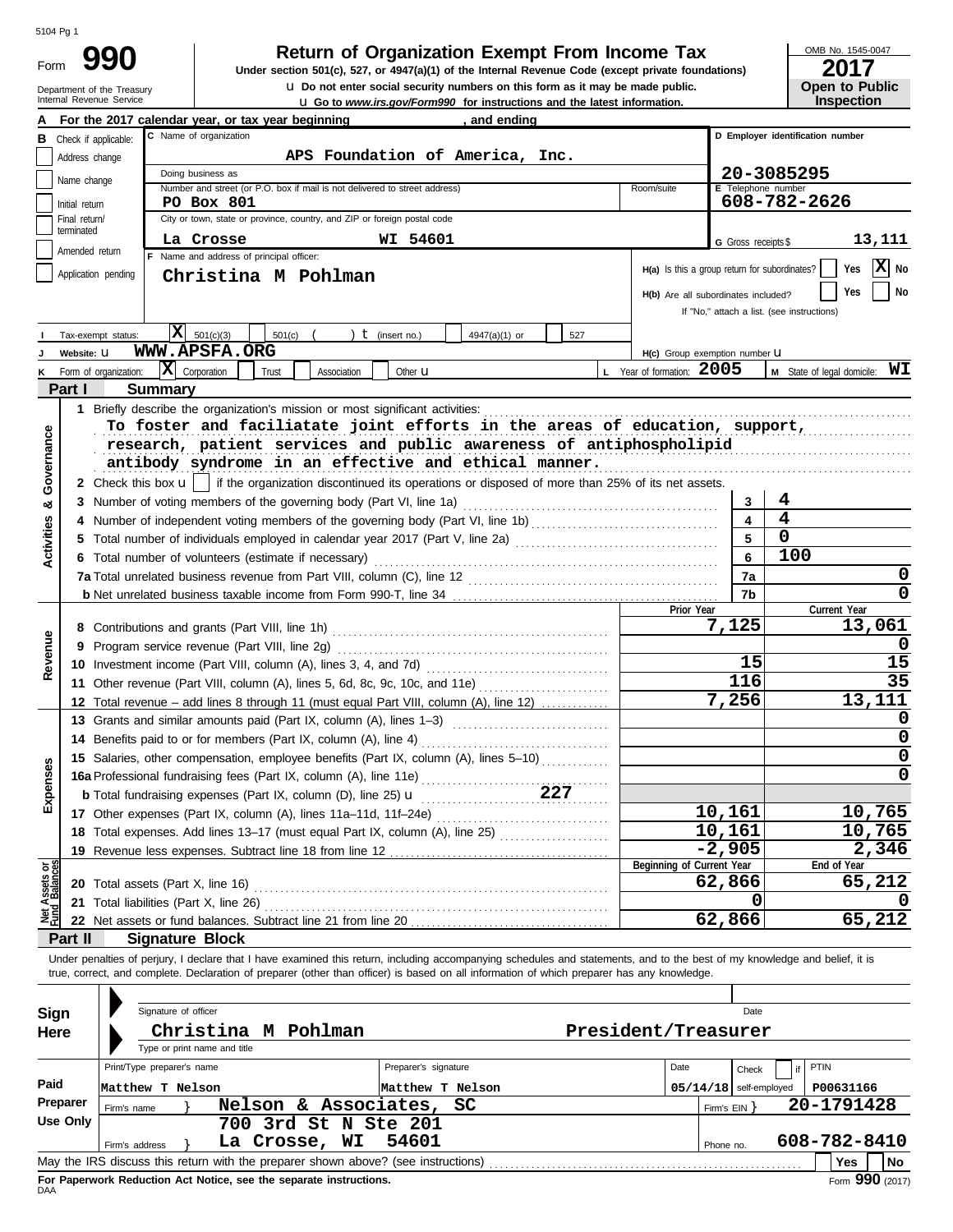|   |                                                     |                                                      | Form 990 (2017) APS Foundation of America, Inc.                                                                                                                                                                                                                                                                                             | 20-3085295 |                                                                                                                                                    | Page 2                                           |
|---|-----------------------------------------------------|------------------------------------------------------|---------------------------------------------------------------------------------------------------------------------------------------------------------------------------------------------------------------------------------------------------------------------------------------------------------------------------------------------|------------|----------------------------------------------------------------------------------------------------------------------------------------------------|--------------------------------------------------|
|   | Part III                                            |                                                      | <b>Statement of Program Service Accomplishments</b>                                                                                                                                                                                                                                                                                         |            |                                                                                                                                                    |                                                  |
|   |                                                     |                                                      |                                                                                                                                                                                                                                                                                                                                             |            | Check if Schedule O contains a response or note to any line in this Part III [11] [11] [11] [11] [11] [11] [1                                      |                                                  |
|   |                                                     | 1 Briefly describe the organization's mission:       | antibody syndrome in an effective and ethical manner.                                                                                                                                                                                                                                                                                       |            | To foster and faciliatate joint efforts in the areas of education, support,<br>research, patient services and public awareness of antiphospholipid |                                                  |
|   |                                                     | If "Yes," describe these new services on Schedule O. | 2 Did the organization undertake any significant program services during the year which were not listed on the                                                                                                                                                                                                                              |            |                                                                                                                                                    | $\sqrt{ }$ Yes $\sqrt{ }$ No                     |
| 3 | services?                                           | If "Yes," describe these changes on Schedule O.      | Did the organization cease conducting, or make significant changes in how it conducts, any program                                                                                                                                                                                                                                          |            |                                                                                                                                                    | $\sqrt{\phantom{a}}$ Yes $\sqrt{\phantom{a}}$ No |
| 4 |                                                     |                                                      | Describe the organization's program service accomplishments for each of its three largest program services, as measured by<br>expenses. Section 501(c)(3) and 501(c)(4) organizations are required to report the amount of grants and allocations to others,<br>the total expenses, and revenue, if any, for each program service reported. |            |                                                                                                                                                    |                                                  |
|   |                                                     |                                                      |                                                                                                                                                                                                                                                                                                                                             |            | ) (Revenue \$                                                                                                                                      |                                                  |
|   |                                                     |                                                      |                                                                                                                                                                                                                                                                                                                                             |            | To provide information and education on antiphospholipid antibody syndrome                                                                         |                                                  |
|   |                                                     |                                                      |                                                                                                                                                                                                                                                                                                                                             |            |                                                                                                                                                    |                                                  |
|   |                                                     |                                                      |                                                                                                                                                                                                                                                                                                                                             |            |                                                                                                                                                    |                                                  |
|   |                                                     |                                                      |                                                                                                                                                                                                                                                                                                                                             |            |                                                                                                                                                    |                                                  |
|   |                                                     |                                                      |                                                                                                                                                                                                                                                                                                                                             |            |                                                                                                                                                    |                                                  |
|   |                                                     |                                                      |                                                                                                                                                                                                                                                                                                                                             |            |                                                                                                                                                    |                                                  |
|   |                                                     |                                                      |                                                                                                                                                                                                                                                                                                                                             |            |                                                                                                                                                    |                                                  |
|   | 4b (Code: ) (Expenses \$                            |                                                      |                                                                                                                                                                                                                                                                                                                                             |            |                                                                                                                                                    |                                                  |
|   |                                                     |                                                      | To support research regarding antiphosholipid antibody syndrome                                                                                                                                                                                                                                                                             |            |                                                                                                                                                    |                                                  |
|   |                                                     |                                                      |                                                                                                                                                                                                                                                                                                                                             |            |                                                                                                                                                    |                                                  |
|   |                                                     |                                                      |                                                                                                                                                                                                                                                                                                                                             |            |                                                                                                                                                    |                                                  |
|   |                                                     |                                                      |                                                                                                                                                                                                                                                                                                                                             |            |                                                                                                                                                    |                                                  |
|   |                                                     |                                                      |                                                                                                                                                                                                                                                                                                                                             |            |                                                                                                                                                    |                                                  |
|   |                                                     |                                                      |                                                                                                                                                                                                                                                                                                                                             |            |                                                                                                                                                    |                                                  |
|   |                                                     |                                                      |                                                                                                                                                                                                                                                                                                                                             |            |                                                                                                                                                    |                                                  |
|   |                                                     |                                                      |                                                                                                                                                                                                                                                                                                                                             |            |                                                                                                                                                    |                                                  |
|   | 4c (Code:                                           | ) (Expenses \$                                       | including grants of \$                                                                                                                                                                                                                                                                                                                      |            | ) (Revenue \$                                                                                                                                      |                                                  |
|   |                                                     |                                                      |                                                                                                                                                                                                                                                                                                                                             |            |                                                                                                                                                    |                                                  |
|   |                                                     |                                                      |                                                                                                                                                                                                                                                                                                                                             |            |                                                                                                                                                    |                                                  |
|   |                                                     |                                                      |                                                                                                                                                                                                                                                                                                                                             |            |                                                                                                                                                    |                                                  |
|   |                                                     |                                                      |                                                                                                                                                                                                                                                                                                                                             |            |                                                                                                                                                    |                                                  |
|   |                                                     |                                                      |                                                                                                                                                                                                                                                                                                                                             |            |                                                                                                                                                    |                                                  |
|   |                                                     |                                                      |                                                                                                                                                                                                                                                                                                                                             |            |                                                                                                                                                    |                                                  |
|   |                                                     |                                                      |                                                                                                                                                                                                                                                                                                                                             |            |                                                                                                                                                    |                                                  |
|   |                                                     |                                                      |                                                                                                                                                                                                                                                                                                                                             |            |                                                                                                                                                    |                                                  |
|   |                                                     |                                                      |                                                                                                                                                                                                                                                                                                                                             |            |                                                                                                                                                    |                                                  |
|   |                                                     | 4d Other program services (Describe in Schedule O.)  |                                                                                                                                                                                                                                                                                                                                             |            |                                                                                                                                                    |                                                  |
|   | (Expenses \$<br>4e Total program service expenses u |                                                      | including grants of \$<br>554<br>₹                                                                                                                                                                                                                                                                                                          |            | (Revenue \$                                                                                                                                        |                                                  |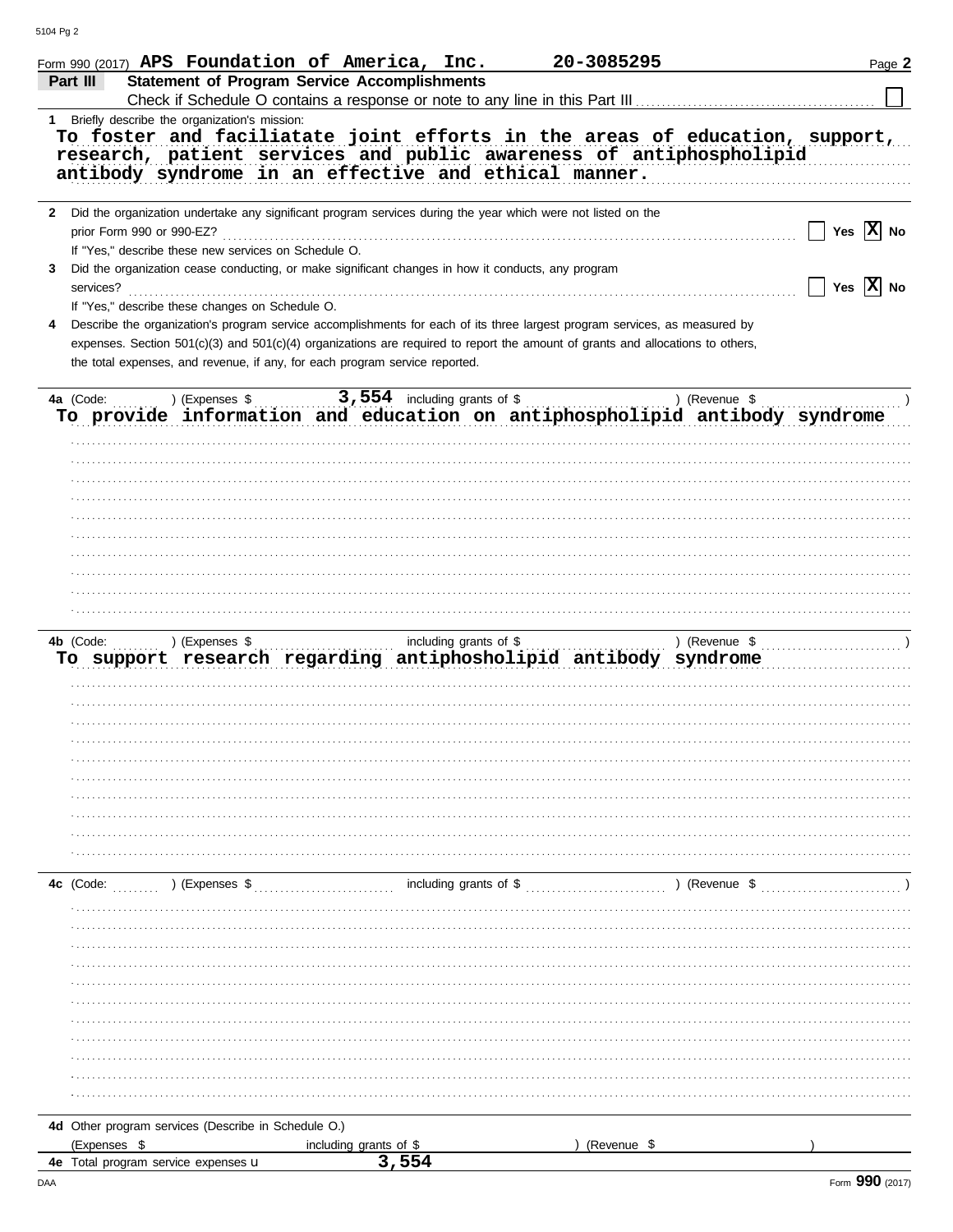**Part IV Checklist of Required Schedules**

|     |                                                                                                                         |                 | Yes | No |
|-----|-------------------------------------------------------------------------------------------------------------------------|-----------------|-----|----|
| 1   | Is the organization described in section $501(c)(3)$ or $4947(a)(1)$ (other than a private foundation)? If "Yes,"       |                 |     |    |
|     | complete Schedule A                                                                                                     | 1               | X   |    |
| 2   |                                                                                                                         | $\mathbf{2}$    |     | x  |
| 3   | Did the organization engage in direct or indirect political campaign activities on behalf of or in opposition to        |                 |     |    |
|     | candidates for public office? If "Yes," complete Schedule C, Part I                                                     | 3               |     | X. |
| 4   | Section 501(c)(3) organizations. Did the organization engage in lobbying activities, or have a section 501(h)           |                 |     |    |
|     | election in effect during the tax year? If "Yes," complete Schedule C, Part II                                          | 4               |     | X. |
| 5   | Is the organization a section $501(c)(4)$ , $501(c)(5)$ , or $501(c)(6)$ organization that receives membership dues,    |                 |     |    |
|     | assessments, or similar amounts as defined in Revenue Procedure 98-19? If "Yes," complete Schedule C,                   |                 |     |    |
|     | Part III $\ldots$                                                                                                       | 5               |     | x  |
| 6   | Did the organization maintain any donor advised funds or any similar funds or accounts for which donors                 |                 |     |    |
|     | have the right to provide advice on the distribution or investment of amounts in such funds or accounts? If             |                 |     |    |
|     | "Yes," complete Schedule D, Part I                                                                                      | 6               |     | x  |
| 7   | Did the organization receive or hold a conservation easement, including easements to preserve open space,               |                 |     |    |
|     | the environment, historic land areas, or historic structures? If "Yes," complete Schedule D, Part II                    | 7               |     | x  |
| 8   | Did the organization maintain collections of works of art, historical treasures, or other similar assets? If "Yes,"     |                 |     |    |
|     | complete Schedule D, Part III                                                                                           | 8               |     | x  |
| 9   | Did the organization report an amount in Part X, line 21, for escrow or custodial account liability, serve as a         |                 |     |    |
|     | custodian for amounts not listed in Part X; or provide credit counseling, debt management, credit repair, or            |                 |     |    |
|     | debt negotiation services? If "Yes," complete Schedule D, Part IV                                                       | 9               |     | X. |
| 10  | Did the organization, directly or through a related organization, hold assets in temporarily restricted                 |                 |     |    |
|     | endowments, permanent endowments, or quasi-endowments? If "Yes," complete Schedule D, Part V                            | 10              |     | x  |
| 11  | If the organization's answer to any of the following questions is "Yes," then complete Schedule D, Parts VI,            |                 |     |    |
|     | VII, VIII, IX, or X as applicable.                                                                                      |                 |     |    |
| a   | Did the organization report an amount for land, buildings, and equipment in Part X, line 10? If "Yes,"                  |                 |     |    |
|     | complete Schedule D, Part VI                                                                                            | 11a             | х   |    |
| b   | Did the organization report an amount for investments—other securities in Part X, line 12 that is 5% or more            |                 |     |    |
|     |                                                                                                                         | 11 <sub>b</sub> |     | x  |
| c   | Did the organization report an amount for investments—program related in Part X, line 13 that is 5% or more             |                 |     |    |
|     |                                                                                                                         | 11c             |     | x  |
| d   | Did the organization report an amount for other assets in Part X, line 15 that is 5% or more of its total assets        |                 |     |    |
|     | reported in Part X, line 16? If "Yes," complete Schedule D, Part IX                                                     | 11d             |     | x  |
| е   | Did the organization report an amount for other liabilities in Part X, line 25? If "Yes," complete Schedule D, Part X   | 11e             |     | X  |
| f   | Did the organization's separate or consolidated financial statements for the tax year include a footnote that addresses |                 |     |    |
|     | the organization's liability for uncertain tax positions under FIN 48 (ASC 740)? If "Yes," complete Schedule D, Part X  | 11f             |     | x  |
| 12a | Did the organization obtain separate, independent audited financial statements for the tax year? If "Yes," complete     |                 |     |    |
|     | Schedule D. Parts XI and XII                                                                                            | 12a             |     | х  |
|     | <b>b</b> Was the organization included in consolidated, independent audited financial statements for the tax year? If   |                 |     |    |
|     |                                                                                                                         | 12b             |     | X  |
| 13  |                                                                                                                         | 13              |     | X  |
| 14a |                                                                                                                         | 14a             |     | X  |
| b   | Did the organization have aggregate revenues or expenses of more than \$10,000 from grantmaking,                        |                 |     |    |
|     | fundraising, business, investment, and program service activities outside the United States, or aggregate               |                 |     |    |
|     |                                                                                                                         | 14b             |     | X. |
| 15  | Did the organization report on Part IX, column (A), line 3, more than \$5,000 of grants or other assistance to or       |                 |     |    |
|     |                                                                                                                         | 15              |     | X  |
| 16  | Did the organization report on Part IX, column (A), line 3, more than \$5,000 of aggregate grants or other              |                 |     |    |
|     |                                                                                                                         | 16              |     | X  |
| 17  | Did the organization report a total of more than \$15,000 of expenses for professional fundraising services on          |                 |     |    |
|     |                                                                                                                         | 17              |     | X  |
| 18  | Did the organization report more than \$15,000 total of fundraising event gross income and contributions on             |                 |     |    |
|     |                                                                                                                         | 18              |     | X  |
| 19  | Did the organization report more than \$15,000 of gross income from gaming activities on Part VIII, line 9a?            |                 |     |    |
|     |                                                                                                                         | 19              |     | x  |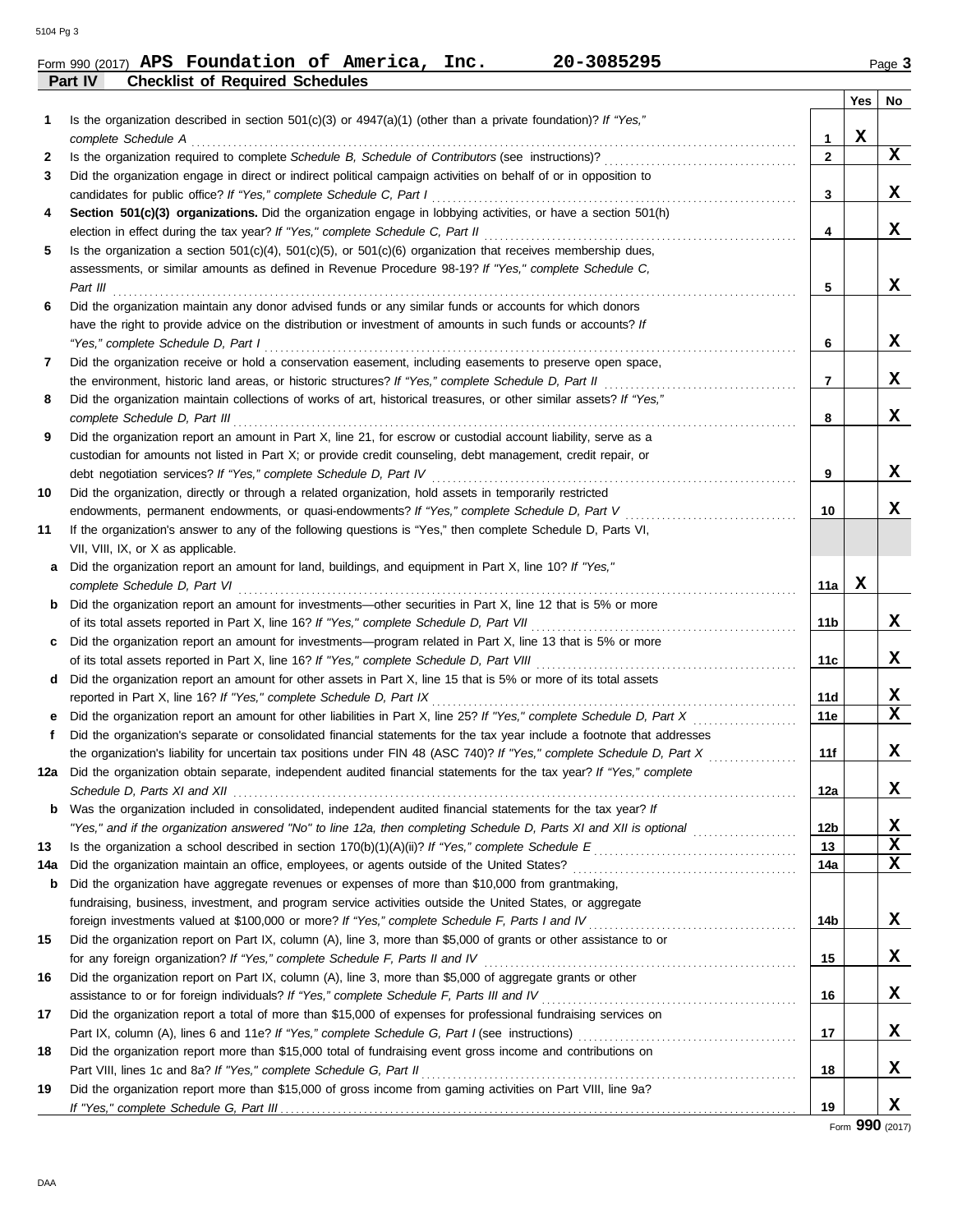DAA

|     | <b>Checklist of Required Schedules (continued)</b><br>Part IV                                                    |                 | Yes | No |
|-----|------------------------------------------------------------------------------------------------------------------|-----------------|-----|----|
| 20a | Did the organization operate one or more hospital facilities? If "Yes," complete Schedule H                      | 20a             |     | X  |
| b   |                                                                                                                  | 20b             |     |    |
| 21  | Did the organization report more than \$5,000 of grants or other assistance to any domestic organization or      |                 |     |    |
|     |                                                                                                                  | 21              |     | X  |
| 22  | Did the organization report more than \$5,000 of grants or other assistance to or for domestic individuals on    |                 |     |    |
|     | Part IX, column (A), line 2? If "Yes," complete Schedule I, Parts I and III                                      | 22              |     | X  |
| 23  | Did the organization answer "Yes" to Part VII, Section A, line 3, 4, or 5 about compensation of the              |                 |     |    |
|     | organization's current and former officers, directors, trustees, key employees, and highest compensated          |                 |     |    |
|     | employees? If "Yes," complete Schedule J                                                                         | 23              |     | x  |
| 24a | Did the organization have a tax-exempt bond issue with an outstanding principal amount of more than              |                 |     |    |
|     | \$100,000 as of the last day of the year, that was issued after December 31, 2002? If "Yes," answer lines 24b    |                 |     |    |
|     | through 24d and complete Schedule K. If "No," go to line 25a                                                     | 24a             |     | X  |
| b   |                                                                                                                  | 24b             |     |    |
| c   | Did the organization maintain an escrow account other than a refunding escrow at any time during the year        |                 |     |    |
|     | to defease any tax-exempt bonds?                                                                                 | 24c             |     |    |
| d   | Did the organization act as an "on behalf of" issuer for bonds outstanding at any time during the year?          | 24d             |     |    |
| 25a | Section 501(c)(3), 501(c)(4), and 501(c)(29) organizations. Did the organization engage in an excess benefit     |                 |     |    |
|     | transaction with a disqualified person during the year? If "Yes," complete Schedule L, Part I                    | 25a             |     | x  |
| b   | Is the organization aware that it engaged in an excess benefit transaction with a disqualified person in a prior |                 |     |    |
|     | year, and that the transaction has not been reported on any of the organization's prior Forms 990 or 990-EZ?     |                 |     |    |
|     | If "Yes," complete Schedule L, Part I                                                                            | 25 <sub>b</sub> |     | x  |
| 26  | Did the organization report any amount on Part X, line 5, 6, or 22 for receivables from or payables to any       |                 |     |    |
|     | current or former officers, directors, trustees, key employees, highest compensated employees, or                |                 |     |    |
|     | disqualified persons? If "Yes," complete Schedule L, Part II                                                     | 26              |     | x  |
| 27  | Did the organization provide a grant or other assistance to an officer, director, trustee, key employee,         |                 |     |    |
|     | substantial contributor or employee thereof, a grant selection committee member, or to a 35% controlled          |                 |     |    |
|     | entity or family member of any of these persons? If "Yes," complete Schedule L, Part III                         | 27              |     | x  |
| 28  | Was the organization a party to a business transaction with one of the following parties (see Schedule L,        |                 |     |    |
|     | Part IV instructions for applicable filing thresholds, conditions, and exceptions):                              |                 |     |    |
| а   | A current or former officer, director, trustee, or key employee? If "Yes," complete Schedule L, Part IV          | 28a             |     | X  |
| b   | A family member of a current or former officer, director, trustee, or key employee? If "Yes," complete           |                 |     |    |
|     | Schedule L, Part IV                                                                                              | 28b             |     | X  |
| c   | An entity of which a current or former officer, director, trustee, or key employee (or a family member thereof)  |                 |     |    |
|     | was an officer, director, trustee, or direct or indirect owner? If "Yes," complete Schedule L, Part IV           | 28c             |     | X  |
| 29  |                                                                                                                  | 29              |     | X  |
| 30  | Did the organization receive contributions of art, historical treasures, or other similar assets, or qualified   |                 |     |    |
|     |                                                                                                                  | 30              |     | X  |
| 31  | Did the organization liquidate, terminate, or dissolve and cease operations? If "Yes," complete Schedule N,      |                 |     |    |
|     | Part $I$                                                                                                         | 31              |     | X  |
| 32  | Did the organization sell, exchange, dispose of, or transfer more than 25% of its net assets? If "Yes,"          |                 |     |    |
|     | complete Schedule N, Part II                                                                                     | 32              |     | X  |
| 33  | Did the organization own 100% of an entity disregarded as separate from the organization under Regulations       |                 |     |    |
|     |                                                                                                                  | 33              |     | X  |
| 34  | Was the organization related to any tax-exempt or taxable entity? If "Yes," complete Schedule R, Part II, III,   |                 |     |    |
|     |                                                                                                                  | 34              |     | X  |
| 35a |                                                                                                                  | 35а             |     | X  |
| b   | If "Yes" to line 35a, did the organization receive any payment from or engage in any transaction with a          |                 |     |    |
|     | controlled entity within the meaning of section 512(b)(13)? If "Yes," complete Schedule R, Part V, line 2        | 35 <sub>b</sub> |     |    |
| 36  | Section 501(c)(3) organizations. Did the organization make any transfers to an exempt non-charitable             |                 |     |    |
|     |                                                                                                                  | 36              |     | x  |
| 37  | Did the organization conduct more than 5% of its activities through an entity that is not a related organization |                 |     |    |
|     | and that is treated as a partnership for federal income tax purposes? If "Yes," complete Schedule R,             |                 |     |    |
|     | Part VI                                                                                                          | 37              |     | X  |
| 38  | Did the organization complete Schedule O and provide explanations in Schedule O for Part VI, lines 11b and       |                 |     |    |
|     | 19? Note. All Form 990 filers are required to complete Schedule O.                                               | 38              | x   |    |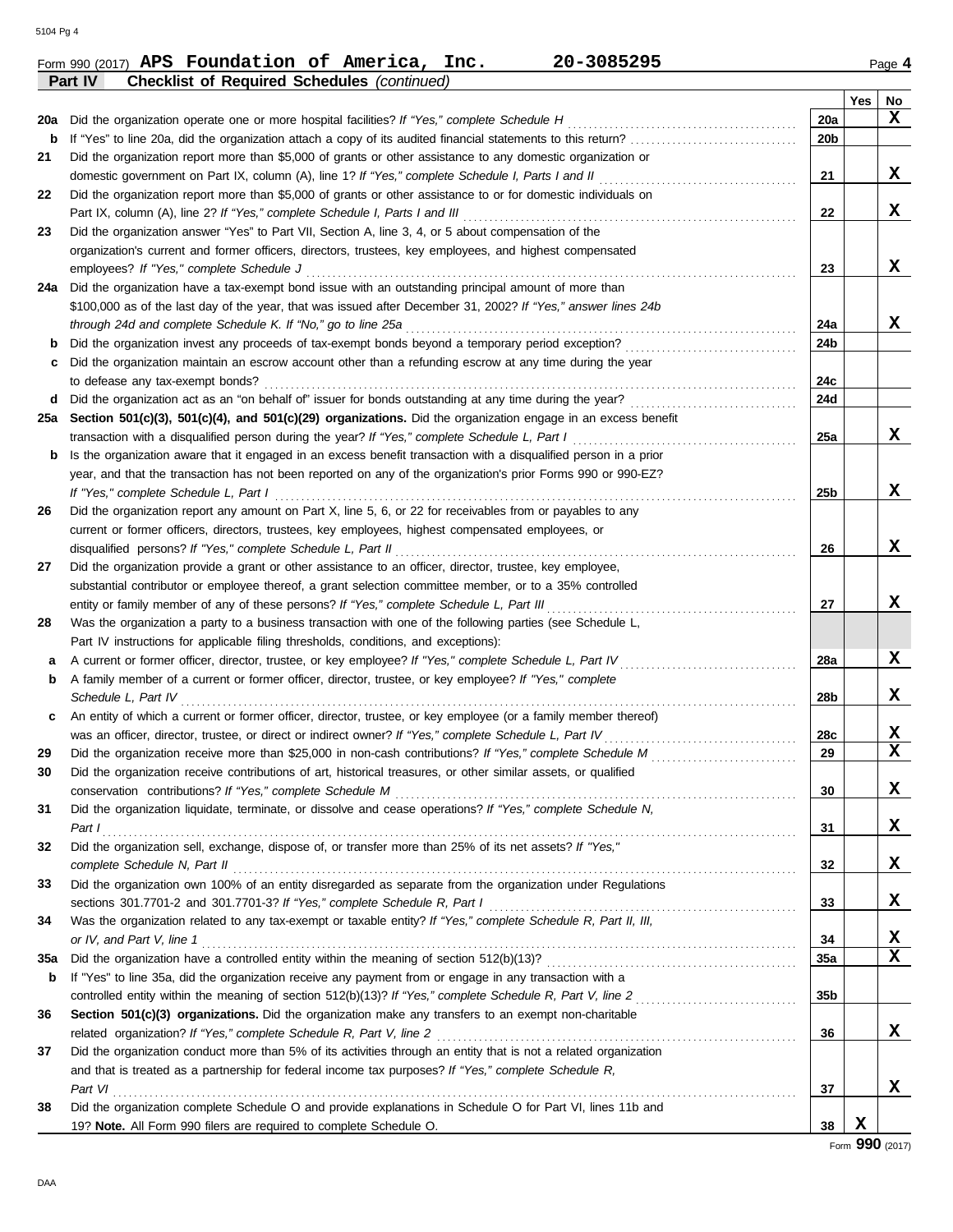|         | Part V                                                                                                       | <b>Statements Regarding Other IRS Filings and Tax Compliance</b><br>Check if Schedule O contains a response or note to any line in this Part V.           |                 |                |                |     |                               |  |  |  |
|---------|--------------------------------------------------------------------------------------------------------------|-----------------------------------------------------------------------------------------------------------------------------------------------------------|-----------------|----------------|----------------|-----|-------------------------------|--|--|--|
|         |                                                                                                              |                                                                                                                                                           |                 |                |                | Yes | No                            |  |  |  |
| 1а      |                                                                                                              | Enter the number reported in Box 3 of Form 1096. Enter -0- if not applicable                                                                              | 1a              | $\mathbf 0$    |                |     |                               |  |  |  |
| b       |                                                                                                              | Enter the number of Forms W-2G included in line 1a. Enter -0- if not applicable <i>minimizor</i>                                                          | 1 <sub>b</sub>  | $\overline{0}$ |                |     |                               |  |  |  |
| c       |                                                                                                              | Did the organization comply with backup withholding rules for reportable payments to vendors and                                                          |                 |                |                |     |                               |  |  |  |
|         |                                                                                                              | reportable gaming (gambling) winnings to prize winners?                                                                                                   |                 |                | 1c             |     | х                             |  |  |  |
| 2a      |                                                                                                              | Enter the number of employees reported on Form W-3, Transmittal of Wage and Tax                                                                           |                 |                |                |     |                               |  |  |  |
|         |                                                                                                              | Statements, filed for the calendar year ending with or within the year covered by this return                                                             | 2a              | $\mathbf 0$    |                |     |                               |  |  |  |
| b       |                                                                                                              | If at least one is reported on line 2a, did the organization file all required federal employment tax returns?                                            |                 |                | 2b             |     |                               |  |  |  |
|         |                                                                                                              | Note. If the sum of lines 1a and 2a is greater than 250, you may be required to e-file (see instructions)                                                 |                 |                |                |     |                               |  |  |  |
| за      |                                                                                                              | Did the organization have unrelated business gross income of \$1,000 or more during the year?                                                             |                 |                | 3a             |     | x                             |  |  |  |
| b       |                                                                                                              |                                                                                                                                                           |                 |                | 3b             |     |                               |  |  |  |
| 4a      |                                                                                                              | At any time during the calendar year, did the organization have an interest in, or a signature or other authority                                         |                 |                |                |     |                               |  |  |  |
|         | account)?                                                                                                    | over, a financial account in a foreign country (such as a bank account, securities account, or other financial                                            |                 |                | 4a             |     | х                             |  |  |  |
| b       |                                                                                                              |                                                                                                                                                           |                 |                |                |     |                               |  |  |  |
|         |                                                                                                              | See instructions for filing requirements for FinCEN Form 114, Report of Foreign Bank and Financial Accounts                                               |                 |                |                |     |                               |  |  |  |
|         | (FBAR).                                                                                                      |                                                                                                                                                           |                 |                |                |     |                               |  |  |  |
| 5a      |                                                                                                              | Was the organization a party to a prohibited tax shelter transaction at any time during the tax year?                                                     |                 |                | 5a             |     |                               |  |  |  |
| b       |                                                                                                              |                                                                                                                                                           |                 |                | 5 <sub>b</sub> |     | $rac{\mathbf{X}}{\mathbf{X}}$ |  |  |  |
| c       | If "Yes" to line 5a or 5b, did the organization file Form 8886-T?                                            |                                                                                                                                                           |                 |                |                |     |                               |  |  |  |
|         | Does the organization have annual gross receipts that are normally greater than \$100,000, and did the<br>6а |                                                                                                                                                           |                 |                |                |     |                               |  |  |  |
|         | organization solicit any contributions that were not tax deductible as charitable contributions?             |                                                                                                                                                           |                 |                |                |     |                               |  |  |  |
| b       |                                                                                                              | If "Yes," did the organization include with every solicitation an express statement that such contributions or                                            |                 |                | 6а             |     | X                             |  |  |  |
|         |                                                                                                              | gifts were not tax deductible?                                                                                                                            |                 |                | 6b             |     |                               |  |  |  |
| 7       |                                                                                                              | Organizations that may receive deductible contributions under section 170(c).                                                                             |                 |                |                |     |                               |  |  |  |
| а       |                                                                                                              | Did the organization receive a payment in excess of \$75 made partly as a contribution and partly for goods                                               |                 |                |                |     |                               |  |  |  |
|         |                                                                                                              | and services provided to the payor?                                                                                                                       |                 |                | 7а             |     |                               |  |  |  |
| b       |                                                                                                              |                                                                                                                                                           |                 |                | 7b             |     |                               |  |  |  |
| с       |                                                                                                              | Did the organization sell, exchange, or otherwise dispose of tangible personal property for which it was                                                  |                 |                |                |     |                               |  |  |  |
|         |                                                                                                              |                                                                                                                                                           |                 |                | 7с             |     |                               |  |  |  |
| d       |                                                                                                              |                                                                                                                                                           | 7d              |                |                |     |                               |  |  |  |
| е       |                                                                                                              |                                                                                                                                                           |                 |                | 7e             |     |                               |  |  |  |
|         |                                                                                                              | Did the organization, during the year, pay premiums, directly or indirectly, on a personal benefit contract?                                              |                 |                | 7f             |     |                               |  |  |  |
| g       |                                                                                                              | If the organization received a contribution of qualified intellectual property, did the organization file Form 8899 as required?                          |                 |                | 7g             |     |                               |  |  |  |
| h       |                                                                                                              | If the organization received a contribution of cars, boats, airplanes, or other vehicles, did the organization file a Form 1098-C?                        |                 |                | 7h             |     |                               |  |  |  |
|         |                                                                                                              | Sponsoring organizations maintaining donor advised funds. Did a donor advised fund maintained by the                                                      |                 |                |                |     |                               |  |  |  |
|         |                                                                                                              |                                                                                                                                                           |                 |                | 8              |     |                               |  |  |  |
| 9       |                                                                                                              | Sponsoring organizations maintaining donor advised funds.                                                                                                 |                 |                |                |     |                               |  |  |  |
| а       |                                                                                                              |                                                                                                                                                           |                 |                | 9а             |     |                               |  |  |  |
| b       |                                                                                                              |                                                                                                                                                           |                 |                | 9b             |     |                               |  |  |  |
| 10      |                                                                                                              | Section 501(c)(7) organizations. Enter:                                                                                                                   |                 |                |                |     |                               |  |  |  |
| а       |                                                                                                              |                                                                                                                                                           | 10a             |                |                |     |                               |  |  |  |
| b       |                                                                                                              | Gross receipts, included on Form 990, Part VIII, line 12, for public use of club facilities                                                               | 10 <sub>b</sub> |                |                |     |                               |  |  |  |
| 11      |                                                                                                              | Section 501(c)(12) organizations. Enter:                                                                                                                  |                 |                |                |     |                               |  |  |  |
| а       |                                                                                                              | Gross income from members or shareholders                                                                                                                 | 11a             |                |                |     |                               |  |  |  |
| b       |                                                                                                              | Gross income from other sources (Do not net amounts due or paid to other sources                                                                          |                 |                |                |     |                               |  |  |  |
|         |                                                                                                              | Section 4947(a)(1) non-exempt charitable trusts. Is the organization filing Form 990 in lieu of Form 1041?                                                | 11 <sub>b</sub> |                |                |     |                               |  |  |  |
| 12a     |                                                                                                              |                                                                                                                                                           | 12 <sub>b</sub> |                | 12a            |     |                               |  |  |  |
| b<br>13 |                                                                                                              | If "Yes," enter the amount of tax-exempt interest received or accrued during the year<br>Section 501(c)(29) qualified nonprofit health insurance issuers. |                 |                |                |     |                               |  |  |  |
|         |                                                                                                              | Is the organization licensed to issue qualified health plans in more than one state?                                                                      |                 |                | 13а            |     |                               |  |  |  |
| а       |                                                                                                              | Note. See the instructions for additional information the organization must report on Schedule O.                                                         |                 |                |                |     |                               |  |  |  |
| b       |                                                                                                              | Enter the amount of reserves the organization is required to maintain by the states in which                                                              |                 |                |                |     |                               |  |  |  |
|         |                                                                                                              |                                                                                                                                                           | 13 <sub>b</sub> |                |                |     |                               |  |  |  |
| с       |                                                                                                              | Enter the amount of reserves on hand                                                                                                                      | 13c             |                |                |     |                               |  |  |  |
| 14a     |                                                                                                              |                                                                                                                                                           |                 |                | 14a            |     | х                             |  |  |  |
|         |                                                                                                              |                                                                                                                                                           |                 |                |                |     |                               |  |  |  |

**b 14b** If "Yes," has it filed a Form 720 to report these payments? *If "No," provide an explanation in Schedule O* . . . . . . . . . . . . . . . . . . . . . . . . . . . . . .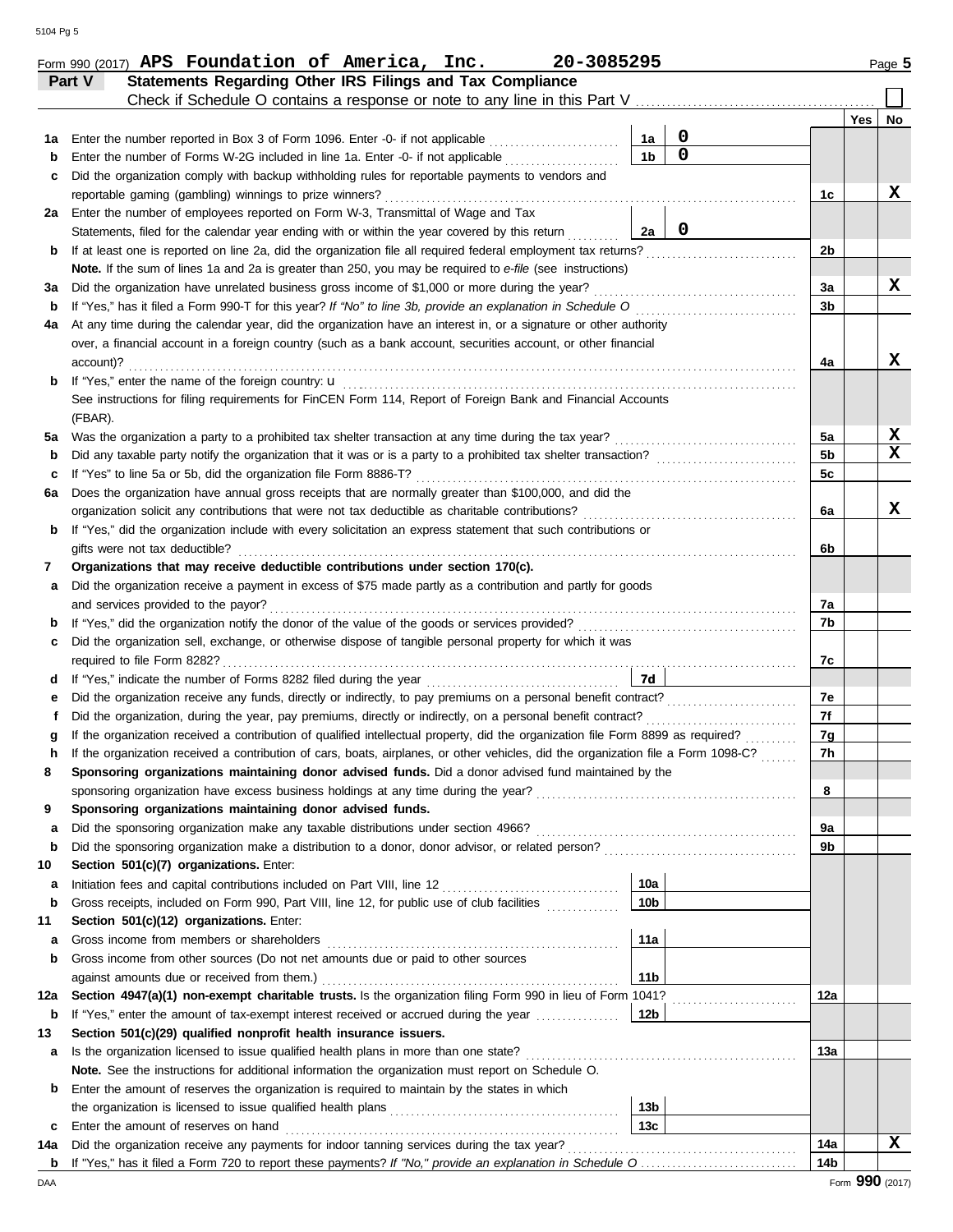|     | response to line 8a, 8b, or 10b below, describe the circumstances, processes, or changes in Schedule O. See instructions.                                                                                                               |              |                 |             |  |  |  |  |  |  |  |
|-----|-----------------------------------------------------------------------------------------------------------------------------------------------------------------------------------------------------------------------------------------|--------------|-----------------|-------------|--|--|--|--|--|--|--|
|     |                                                                                                                                                                                                                                         |              |                 | X           |  |  |  |  |  |  |  |
|     | Section A. Governing Body and Management                                                                                                                                                                                                |              |                 |             |  |  |  |  |  |  |  |
|     |                                                                                                                                                                                                                                         |              | Yes             | No          |  |  |  |  |  |  |  |
| 1а  | 4<br>1a<br>Enter the number of voting members of the governing body at the end of the tax year                                                                                                                                          |              |                 |             |  |  |  |  |  |  |  |
|     | If there are material differences in voting rights among members of the governing body, or                                                                                                                                              |              |                 |             |  |  |  |  |  |  |  |
|     | if the governing body delegated broad authority to an executive committee or similar                                                                                                                                                    |              |                 |             |  |  |  |  |  |  |  |
|     | committee, explain in Schedule O.                                                                                                                                                                                                       |              |                 |             |  |  |  |  |  |  |  |
| b   | 4<br>1b<br>Enter the number of voting members included in line 1a, above, who are independent                                                                                                                                           |              |                 |             |  |  |  |  |  |  |  |
| 2   | Did any officer, director, trustee, or key employee have a family relationship or a business relationship with                                                                                                                          |              |                 |             |  |  |  |  |  |  |  |
|     | any other officer, director, trustee, or key employee?                                                                                                                                                                                  | 2            |                 | X           |  |  |  |  |  |  |  |
| З   | Did the organization delegate control over management duties customarily performed by or under the direct                                                                                                                               |              |                 |             |  |  |  |  |  |  |  |
|     | supervision of officers, directors, or trustees, or key employees to a management company or other person?<br><u> 1999 - Johann Stoff, martin Stoff, martin Stoff, martin Stoff, martin Stoff, martin Stoff, martin Stoff, martin S</u> | 3            |                 | X           |  |  |  |  |  |  |  |
| 4   | Did the organization make any significant changes to its governing documents since the prior Form 990 was filed?                                                                                                                        | 4            |                 | $\mathbf x$ |  |  |  |  |  |  |  |
| 5   | Did the organization become aware during the year of a significant diversion of the organization's assets?                                                                                                                              | 5            |                 | $\mathbf x$ |  |  |  |  |  |  |  |
| 6   | Did the organization have members or stockholders?                                                                                                                                                                                      | 6            |                 | X           |  |  |  |  |  |  |  |
| 7a  | Did the organization have members, stockholders, or other persons who had the power to elect or appoint                                                                                                                                 |              |                 |             |  |  |  |  |  |  |  |
|     | one or more members of the governing body?                                                                                                                                                                                              | 7a           |                 | X           |  |  |  |  |  |  |  |
| b   | Are any governance decisions of the organization reserved to (or subject to approval by) members,                                                                                                                                       |              |                 |             |  |  |  |  |  |  |  |
|     | stockholders, or persons other than the governing body?                                                                                                                                                                                 | 7b           |                 | x           |  |  |  |  |  |  |  |
| 8   | Did the organization contemporaneously document the meetings held or written actions undertaken during the year by the following:                                                                                                       |              |                 |             |  |  |  |  |  |  |  |
| а   | The governing body?                                                                                                                                                                                                                     | 8a           | X               |             |  |  |  |  |  |  |  |
| b   | Each committee with authority to act on behalf of the governing body?                                                                                                                                                                   | 8b           | X               |             |  |  |  |  |  |  |  |
| 9   | Is there any officer, director, trustee, or key employee listed in Part VII, Section A, who cannot be reached at                                                                                                                        |              |                 |             |  |  |  |  |  |  |  |
|     |                                                                                                                                                                                                                                         | 9            |                 | x           |  |  |  |  |  |  |  |
|     | Section B. Policies (This Section B requests information about policies not required by the Internal Revenue Code.)                                                                                                                     |              |                 |             |  |  |  |  |  |  |  |
|     |                                                                                                                                                                                                                                         |              | Yes             | No          |  |  |  |  |  |  |  |
| 10a | Did the organization have local chapters, branches, or affiliates?                                                                                                                                                                      | 10a          |                 | x           |  |  |  |  |  |  |  |
| b   | If "Yes," did the organization have written policies and procedures governing the activities of such chapters,                                                                                                                          |              |                 |             |  |  |  |  |  |  |  |
|     |                                                                                                                                                                                                                                         | 10b          |                 |             |  |  |  |  |  |  |  |
| 11a | Has the organization provided a complete copy of this Form 990 to all members of its governing body before filing the form?                                                                                                             |              |                 |             |  |  |  |  |  |  |  |
|     | Describe in Schedule O the process, if any, used by the organization to review this Form 990.<br>b                                                                                                                                      |              |                 |             |  |  |  |  |  |  |  |
| 12a | Did the organization have a written conflict of interest policy? If "No," go to line 13                                                                                                                                                 |              |                 |             |  |  |  |  |  |  |  |
| b   | Were officers, directors, or trustees, and key employees required to disclose annually interests that could give rise to conflicts?                                                                                                     |              |                 |             |  |  |  |  |  |  |  |
| c   | Did the organization regularly and consistently monitor and enforce compliance with the policy? If "Yes,"                                                                                                                               | 12b          | х               |             |  |  |  |  |  |  |  |
|     | describe in Schedule O how this was done                                                                                                                                                                                                | 12с          | X               |             |  |  |  |  |  |  |  |
| 13  |                                                                                                                                                                                                                                         | 13           | X               |             |  |  |  |  |  |  |  |
|     | Did the organization have a written document retention and destruction policy?                                                                                                                                                          | 14           | X               |             |  |  |  |  |  |  |  |
| 15  | Did the process for determining compensation of the following persons include a review and approval by                                                                                                                                  |              |                 |             |  |  |  |  |  |  |  |
|     | independent persons, comparability data, and contemporaneous substantiation of the deliberation and decision?                                                                                                                           |              |                 |             |  |  |  |  |  |  |  |
| a   |                                                                                                                                                                                                                                         | 15a          |                 | X           |  |  |  |  |  |  |  |
| b   | Other officers or key employees of the organization                                                                                                                                                                                     | 15b          |                 | X           |  |  |  |  |  |  |  |
|     | If "Yes" to line 15a or 15b, describe the process in Schedule O (see instructions).                                                                                                                                                     |              |                 |             |  |  |  |  |  |  |  |
| 16a | Did the organization invest in, contribute assets to, or participate in a joint venture or similar arrangement                                                                                                                          |              |                 |             |  |  |  |  |  |  |  |
|     | with a taxable entity during the year?                                                                                                                                                                                                  | 16a          |                 | X           |  |  |  |  |  |  |  |
| b   | If "Yes," did the organization follow a written policy or procedure requiring the organization to evaluate its                                                                                                                          |              |                 |             |  |  |  |  |  |  |  |
|     | participation in joint venture arrangements under applicable federal tax law, and take steps to safeguard the                                                                                                                           |              |                 |             |  |  |  |  |  |  |  |
|     |                                                                                                                                                                                                                                         | 16b          |                 |             |  |  |  |  |  |  |  |
|     | <b>Section C. Disclosure</b>                                                                                                                                                                                                            |              |                 |             |  |  |  |  |  |  |  |
| 17  | List the states with which a copy of this Form 990 is required to be filed <b>u</b> WI, AR, AZ, CA, CT, FL, IL, KS, KY, LA, MA, MD, MI                                                                                                  |              |                 |             |  |  |  |  |  |  |  |
| 18  | Section 6104 requires an organization to make its Forms 1023 (or 1024 if applicable), 990, and 990-T (Section 501(c)(3)s only)                                                                                                          |              |                 |             |  |  |  |  |  |  |  |
|     | available for public inspection. Indicate how you made these available. Check all that apply.                                                                                                                                           |              |                 |             |  |  |  |  |  |  |  |
|     | Another's website $ \mathbf{X} $ Upon request<br>IХ<br>Own website<br>Other (explain in Schedule O)<br>$\perp$                                                                                                                          |              |                 |             |  |  |  |  |  |  |  |
| 19  | Describe in Schedule O whether (and if so, how) the organization made its governing documents, conflict of interest policy, and                                                                                                         |              |                 |             |  |  |  |  |  |  |  |
|     | financial statements available to the public during the tax year.                                                                                                                                                                       |              |                 |             |  |  |  |  |  |  |  |
| 20  | State the name, address, and telephone number of the person who possesses the organization's books and records: u                                                                                                                       |              |                 |             |  |  |  |  |  |  |  |
|     | Christina Pohlman<br><b>PO Box 801</b>                                                                                                                                                                                                  |              |                 |             |  |  |  |  |  |  |  |
|     | WI 54602<br>La Crosse                                                                                                                                                                                                                   | 608-782-2626 |                 |             |  |  |  |  |  |  |  |
| DAA |                                                                                                                                                                                                                                         |              | Form 990 (2017) |             |  |  |  |  |  |  |  |
|     |                                                                                                                                                                                                                                         |              |                 |             |  |  |  |  |  |  |  |

Form 990 (2017) **APS Foundation of America, Inc. 20-3085295** Page **6** Page **6 Part VI Governance, Management, and Disclosure** *For each "Yes" response to lines 2 through 7b below, and for a "No"*

**APS Foundation of America, Inc. 20-3085295**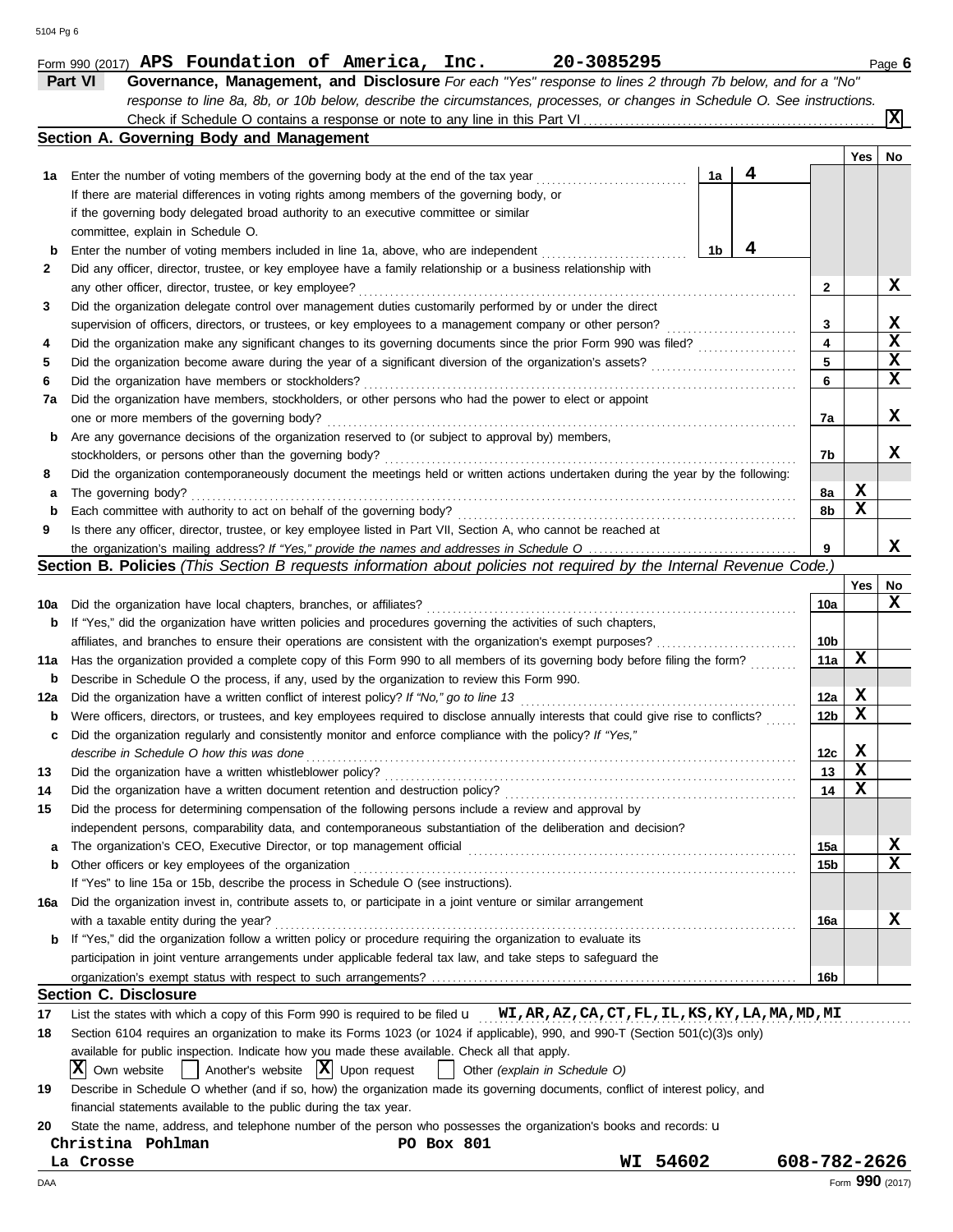| Form 990 (2017) APS Foundation of America, Inc.<br>20-3085295<br>Page 7                                                                                                                                                                                                                                    |                      |                                                                                                  |                                 |                              |                                              |  |  |  |  |  |
|------------------------------------------------------------------------------------------------------------------------------------------------------------------------------------------------------------------------------------------------------------------------------------------------------------|----------------------|--------------------------------------------------------------------------------------------------|---------------------------------|------------------------------|----------------------------------------------|--|--|--|--|--|
| Part VII                                                                                                                                                                                                                                                                                                   |                      | Compensation of Officers, Directors, Trustees, Key Employees, Highest Compensated Employees, and |                                 |                              |                                              |  |  |  |  |  |
| <b>Independent Contractors</b>                                                                                                                                                                                                                                                                             |                      |                                                                                                  |                                 |                              |                                              |  |  |  |  |  |
| Check if Schedule O contains a response or note to any line in this Part VII                                                                                                                                                                                                                               |                      |                                                                                                  |                                 |                              |                                              |  |  |  |  |  |
| Section A.<br>Officers, Directors, Trustees, Key Employees, and Highest Compensated Employees                                                                                                                                                                                                              |                      |                                                                                                  |                                 |                              |                                              |  |  |  |  |  |
| 1a Complete this table for all persons required to be listed. Report compensation for the calendar year ending with or within the<br>organization's tax year.                                                                                                                                              |                      |                                                                                                  |                                 |                              |                                              |  |  |  |  |  |
| • List all of the organization's <b>current</b> officers, directors, trustees (whether individuals or organizations), regardless of amount of<br>compensation. Enter -0- in columns (D), (E), and (F) if no compensation was paid.                                                                         |                      |                                                                                                  |                                 |                              |                                              |  |  |  |  |  |
| • List all of the organization's <b>current</b> key employees, if any. See instructions for definition of "key employee."                                                                                                                                                                                  |                      |                                                                                                  |                                 |                              |                                              |  |  |  |  |  |
| • List the organization's five current highest compensated employees (other than an officer, director, trustee, or key employee)<br>who received reportable compensation (Box 5 of Form W-2 and/or Box 7 of Form 1099-MISC) of more than \$100,000 from the<br>organization and any related organizations. |                      |                                                                                                  |                                 |                              |                                              |  |  |  |  |  |
| • List all of the organization's former officers, key employees, and highest compensated employees who received more than<br>\$100,000 of reportable compensation from the organization and any related organizations.                                                                                     |                      |                                                                                                  |                                 |                              |                                              |  |  |  |  |  |
| • List all of the organization's former directors or trustees that received, in the capacity as a former director or trustee of the<br>organization, more than \$10,000 of reportable compensation from the organization and any related organizations.                                                    |                      |                                                                                                  |                                 |                              |                                              |  |  |  |  |  |
| List persons in the following order: individual trustees or directors; institutional trustees; officers; key employees; highest<br>compensated employees; and former such persons.                                                                                                                         |                      |                                                                                                  |                                 |                              |                                              |  |  |  |  |  |
| x <br>Check this box if neither the organization nor any related organization compensated any current officer, director, or trustee.                                                                                                                                                                       |                      |                                                                                                  |                                 |                              |                                              |  |  |  |  |  |
| (A)                                                                                                                                                                                                                                                                                                        | (B)                  | (C)                                                                                              | (D)                             | (E)                          | (F)                                          |  |  |  |  |  |
| Name and Title                                                                                                                                                                                                                                                                                             | Average              | Position                                                                                         | Reportable                      | Reportable                   | Estimated                                    |  |  |  |  |  |
|                                                                                                                                                                                                                                                                                                            | hours per            | (do not check more than one<br>box, unless person is both an                                     | compensation<br>from            | compensation from<br>related | amount of<br>other                           |  |  |  |  |  |
|                                                                                                                                                                                                                                                                                                            | week<br>(list any    | officer and a director/trustee)                                                                  | the                             | organizations                | compensation                                 |  |  |  |  |  |
|                                                                                                                                                                                                                                                                                                            | hours for<br>related | Institu<br>Indivi<br>Or dir<br><b>Higher</b><br>Form<br>Office<br>Key                            | organization<br>(W-2/1099-MISC) | (W-2/1099-MISC)              | from the<br>organization<br>المحفحاجة المحجر |  |  |  |  |  |

|                           | <b>WCCV</b><br>(list any                                       |                                   | DON, UNIGOO POISON IS DON'T GIT<br>officer and a director/trustee) |             | ,,,,,,<br>the | <b>ICIGICU</b><br>organizations           | <b>UUIUI</b><br>compensation |                                 |                 |                                                          |
|---------------------------|----------------------------------------------------------------|-----------------------------------|--------------------------------------------------------------------|-------------|---------------|-------------------------------------------|------------------------------|---------------------------------|-----------------|----------------------------------------------------------|
|                           | hours for<br>related<br>organizations<br>below dotted<br>line) | Individual trustee<br>or director | Institutional trustee                                              | Officer     | Key employee  | Former<br>Highest compensated<br>employee |                              | organization<br>(W-2/1099-MISC) | (W-2/1099-MISC) | from the<br>organization<br>and related<br>organizations |
| $(1)$ Christina M Pohlman |                                                                |                                   |                                                                    |             |               |                                           |                              |                                 |                 |                                                          |
|                           | 30.00                                                          |                                   |                                                                    |             |               |                                           |                              |                                 |                 |                                                          |
| President/Treasurer       | 0.00                                                           |                                   |                                                                    | $\mathbf x$ |               |                                           |                              | 0                               | 0               | $\mathbf 0$                                              |
| (2) Heidi A Ponagai       |                                                                |                                   |                                                                    |             |               |                                           |                              |                                 |                 |                                                          |
|                           | 1.00                                                           |                                   |                                                                    |             |               |                                           |                              |                                 |                 |                                                          |
| Vice President            | 0.00                                                           |                                   |                                                                    | $\mathbf x$ |               |                                           |                              | 0                               | 0               | $\mathbf 0$                                              |
| (3) Kim Nault             |                                                                |                                   |                                                                    |             |               |                                           |                              |                                 |                 |                                                          |
|                           | 20.00                                                          |                                   |                                                                    |             |               |                                           |                              |                                 |                 |                                                          |
| Director                  | 0.00                                                           | $\mathbf x$                       |                                                                    |             |               |                                           |                              | 0                               | 0               | $\pmb{0}$                                                |
| (4) Armas Cravins II      |                                                                |                                   |                                                                    |             |               |                                           |                              |                                 |                 |                                                          |
|                           | 1.00                                                           |                                   |                                                                    |             |               |                                           |                              |                                 |                 |                                                          |
| Secretary                 | 0.00                                                           |                                   |                                                                    | $\mathbf x$ |               |                                           |                              | 0                               | 0               | $\mathbf 0$                                              |
| (5)                       |                                                                |                                   |                                                                    |             |               |                                           |                              |                                 |                 |                                                          |
|                           |                                                                |                                   |                                                                    |             |               |                                           |                              |                                 |                 |                                                          |
| (6)                       |                                                                |                                   |                                                                    |             |               |                                           |                              |                                 |                 |                                                          |
|                           |                                                                |                                   |                                                                    |             |               |                                           |                              |                                 |                 |                                                          |
| (7)                       |                                                                |                                   |                                                                    |             |               |                                           |                              |                                 |                 |                                                          |
|                           |                                                                |                                   |                                                                    |             |               |                                           |                              |                                 |                 |                                                          |
| (8)                       |                                                                |                                   |                                                                    |             |               |                                           |                              |                                 |                 |                                                          |
|                           |                                                                |                                   |                                                                    |             |               |                                           |                              |                                 |                 |                                                          |
| (9)                       |                                                                |                                   |                                                                    |             |               |                                           |                              |                                 |                 |                                                          |
|                           |                                                                |                                   |                                                                    |             |               |                                           |                              |                                 |                 |                                                          |
| (10)                      |                                                                |                                   |                                                                    |             |               |                                           |                              |                                 |                 |                                                          |
|                           |                                                                |                                   |                                                                    |             |               |                                           |                              |                                 |                 |                                                          |
| (11)                      |                                                                |                                   |                                                                    |             |               |                                           |                              |                                 |                 |                                                          |
|                           |                                                                |                                   |                                                                    |             |               |                                           |                              |                                 |                 |                                                          |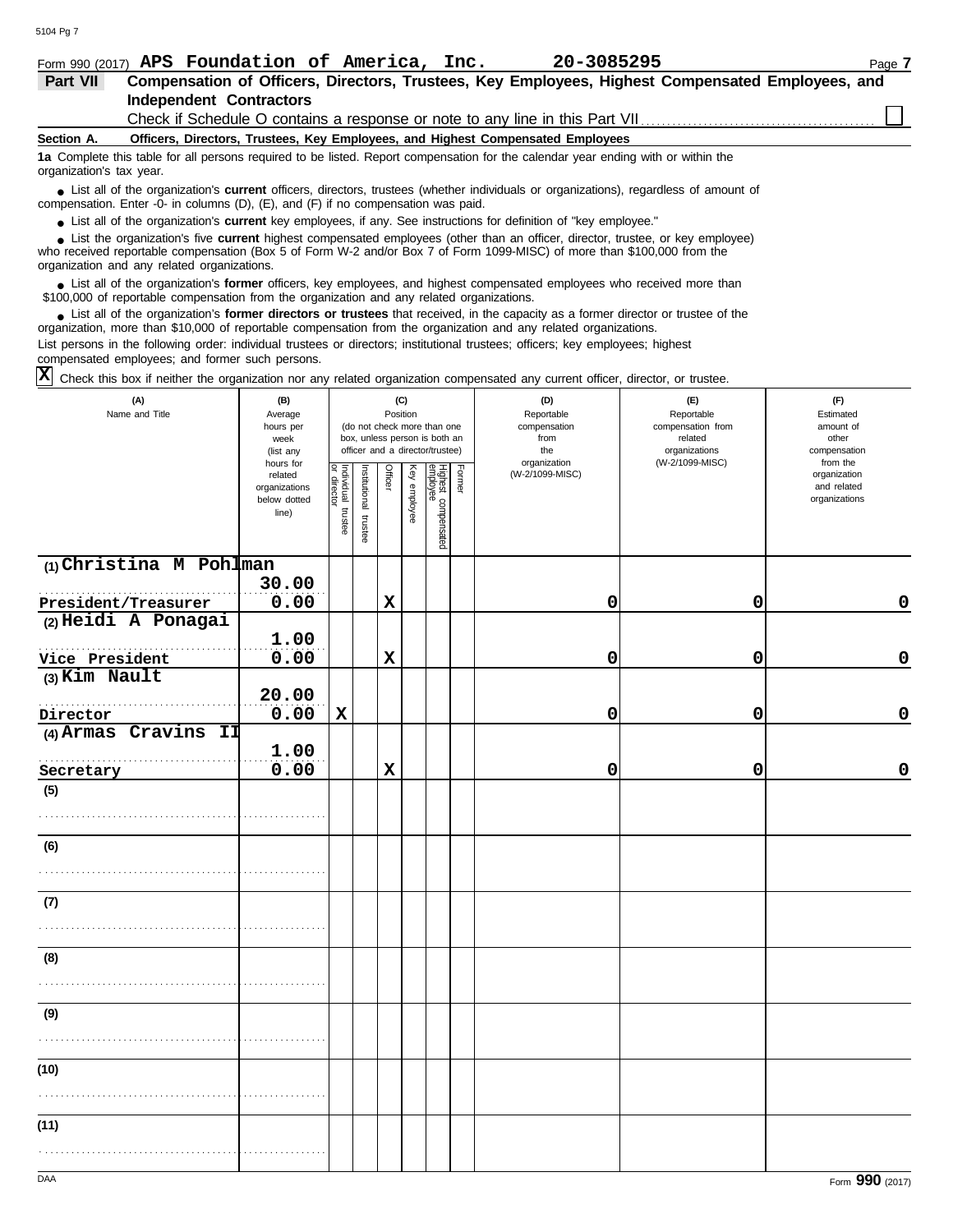|                   | 5104 Pg 8<br>Form 990 (2017) APS Foundation of America, Inc.                                                                                                                                                                                           |                                                               |                                   |                         |                                                                                                             |              |                                 |        | 20-3085295                                                                                             |                                                                                       |  |                                              |                                                             | Page 8 |
|-------------------|--------------------------------------------------------------------------------------------------------------------------------------------------------------------------------------------------------------------------------------------------------|---------------------------------------------------------------|-----------------------------------|-------------------------|-------------------------------------------------------------------------------------------------------------|--------------|---------------------------------|--------|--------------------------------------------------------------------------------------------------------|---------------------------------------------------------------------------------------|--|----------------------------------------------|-------------------------------------------------------------|--------|
|                   | Part VII                                                                                                                                                                                                                                               |                                                               |                                   |                         |                                                                                                             |              |                                 |        | Section A. Officers, Directors, Trustees, Key Employees, and Highest Compensated Employees (continued) |                                                                                       |  |                                              |                                                             |        |
|                   | (A)<br>Name and title                                                                                                                                                                                                                                  | (B)<br>Average<br>hours per<br>week<br>(list any<br>hours for |                                   |                         | Position<br>(do not check more than one<br>box, unless person is both an<br>officer and a director/trustee) | (C)          |                                 |        | (D)<br>Reportable<br>compensation<br>from<br>the<br>organization                                       | (E)<br>Reportable<br>compensation from<br>related<br>organizations<br>(W-2/1099-MISC) |  |                                              | Estimated<br>amount of<br>other<br>compensation<br>from the |        |
|                   |                                                                                                                                                                                                                                                        | related<br>organizations<br>below dotted<br>line)             | Individual trustee<br>or director | nstitutional<br>trustee | Officer                                                                                                     | Key employee | Highest compensated<br>employee | Former | (W-2/1099-MISC)                                                                                        |                                                                                       |  | organization<br>and related<br>organizations |                                                             |        |
|                   |                                                                                                                                                                                                                                                        |                                                               |                                   |                         |                                                                                                             |              |                                 |        |                                                                                                        |                                                                                       |  |                                              |                                                             |        |
|                   |                                                                                                                                                                                                                                                        |                                                               |                                   |                         |                                                                                                             |              |                                 |        |                                                                                                        |                                                                                       |  |                                              |                                                             |        |
|                   |                                                                                                                                                                                                                                                        |                                                               |                                   |                         |                                                                                                             |              |                                 |        |                                                                                                        |                                                                                       |  |                                              |                                                             |        |
|                   |                                                                                                                                                                                                                                                        |                                                               |                                   |                         |                                                                                                             |              |                                 |        |                                                                                                        |                                                                                       |  |                                              |                                                             |        |
|                   |                                                                                                                                                                                                                                                        |                                                               |                                   |                         |                                                                                                             |              |                                 |        |                                                                                                        |                                                                                       |  |                                              |                                                             |        |
|                   |                                                                                                                                                                                                                                                        |                                                               |                                   |                         |                                                                                                             |              |                                 |        |                                                                                                        |                                                                                       |  |                                              |                                                             |        |
|                   |                                                                                                                                                                                                                                                        |                                                               |                                   |                         |                                                                                                             |              |                                 |        |                                                                                                        |                                                                                       |  |                                              |                                                             |        |
|                   |                                                                                                                                                                                                                                                        |                                                               |                                   |                         |                                                                                                             |              |                                 |        |                                                                                                        |                                                                                       |  |                                              |                                                             |        |
|                   | 1b Sub-total                                                                                                                                                                                                                                           |                                                               |                                   |                         |                                                                                                             |              |                                 | u      |                                                                                                        |                                                                                       |  |                                              |                                                             |        |
| c                 | Total from continuation sheets to Part VII, Section A                                                                                                                                                                                                  |                                                               |                                   |                         |                                                                                                             |              |                                 | u      |                                                                                                        |                                                                                       |  |                                              |                                                             |        |
| d<br>$\mathbf{2}$ | Total number of individuals (including but not limited to those listed above) who received more than \$100,000 of                                                                                                                                      |                                                               |                                   |                         |                                                                                                             |              |                                 |        |                                                                                                        |                                                                                       |  |                                              |                                                             |        |
|                   | reportable compensation from the organization $\mathbf{u}$ 0                                                                                                                                                                                           |                                                               |                                   |                         |                                                                                                             |              |                                 |        |                                                                                                        |                                                                                       |  |                                              | Yes                                                         | No     |
| 3                 | Did the organization list any former officer, director, or trustee, key employee, or highest compensated<br>employee on line 1a? If "Yes," complete Schedule J for such individual                                                                     |                                                               |                                   |                         |                                                                                                             |              |                                 |        |                                                                                                        |                                                                                       |  | 3                                            |                                                             | X      |
| 4                 | For any individual listed on line 1a, is the sum of reportable compensation and other compensation from the<br>organization and related organizations greater than \$150,000? If "Yes," complete Schedule J for such                                   |                                                               |                                   |                         |                                                                                                             |              |                                 |        |                                                                                                        |                                                                                       |  |                                              |                                                             |        |
|                   | individual                                                                                                                                                                                                                                             |                                                               |                                   |                         |                                                                                                             |              |                                 |        |                                                                                                        |                                                                                       |  | 4                                            |                                                             | X      |
| 5                 | Did any person listed on line 1a receive or accrue compensation from any unrelated organization or individual                                                                                                                                          |                                                               |                                   |                         |                                                                                                             |              |                                 |        |                                                                                                        |                                                                                       |  | 5                                            |                                                             | X      |
|                   | Section B. Independent Contractors                                                                                                                                                                                                                     |                                                               |                                   |                         |                                                                                                             |              |                                 |        |                                                                                                        |                                                                                       |  |                                              |                                                             |        |
| 1                 | Complete this table for your five highest compensated independent contractors that received more than \$100,000 of<br>compensation from the organization. Report compensation for the calendar year ending with or within the organization's tax year. |                                                               |                                   |                         |                                                                                                             |              |                                 |        |                                                                                                        |                                                                                       |  |                                              |                                                             |        |
|                   |                                                                                                                                                                                                                                                        | (A)<br>Name and business address                              |                                   |                         |                                                                                                             |              |                                 |        |                                                                                                        | (B)<br>Description of services                                                        |  |                                              | (C)<br>Compensation                                         |        |
|                   |                                                                                                                                                                                                                                                        |                                                               |                                   |                         |                                                                                                             |              |                                 |        |                                                                                                        |                                                                                       |  |                                              |                                                             |        |
|                   |                                                                                                                                                                                                                                                        |                                                               |                                   |                         |                                                                                                             |              |                                 |        |                                                                                                        |                                                                                       |  |                                              |                                                             |        |
|                   |                                                                                                                                                                                                                                                        |                                                               |                                   |                         |                                                                                                             |              |                                 |        |                                                                                                        |                                                                                       |  |                                              |                                                             |        |
|                   |                                                                                                                                                                                                                                                        |                                                               |                                   |                         |                                                                                                             |              |                                 |        |                                                                                                        |                                                                                       |  |                                              |                                                             |        |
|                   |                                                                                                                                                                                                                                                        |                                                               |                                   |                         |                                                                                                             |              |                                 |        |                                                                                                        |                                                                                       |  |                                              |                                                             |        |
| $\mathbf{2}$      | Total number of independent contractors (including but not limited to those listed above) who<br>received more than \$100,000 of compensation from the organization $\mathbf u$                                                                        |                                                               |                                   |                         |                                                                                                             |              |                                 |        |                                                                                                        | 0                                                                                     |  |                                              |                                                             |        |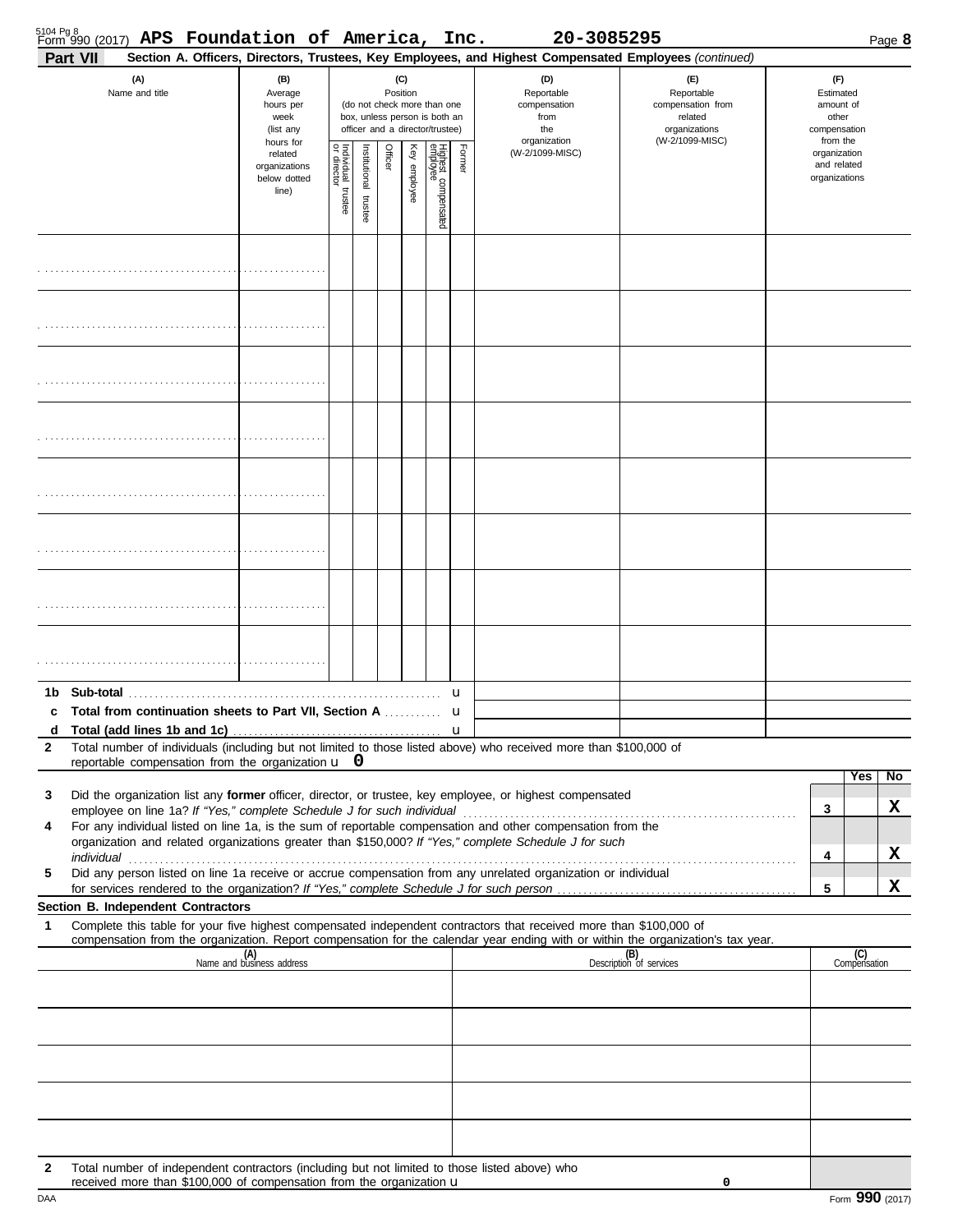#### Form 990 (2017) **APS Foundation of America, Inc. 20-3085295** Page 9 **APS Foundation of America, Inc. 20-3085295**

|                                                           | Part VIII | <b>Statement of Revenue</b>                          |             |               |                      |                                                    |                                         |                                                                  |
|-----------------------------------------------------------|-----------|------------------------------------------------------|-------------|---------------|----------------------|----------------------------------------------------|-----------------------------------------|------------------------------------------------------------------|
|                                                           |           |                                                      |             |               | (A)<br>Total revenue | (B)<br>Related or<br>exempt<br>function<br>revenue | (C)<br>Unrelated<br>business<br>revenue | (D)<br>Revenue<br>excluded from tax<br>under sections<br>512-514 |
|                                                           |           | 1a Federated campaigns                               | 1a          |               |                      |                                                    |                                         |                                                                  |
| Contributions, Gifts, Grants<br>and Other Similar Amounts |           | <b>b</b> Membership dues<br>.                        | 1b          |               |                      |                                                    |                                         |                                                                  |
|                                                           |           | c Fundraising events                                 | 1c          |               |                      |                                                    |                                         |                                                                  |
|                                                           |           | d Related organizations                              | 1d          |               |                      |                                                    |                                         |                                                                  |
|                                                           |           | <b>e</b> Government grants (contributions)           | 1e          |               |                      |                                                    |                                         |                                                                  |
|                                                           |           | f All other contributions, gifts, grants,            |             |               |                      |                                                    |                                         |                                                                  |
|                                                           |           | and similar amounts not included above               | 1f          | 13,061        |                      |                                                    |                                         |                                                                  |
|                                                           | g         | Noncash contributions included in lines 1a-1f:       |             |               |                      |                                                    |                                         |                                                                  |
|                                                           |           |                                                      |             |               | 13,061               |                                                    |                                         |                                                                  |
|                                                           |           |                                                      |             | Busn. Code    |                      |                                                    |                                         |                                                                  |
|                                                           | 2a        |                                                      |             |               |                      |                                                    |                                         |                                                                  |
|                                                           | b         |                                                      |             |               |                      |                                                    |                                         |                                                                  |
|                                                           |           |                                                      |             |               |                      |                                                    |                                         |                                                                  |
|                                                           | с         |                                                      |             |               |                      |                                                    |                                         |                                                                  |
|                                                           | d         |                                                      |             |               |                      |                                                    |                                         |                                                                  |
|                                                           | е         |                                                      |             |               |                      |                                                    |                                         |                                                                  |
| Program Service Revenue                                   |           | f All other program service revenue                  |             |               |                      |                                                    |                                         |                                                                  |
|                                                           |           |                                                      |             |               |                      |                                                    |                                         |                                                                  |
|                                                           | 3         | Investment income (including dividends, interest,    |             |               | 15                   | 15                                                 |                                         |                                                                  |
|                                                           |           |                                                      |             | u             |                      |                                                    |                                         |                                                                  |
|                                                           | 4         | Income from investment of tax-exempt bond proceeds u |             |               |                      |                                                    |                                         |                                                                  |
|                                                           | 5         |                                                      |             | u             |                      |                                                    |                                         |                                                                  |
|                                                           |           | (i) Real                                             |             | (ii) Personal |                      |                                                    |                                         |                                                                  |
|                                                           | 6а        | Gross rents                                          |             |               |                      |                                                    |                                         |                                                                  |
|                                                           | b         | Less: rental exps.                                   |             |               |                      |                                                    |                                         |                                                                  |
|                                                           | c         | Rental inc. or (loss)                                |             |               |                      |                                                    |                                         |                                                                  |
|                                                           | d         | <b>7a</b> Gross amount from                          |             | $\mathbf u$   |                      |                                                    |                                         |                                                                  |
|                                                           |           | (i) Securities<br>sales of assets                    |             | (ii) Other    |                      |                                                    |                                         |                                                                  |
|                                                           |           | other than inventory                                 |             |               |                      |                                                    |                                         |                                                                  |
|                                                           | b         | Less: cost or other                                  |             |               |                      |                                                    |                                         |                                                                  |
|                                                           |           | basis & sales exps.                                  |             |               |                      |                                                    |                                         |                                                                  |
|                                                           |           | c Gain or (loss)                                     |             |               |                      |                                                    |                                         |                                                                  |
|                                                           |           |                                                      |             | $\mathbf u$   |                      |                                                    |                                         |                                                                  |
|                                                           |           | 8a Gross income from fundraising events              |             |               |                      |                                                    |                                         |                                                                  |
|                                                           |           | (not including $\$\dots$                             |             |               |                      |                                                    |                                         |                                                                  |
|                                                           |           | of contributions reported on line 1c).               |             |               |                      |                                                    |                                         |                                                                  |
|                                                           |           | See Part IV, line $18$                               | a           |               |                      |                                                    |                                         |                                                                  |
| Other Revenue                                             |           | <b>b</b> Less: direct expenses                       | $\mathbf b$ |               |                      |                                                    |                                         |                                                                  |
|                                                           |           | c Net income or (loss) from fundraising events  u    |             |               |                      |                                                    |                                         |                                                                  |
|                                                           |           | 9a Gross income from gaming activities.              |             |               |                      |                                                    |                                         |                                                                  |
|                                                           |           | See Part IV, line 19                                 | a           |               |                      |                                                    |                                         |                                                                  |
|                                                           |           | <b>b</b> Less: direct expenses                       | $\mathbf b$ |               |                      |                                                    |                                         |                                                                  |
|                                                           |           | c Net income or (loss) from gaming activities  u     |             |               |                      |                                                    |                                         |                                                                  |
|                                                           |           | 10a Gross sales of inventory, less                   |             |               |                      |                                                    |                                         |                                                                  |
|                                                           |           | returns and allowances                               | a           | 35            |                      |                                                    |                                         |                                                                  |
|                                                           |           | <b>b</b> Less: cost of goods sold                    | $\mathbf b$ |               |                      |                                                    |                                         |                                                                  |
|                                                           |           | c Net income or (loss) from sales of inventory  u    |             |               | 35                   | 35                                                 |                                         |                                                                  |
|                                                           |           | Miscellaneous Revenue                                |             | Busn. Code    |                      |                                                    |                                         |                                                                  |
|                                                           | 11a       |                                                      |             |               |                      |                                                    |                                         |                                                                  |
|                                                           | b         |                                                      |             |               |                      |                                                    |                                         |                                                                  |
|                                                           | c         |                                                      |             |               |                      |                                                    |                                         |                                                                  |
|                                                           | d         | All other revenue                                    |             |               |                      |                                                    |                                         |                                                                  |
|                                                           | е         |                                                      |             | $\mathbf{u}$  |                      |                                                    |                                         |                                                                  |
|                                                           | 12        |                                                      |             |               | 13,111               | 50                                                 | $\Omega$                                | 0                                                                |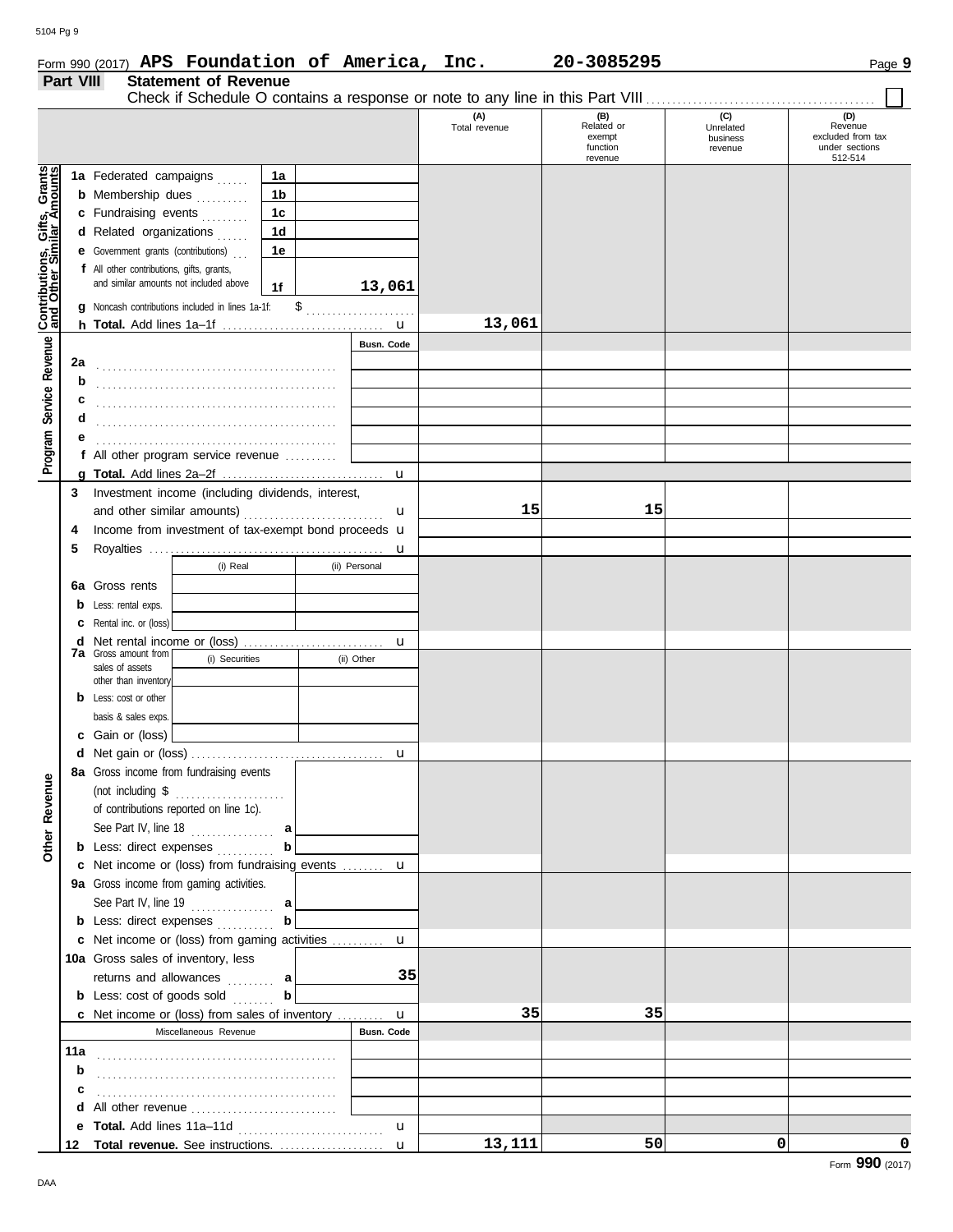### Form 990 (2017) Page **10 APS Foundation of America, Inc. 20-3085295**

**Part IX Statement of Functional Expenses**

|              | Section 501(c)(3) and 501(c)(4) organizations must complete all columns. All other organizations must complete column (A).<br>Check if Schedule O contains a response or note to any line in this Part IX                      |                       |                                    |                                           |                                |
|--------------|--------------------------------------------------------------------------------------------------------------------------------------------------------------------------------------------------------------------------------|-----------------------|------------------------------------|-------------------------------------------|--------------------------------|
|              | Do not include amounts reported on lines 6b,<br>7b, 8b, 9b, and 10b of Part VIII.                                                                                                                                              | (A)<br>Total expenses | (B)<br>Program service<br>expenses | (C)<br>Management and<br>general expenses | (D)<br>Fundraising<br>expenses |
|              | 1 Grants and other assistance to domestic organizations                                                                                                                                                                        |                       |                                    |                                           |                                |
|              | and domestic governments. See Part IV, line 21                                                                                                                                                                                 |                       |                                    |                                           |                                |
| $\mathbf{2}$ | Grants and other assistance to domestic                                                                                                                                                                                        |                       |                                    |                                           |                                |
|              | individuals. See Part IV, line 22                                                                                                                                                                                              |                       |                                    |                                           |                                |
| 3            | Grants and other assistance to foreign                                                                                                                                                                                         |                       |                                    |                                           |                                |
|              | organizations, foreign governments, and foreign                                                                                                                                                                                |                       |                                    |                                           |                                |
|              | individuals. See Part IV, lines 15 and 16                                                                                                                                                                                      |                       |                                    |                                           |                                |
| 4            | Benefits paid to or for members                                                                                                                                                                                                |                       |                                    |                                           |                                |
| 5            | Compensation of current officers, directors,                                                                                                                                                                                   |                       |                                    |                                           |                                |
|              | trustees, and key employees                                                                                                                                                                                                    |                       |                                    |                                           |                                |
| 6            | Compensation not included above, to disqualified                                                                                                                                                                               |                       |                                    |                                           |                                |
|              | persons (as defined under section 4958(f)(1)) and                                                                                                                                                                              |                       |                                    |                                           |                                |
|              | persons described in section 4958(c)(3)(B)                                                                                                                                                                                     |                       |                                    |                                           |                                |
| 7            | Other salaries and wages                                                                                                                                                                                                       |                       |                                    |                                           |                                |
| 8            | Pension plan accruals and contributions (include                                                                                                                                                                               |                       |                                    |                                           |                                |
|              | section 401(k) and 403(b) employer contributions)                                                                                                                                                                              |                       |                                    |                                           |                                |
| 9            | Other employee benefits                                                                                                                                                                                                        |                       |                                    |                                           |                                |
| 10           | Payroll taxes                                                                                                                                                                                                                  |                       |                                    |                                           |                                |
| 11           | Fees for services (non-employees):                                                                                                                                                                                             |                       |                                    |                                           |                                |
| a            |                                                                                                                                                                                                                                |                       |                                    |                                           |                                |
| b            | Legal                                                                                                                                                                                                                          | 4,500                 |                                    | 4,500                                     |                                |
| c            |                                                                                                                                                                                                                                | 1,160                 |                                    | 1,160                                     |                                |
| d            |                                                                                                                                                                                                                                |                       |                                    |                                           |                                |
| е            | Professional fundraising services. See Part IV, line 17                                                                                                                                                                        |                       |                                    |                                           |                                |
| f            | Investment management fees                                                                                                                                                                                                     |                       |                                    |                                           |                                |
| g            | Other. (If line 11g amount exceeds 10% of line 25, column                                                                                                                                                                      |                       |                                    |                                           |                                |
|              | (A) amount, list line 11g expenses on Schedule O.)                                                                                                                                                                             | 226                   |                                    | 226                                       |                                |
| 12           | Advertising and promotion                                                                                                                                                                                                      | 1,474                 | 1,474                              |                                           |                                |
| 13           |                                                                                                                                                                                                                                | 1,483                 | 853                                | 555                                       | 75                             |
| 14           |                                                                                                                                                                                                                                | 649                   | 649                                |                                           |                                |
| 15           |                                                                                                                                                                                                                                |                       |                                    |                                           |                                |
| 16           |                                                                                                                                                                                                                                |                       |                                    |                                           |                                |
| 17           |                                                                                                                                                                                                                                |                       |                                    |                                           |                                |
|              | Payments of travel or entertainment expenses                                                                                                                                                                                   |                       |                                    |                                           |                                |
|              | for any federal, state, or local public officials                                                                                                                                                                              |                       |                                    |                                           |                                |
| 19           | Conferences, conventions, and meetings                                                                                                                                                                                         |                       |                                    |                                           |                                |
| 20           | Interest                                                                                                                                                                                                                       |                       |                                    |                                           |                                |
| 21           | Payments to affiliates                                                                                                                                                                                                         | 13                    |                                    | 13                                        |                                |
| 22<br>23     | Depreciation, depletion, and amortization                                                                                                                                                                                      |                       |                                    |                                           |                                |
| 24           | Other expenses. Itemize expenses not covered                                                                                                                                                                                   |                       |                                    |                                           |                                |
|              | above (List miscellaneous expenses in line 24e. If                                                                                                                                                                             |                       |                                    |                                           |                                |
|              | line 24e amount exceeds 10% of line 25, column                                                                                                                                                                                 |                       |                                    |                                           |                                |
|              | (A) amount, list line 24e expenses on Schedule O.)                                                                                                                                                                             |                       |                                    |                                           |                                |
| a            | Dues & Subscriptions                                                                                                                                                                                                           | 578                   | 578                                |                                           |                                |
| b            | Taxes & License                                                                                                                                                                                                                | 530                   |                                    | 530                                       |                                |
| c            | Paypal Fees                                                                                                                                                                                                                    | 152                   |                                    |                                           | 152                            |
| d            |                                                                                                                                                                                                                                |                       |                                    |                                           |                                |
| е            | All other expenses                                                                                                                                                                                                             |                       |                                    |                                           |                                |
| 25           | Total functional expenses. Add lines 1 through 24e                                                                                                                                                                             | 10,765                | 3,554                              | 6,984                                     | 227                            |
| 26           | Joint costs. Complete this line only if the<br>organization reported in column (B) joint costs<br>from a combined educational campaign and<br>fundraising solicitation. Check here u<br>if<br>following SOP 98-2 (ASC 958-720) |                       |                                    |                                           |                                |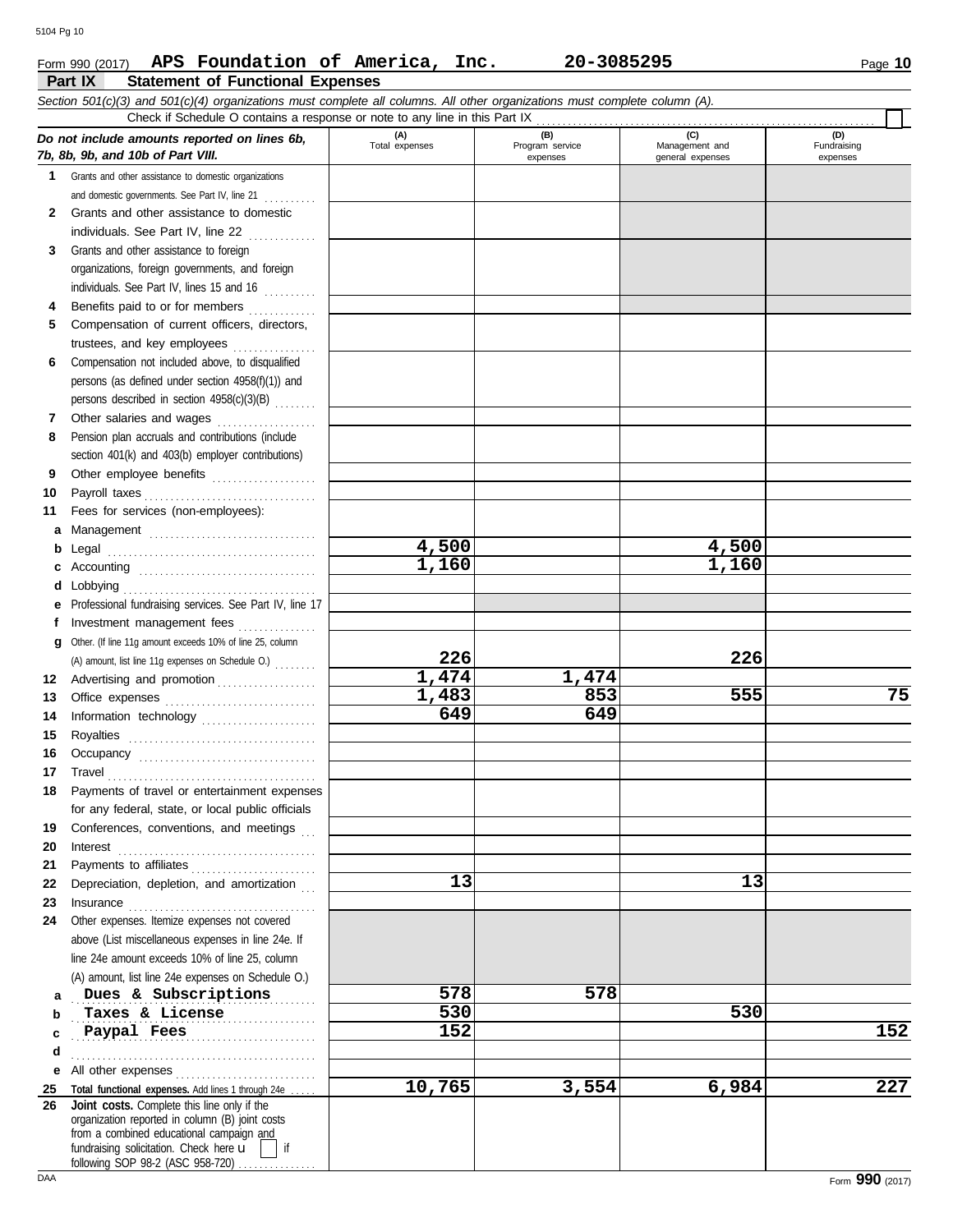|                     | Part X   | <b>Balance Sheet</b>                                                                                  |      |       |                          |                |                    |
|---------------------|----------|-------------------------------------------------------------------------------------------------------|------|-------|--------------------------|----------------|--------------------|
|                     |          |                                                                                                       |      |       |                          |                |                    |
|                     |          |                                                                                                       |      |       | (A)<br>Beginning of year |                | (B)<br>End of year |
|                     | 1        |                                                                                                       |      |       | 43,395                   | $\mathbf{1}$   | 49,577             |
|                     | 2        |                                                                                                       |      |       | 19,046                   | $\mathbf{2}$   | 15,155             |
|                     | 3        |                                                                                                       |      |       |                          | 3              |                    |
|                     | 4        | Accounts receivable, net                                                                              |      |       |                          | 4              |                    |
|                     | 5        | Loans and other receivables from current and former officers, directors.                              |      |       |                          |                |                    |
|                     |          | trustees, key employees, and highest compensated employees.                                           |      |       |                          |                |                    |
|                     |          | Complete Part II of Schedule L                                                                        |      |       |                          | 5              |                    |
|                     | 6        | Loans and other receivables from other disqualified persons (as defined under section                 |      |       |                          |                |                    |
|                     |          | $4958(f)(1)$ , persons described in section $4958(c)(3)(B)$ , and contributing employers and          |      |       |                          |                |                    |
|                     |          | sponsoring organizations of section 501(c)(9) voluntary employees' beneficiary                        |      |       |                          |                |                    |
|                     |          |                                                                                                       |      |       |                          | 6              |                    |
| Assets              | 7        |                                                                                                       |      |       |                          | $\overline{7}$ |                    |
|                     | 8        | Inventories for sale or use                                                                           |      |       | 142                      | 8              | 210                |
|                     | 9        |                                                                                                       |      |       | 270                      | 9              | 270                |
|                     | 10a      | Land, buildings, and equipment: cost or                                                               |      |       |                          |                |                    |
|                     |          |                                                                                                       |      | 2,059 |                          |                |                    |
|                     | b        | Less: accumulated depreciation                                                                        | 10bl | 2,059 | 13                       | 10c            |                    |
|                     | 11       |                                                                                                       |      |       |                          | 11             |                    |
|                     | 12       |                                                                                                       |      |       | 12                       |                |                    |
|                     | 13       |                                                                                                       |      |       | 13                       |                |                    |
|                     | 14       | Intangible assets                                                                                     |      |       | 14                       |                |                    |
|                     | 15       |                                                                                                       |      |       |                          | 15             |                    |
|                     | 16       |                                                                                                       |      |       | 62,866                   | 16             | 65,212             |
|                     | 17       |                                                                                                       |      |       |                          | 17             |                    |
|                     | 18       |                                                                                                       |      |       | 18                       |                |                    |
|                     | 19       |                                                                                                       |      |       |                          | 19             |                    |
|                     | 20       |                                                                                                       |      |       |                          | 20             |                    |
|                     | 21       | Escrow or custodial account liability. Complete Part IV of Schedule D                                 |      |       |                          | 21             |                    |
|                     | 22       | Loans and other payables to current and former officers, directors,                                   |      |       |                          |                |                    |
|                     |          | trustees, key employees, highest compensated employees, and                                           |      |       |                          |                |                    |
| Liabilities         |          | disqualified persons. Complete Part II of Schedule L                                                  |      |       |                          | 22             |                    |
|                     | 23       | Secured mortgages and notes payable to unrelated third parties                                        |      |       |                          | 23             |                    |
|                     | 24       |                                                                                                       |      |       |                          | 24             |                    |
|                     | 25       | Other liabilities (including federal income tax, payables to related third                            |      |       |                          |                |                    |
|                     |          | parties, and other liabilities not included on lines 17-24). Complete Part X                          |      |       |                          |                |                    |
|                     |          |                                                                                                       |      |       |                          | 25             |                    |
|                     | 26       |                                                                                                       |      |       | 0                        | 26             | 0                  |
|                     |          | Organizations that follow SFAS 117 (ASC 958), check here $\mathbf{u}$ $\mathbf{X}$ and                |      |       |                          |                |                    |
|                     |          | complete lines 27 through 29, and lines 33 and 34.                                                    |      |       |                          |                |                    |
| <b>Balances</b>     | 27       | Unrestricted net assets                                                                               |      |       | 62,866                   | 27             | 65,212             |
|                     | 28       |                                                                                                       |      |       |                          | 28             |                    |
| Fund                | 29       |                                                                                                       |      |       |                          | 29             |                    |
| $\overline{\sigma}$ |          | Organizations that do not follow SFAS 117 (ASC 958), check here u                                     |      | and   |                          |                |                    |
|                     |          | complete lines 30 through 34.                                                                         |      |       |                          |                |                    |
| Assets              | 30       | Capital stock or trust principal, or current funds                                                    |      |       |                          | 30             |                    |
|                     | 31       | Paid-in or capital surplus, or land, building, or equipment fund [                                    |      |       |                          | 31             |                    |
| ğ                   | 32<br>33 | Retained earnings, endowment, accumulated income, or other funds<br>Total net assets or fund balances |      |       | 62,866                   | 32<br>33       | 65,212             |
|                     | 34       |                                                                                                       |      |       | 62,866                   | 34             | 65,212             |
|                     |          |                                                                                                       |      |       |                          |                |                    |

Form **990** (2017)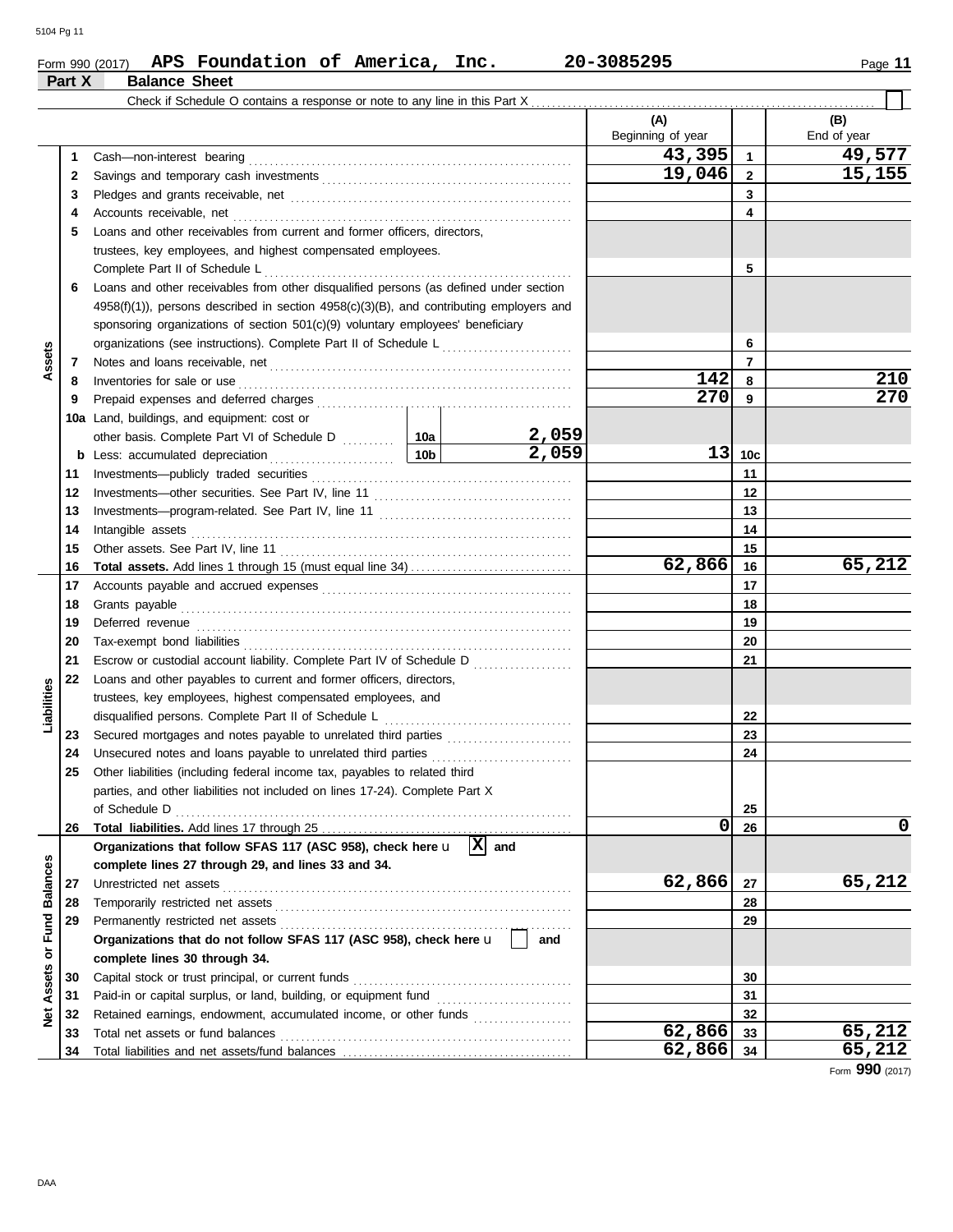|    | Form 990 (2017) APS Foundation of America, Inc.<br>20-3085295                                                                                                                                                                  |                         |                | Page 12            |
|----|--------------------------------------------------------------------------------------------------------------------------------------------------------------------------------------------------------------------------------|-------------------------|----------------|--------------------|
|    | <b>Reconciliation of Net Assets</b><br>Part XI                                                                                                                                                                                 |                         |                |                    |
|    |                                                                                                                                                                                                                                |                         |                |                    |
| 1  |                                                                                                                                                                                                                                | $\mathbf 1$             |                | 13,111             |
| 2  |                                                                                                                                                                                                                                | $\overline{2}$          |                | 10,765             |
| 3  | Revenue less expenses. Subtract line 2 from line 1                                                                                                                                                                             | $\overline{\mathbf{3}}$ |                | $\overline{2,346}$ |
| 4  |                                                                                                                                                                                                                                | $\overline{4}$          |                | 62,866             |
| 5  |                                                                                                                                                                                                                                | 5                       |                |                    |
| 6  |                                                                                                                                                                                                                                | $6\phantom{a}$          |                |                    |
| 7  |                                                                                                                                                                                                                                | $\overline{7}$          |                |                    |
| 8  | Prior period adjustments [11, 12] materials and an intervention of the contract of the contract of the contract of the contract of the contract of the contract of the contract of the contract of the contract of the contrac | 8                       |                |                    |
| 9  |                                                                                                                                                                                                                                | $\overline{9}$          |                |                    |
| 10 | Net assets or fund balances at end of year. Combine lines 3 through 9 (must equal Part X, line                                                                                                                                 |                         |                |                    |
|    |                                                                                                                                                                                                                                | 10                      |                | 65,212             |
|    | <b>Financial Statements and Reporting</b><br><b>Part XII</b>                                                                                                                                                                   |                         |                |                    |
|    |                                                                                                                                                                                                                                |                         |                |                    |
|    |                                                                                                                                                                                                                                |                         |                | Yes<br>No          |
| 1  | $ {\bf x} $<br>Accounting method used to prepare the Form 990:<br>Cash<br>Other<br>Accrual                                                                                                                                     |                         |                |                    |
|    | If the organization changed its method of accounting from a prior year or checked "Other," explain in                                                                                                                          |                         |                |                    |
|    | Schedule O.                                                                                                                                                                                                                    |                         |                |                    |
|    | 2a Were the organization's financial statements compiled or reviewed by an independent accountant?                                                                                                                             |                         | 2a             | x                  |
|    | If "Yes," check a box below to indicate whether the financial statements for the year were compiled or                                                                                                                         |                         |                |                    |
|    | reviewed on a separate basis, consolidated basis, or both:                                                                                                                                                                     |                         |                |                    |
|    | Separate basis<br>  Consolidated basis<br>Both consolidated and separate basis                                                                                                                                                 |                         |                |                    |
|    | <b>b</b> Were the organization's financial statements audited by an independent accountant?                                                                                                                                    |                         | 2 <sub>b</sub> | x                  |
|    | If "Yes," check a box below to indicate whether the financial statements for the year were audited on a                                                                                                                        |                         |                |                    |
|    | separate basis, consolidated basis, or both:                                                                                                                                                                                   |                         |                |                    |
|    | Separate basis<br>  Consolidated basis<br>Both consolidated and separate basis                                                                                                                                                 |                         |                |                    |
|    | c If "Yes" to line 2a or 2b, does the organization have a committee that assumes responsibility for oversight                                                                                                                  |                         |                |                    |
|    |                                                                                                                                                                                                                                |                         | 2c             |                    |
|    | If the organization changed either its oversight process or selection process during the tax year, explain in                                                                                                                  |                         |                |                    |
|    | Schedule O.                                                                                                                                                                                                                    |                         |                |                    |
|    | 3a As a result of a federal award, was the organization required to undergo an audit or audits as set forth in                                                                                                                 |                         |                |                    |
|    | the Single Audit Act and OMB Circular A-133?                                                                                                                                                                                   |                         | 3a             | x                  |
|    | b If "Yes," did the organization undergo the required audit or audits? If the organization did not undergo the                                                                                                                 |                         |                |                    |
|    | required audit or audits, explain why in Schedule O and describe any steps taken to undergo such audits.                                                                                                                       |                         | 3 <sub>b</sub> |                    |

Form **990** (2017)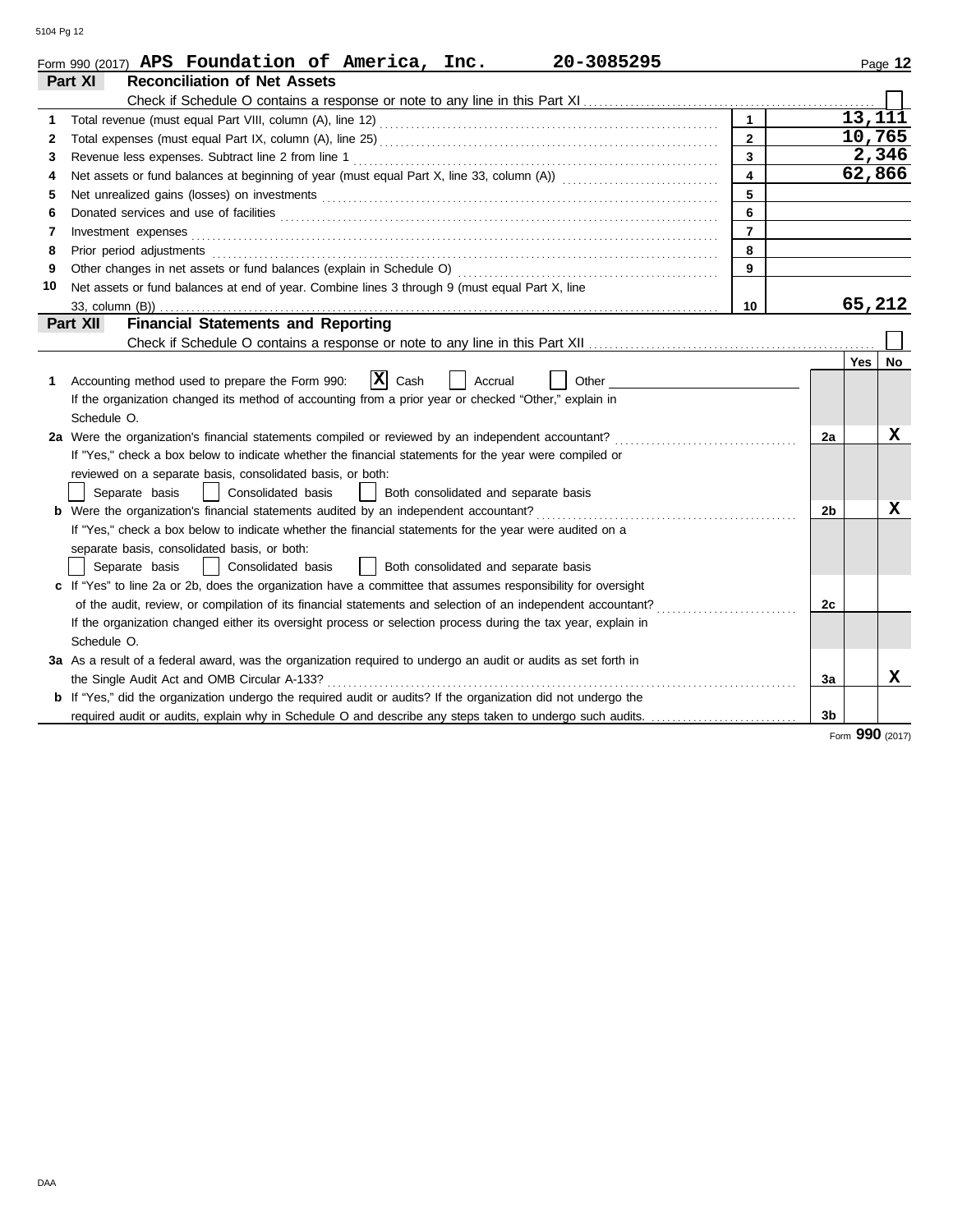|                                                        |                                                            | <b>Public Charity Status and Public Support</b>                                                                                                                                                                                                           |                                       |                        | OMB No. 1545-0047              |
|--------------------------------------------------------|------------------------------------------------------------|-----------------------------------------------------------------------------------------------------------------------------------------------------------------------------------------------------------------------------------------------------------|---------------------------------------|------------------------|--------------------------------|
|                                                        |                                                            | Complete if the organization is a section 501(c)(3) organization or a section 4947(a)(1) nonexempt charitable trust.                                                                                                                                      |                                       |                        |                                |
| Department of the Treasury<br>Internal Revenue Service |                                                            |                                                                                                                                                                                                                                                           | La Attach to Form 990 or Form 990-EZ. |                        | Open to Public<br>Inspection   |
| Name of the organization                               |                                                            | <b>u</b> Go to www.irs.gov/Form990 for instructions and the latest information.                                                                                                                                                                           |                                       |                        | Employer identification number |
|                                                        |                                                            | APS Foundation of America, Inc.                                                                                                                                                                                                                           |                                       | 20-3085295             |                                |
| Part I                                                 |                                                            | Reason for Public Charity Status (All organizations must complete this part.) See instructions.                                                                                                                                                           |                                       |                        |                                |
|                                                        |                                                            | The organization is not a private foundation because it is: (For lines 1 through 12, check only one box.)                                                                                                                                                 |                                       |                        |                                |
| 1                                                      |                                                            | A church, convention of churches, or association of churches described in section 170(b)(1)(A)(i).                                                                                                                                                        |                                       |                        |                                |
| 2                                                      |                                                            | A school described in section 170(b)(1)(A)(ii). (Attach Schedule E (Form 990 or 990-EZ).)                                                                                                                                                                 |                                       |                        |                                |
| 3<br>4                                                 |                                                            | A hospital or a cooperative hospital service organization described in section 170(b)(1)(A)(iii).<br>A medical research organization operated in conjunction with a hospital described in section 170(b)(1)(A)(iii). Enter the hospital's name,           |                                       |                        |                                |
|                                                        |                                                            |                                                                                                                                                                                                                                                           |                                       |                        |                                |
| 5                                                      |                                                            | An organization operated for the benefit of a college or university owned or operated by a governmental unit described in                                                                                                                                 |                                       |                        |                                |
|                                                        | section 170(b)(1)(A)(iv). (Complete Part II.)              |                                                                                                                                                                                                                                                           |                                       |                        |                                |
| 6                                                      |                                                            | A federal, state, or local government or governmental unit described in section 170(b)(1)(A)(v).                                                                                                                                                          |                                       |                        |                                |
| 7                                                      | described in section 170(b)(1)(A)(vi). (Complete Part II.) | An organization that normally receives a substantial part of its support from a governmental unit or from the general public                                                                                                                              |                                       |                        |                                |
| 8                                                      |                                                            | A community trust described in section 170(b)(1)(A)(vi). (Complete Part II.)                                                                                                                                                                              |                                       |                        |                                |
| 9                                                      |                                                            | An agricultural research organization described in section 170(b)(1)(A)(ix) operated in conjunction with a land-grant college                                                                                                                             |                                       |                        |                                |
|                                                        |                                                            | or university or a non-land grant college of agriculture (see instructions). Enter the name, city, and state of the college or                                                                                                                            |                                       |                        |                                |
| university:<br>$\vert x \vert$<br>10                   |                                                            | An organization that normally receives: (1) more than 33 1/3% of its support from contributions, membership fees, and gross                                                                                                                               |                                       |                        |                                |
|                                                        |                                                            | receipts from activities related to its exempt functions—subject to certain exceptions, and (2) no more than 33 1/3% of its                                                                                                                               |                                       |                        |                                |
|                                                        |                                                            | support from gross investment income and unrelated business taxable income (less section 511 tax) from businesses                                                                                                                                         |                                       |                        |                                |
| 11                                                     |                                                            | acquired by the organization after June 30, 1975. See section 509(a)(2). (Complete Part III.)<br>An organization organized and operated exclusively to test for public safety. See section 509(a)(4).                                                     |                                       |                        |                                |
| 12                                                     |                                                            | An organization organized and operated exclusively for the benefit of, to perform the functions of, or to carry out the purposes                                                                                                                          |                                       |                        |                                |
|                                                        |                                                            | of one or more publicly supported organizations described in section $509(a)(1)$ or section $509(a)(2)$ . See section $509(a)(3)$ .                                                                                                                       |                                       |                        |                                |
|                                                        |                                                            | Check the box in lines 12a through 12d that describes the type of supporting organization and complete lines 12e, 12f, and 12g.                                                                                                                           |                                       |                        |                                |
| a                                                      |                                                            | Type I. A supporting organization operated, supervised, or controlled by its supported organization(s), typically by giving<br>the supported organization(s) the power to regularly appoint or elect a majority of the directors or trustees of the       |                                       |                        |                                |
|                                                        |                                                            | supporting organization. You must complete Part IV, Sections A and B.                                                                                                                                                                                     |                                       |                        |                                |
| b                                                      |                                                            | Type II. A supporting organization supervised or controlled in connection with its supported organization(s), by having                                                                                                                                   |                                       |                        |                                |
|                                                        |                                                            | control or management of the supporting organization vested in the same persons that control or manage the supported<br>organization(s). You must complete Part IV, Sections A and C.                                                                     |                                       |                        |                                |
| с                                                      |                                                            | Type III functionally integrated. A supporting organization operated in connection with, and functionally integrated with,                                                                                                                                |                                       |                        |                                |
|                                                        |                                                            | its supported organization(s) (see instructions). You must complete Part IV, Sections A, D, and E.                                                                                                                                                        |                                       |                        |                                |
| d                                                      |                                                            | Type III non-functionally integrated. A supporting organization operated in connection with its supported organization(s)<br>that is not functionally integrated. The organization generally must satisfy a distribution requirement and an attentiveness |                                       |                        |                                |
|                                                        |                                                            | requirement (see instructions). You must complete Part IV, Sections A and D, and Part V.                                                                                                                                                                  |                                       |                        |                                |
| е                                                      |                                                            | Check this box if the organization received a written determination from the IRS that it is a Type I, Type II, Type III                                                                                                                                   |                                       |                        |                                |
|                                                        | Enter the number of supported organizations                | functionally integrated, or Type III non-functionally integrated supporting organization.                                                                                                                                                                 |                                       |                        |                                |
|                                                        |                                                            |                                                                                                                                                                                                                                                           |                                       |                        |                                |
| f                                                      |                                                            |                                                                                                                                                                                                                                                           |                                       |                        |                                |
| g<br>(i) Name of supported                             | $(ii)$ EIN                                                 | Provide the following information about the supported organization(s).<br>(iii) Type of organization                                                                                                                                                      | (iv) Is the organization              | (v) Amount of monetary | (vi) Amount of                 |
| organization                                           |                                                            | (described on lines 1-10                                                                                                                                                                                                                                  | listed in your governing              | support (see           | other support (see             |
|                                                        |                                                            | above (see instructions))                                                                                                                                                                                                                                 | document?<br>Yes<br>No                | instructions)          | instructions)                  |
|                                                        |                                                            |                                                                                                                                                                                                                                                           |                                       |                        |                                |
|                                                        |                                                            |                                                                                                                                                                                                                                                           |                                       |                        |                                |
|                                                        |                                                            |                                                                                                                                                                                                                                                           |                                       |                        |                                |
|                                                        |                                                            |                                                                                                                                                                                                                                                           |                                       |                        |                                |
|                                                        |                                                            |                                                                                                                                                                                                                                                           |                                       |                        |                                |
|                                                        |                                                            |                                                                                                                                                                                                                                                           |                                       |                        |                                |
| (A)<br>(B)<br>(C)<br>(D)                               |                                                            |                                                                                                                                                                                                                                                           |                                       |                        |                                |
| (E)                                                    |                                                            |                                                                                                                                                                                                                                                           |                                       |                        |                                |
|                                                        |                                                            |                                                                                                                                                                                                                                                           |                                       |                        |                                |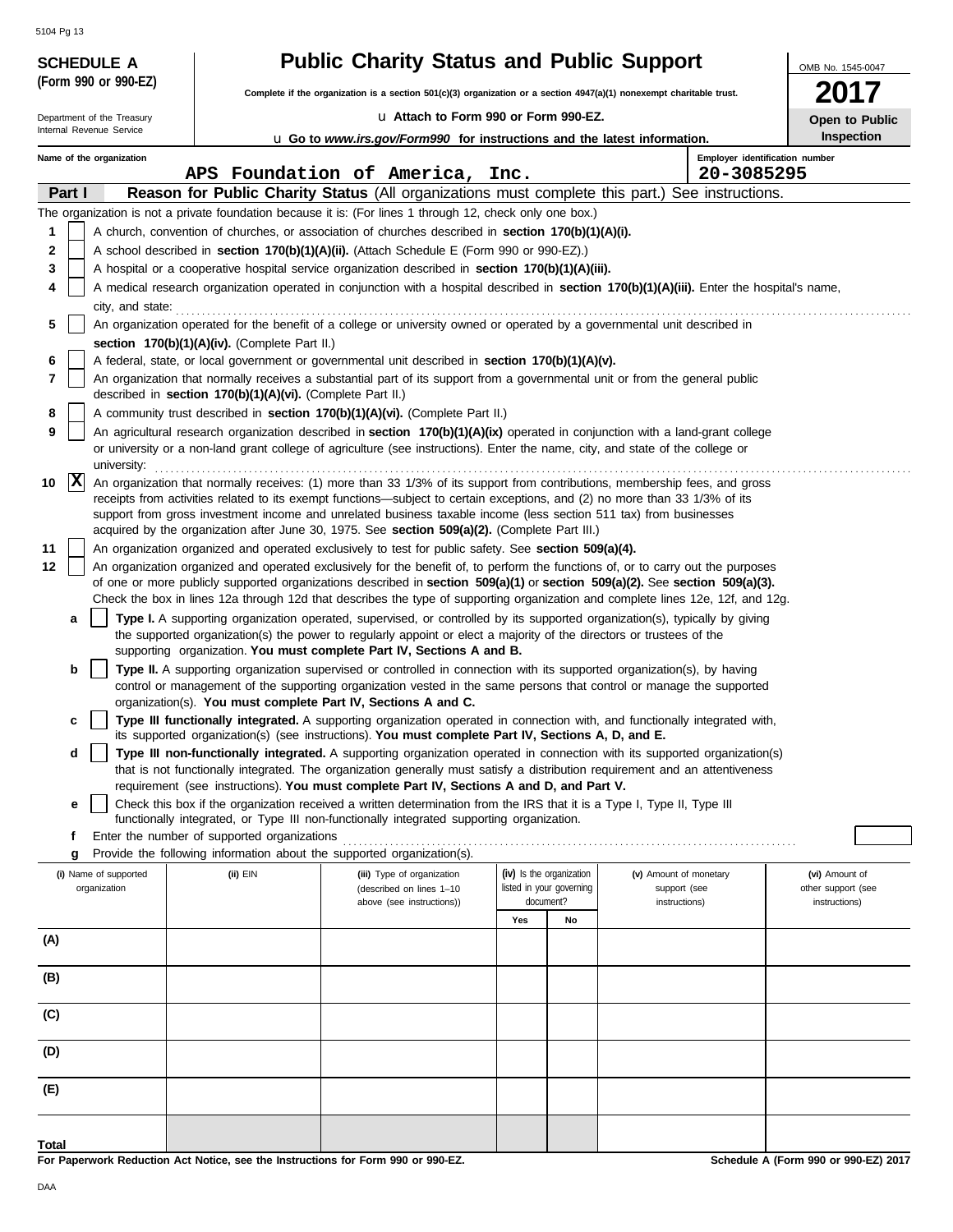### Schedule A (Form 990 or 990-EZ) 2017 Page **2 APS Foundation of America, Inc. 20-3085295**

(Complete only if you checked the box on line 5, 7, or 8 of Part I or if the organization failed to qualify under **Part II** Support Schedule for Organizations Described in Sections 170(b)(1)(A)(iv) and 170(b)(1)(A)(vi) Part III. If the organization fails to qualify under the tests listed below, please complete Part III.)

|              | T and the this in the original attion range to quality arract the todo hoteld bolow; produce complete rand int<br><b>Section A. Public Support</b> |          |            |            |            |            |    |           |
|--------------|----------------------------------------------------------------------------------------------------------------------------------------------------|----------|------------|------------|------------|------------|----|-----------|
|              | Calendar year (or fiscal year beginning in)<br>$\mathbf{u}$                                                                                        | (a) 2013 | (b) $2014$ | $(c)$ 2015 | $(d)$ 2016 | (e) $2017$ |    | (f) Total |
| 1            | Gifts, grants, contributions, and<br>membership fees received. (Do not<br>include any "unusual grants.")                                           |          |            |            |            |            |    |           |
| $\mathbf{2}$ | Tax revenues levied for the<br>organization's benefit and either paid<br>to or expended on its behalf                                              |          |            |            |            |            |    |           |
| 3            | The value of services or facilities<br>furnished by a governmental unit to the<br>organization without charge                                      |          |            |            |            |            |    |           |
| 4<br>5       | Total. Add lines 1 through 3<br><u>.</u><br>The portion of total contributions by<br>each person (other than a                                     |          |            |            |            |            |    |           |
|              | governmental unit or publicly<br>supported organization) included on<br>line 1 that exceeds 2% of the amount                                       |          |            |            |            |            |    |           |
|              | shown on line 11, column (f) $\ldots$                                                                                                              |          |            |            |            |            |    |           |
| 6            | Public support. Subtract line 5 from line 4.<br><b>Section B. Total Support</b>                                                                    |          |            |            |            |            |    |           |
|              | Calendar year (or fiscal year beginning in)<br>$\mathbf{u}$                                                                                        | (a) 2013 | (b) $2014$ | $(c)$ 2015 | $(d)$ 2016 | (e) 2017   |    | (f) Total |
|              | Amounts from line 4                                                                                                                                |          |            |            |            |            |    |           |
| 7<br>8       | .<br>Gross income from interest, dividends,<br>payments received on securities loans,<br>rents, royalties, and income from                         |          |            |            |            |            |    |           |
|              | similar sources $\ldots, \ldots, \ldots, \ldots, \ldots, \ldots$                                                                                   |          |            |            |            |            |    |           |
| 9            | Net income from unrelated business<br>activities, whether or not the business<br>is regularly carried on                                           |          |            |            |            |            |    |           |
| 10           | Other income. Do not include gain or<br>loss from the sale of capital assets                                                                       |          |            |            |            |            |    |           |
| 11           | Total support. Add lines 7 through 10                                                                                                              |          |            |            |            |            |    |           |
| 12           |                                                                                                                                                    |          |            |            |            |            | 12 |           |
| 13           | First five years. If the Form 990 is for the organization's first, second, third, fourth, or fifth tax year as a section 501(c)(3)                 |          |            |            |            |            |    |           |
|              |                                                                                                                                                    |          |            |            |            |            |    |           |
|              | Section C. Computation of Public Support Percentage                                                                                                |          |            |            |            |            |    |           |
| 14           | Public support percentage for 2017 (line 6, column (f) divided by line 11, column (f)) [[[[[[[[[[[[[[[[[[[[[[                                      |          |            |            |            |            | 14 | %         |
| 15           | Public support percentage from 2016 Schedule A, Part II, line 14                                                                                   |          |            |            |            |            | 15 | %         |
|              | 16a 33 1/3% support test—2017. If the organization did not check the box on line 13, and line 14 is 33 1/3% or more, check this                    |          |            |            |            |            |    |           |
|              | box and stop here. The organization qualifies as a publicly supported organization                                                                 |          |            |            |            |            |    |           |
| b            | 33 1/3% support test-2016. If the organization did not check a box on line 13 or 16a, and line 15 is 33 1/3% or more, check                        |          |            |            |            |            |    |           |
|              | this box and <b>stop here.</b> The organization qualifies as a publicly supported organization                                                     |          |            |            |            |            |    |           |
| 17a          | 10%-facts-and-circumstances test-2017. If the organization did not check a box on line 13, 16a, or 16b, and line 14 is                             |          |            |            |            |            |    |           |
|              | 10% or more, and if the organization meets the "facts-and-circumstances" test, check this box and <b>stop here.</b> Explain in                     |          |            |            |            |            |    |           |
|              | Part VI how the organization meets the "facts-and-circumstances" test. The organization qualifies as a publicly supported                          |          |            |            |            |            |    |           |
|              | organization www.commutation.commutation.com/www.commutation.com/www.commutation.com/www.commutation.com/www.com                                   |          |            |            |            |            |    |           |
| b            | 10%-facts-and-circumstances test-2016. If the organization did not check a box on line 13, 16a, 16b, or 17a, and line                              |          |            |            |            |            |    |           |
|              | 15 is 10% or more, and if the organization meets the "facts-and-circumstances" test, check this box and stop here.                                 |          |            |            |            |            |    |           |
|              | Explain in Part VI how the organization meets the "facts-and-circumstances" test. The organization qualifies as a publicly                         |          |            |            |            |            |    |           |
|              | supported organization                                                                                                                             |          |            |            |            |            |    |           |
| 18           | Private foundation. If the organization did not check a box on line 13, 16a, 16b, 17a, or 17b, check this box and see                              |          |            |            |            |            |    |           |
|              | instructions                                                                                                                                       |          |            |            |            |            |    |           |
|              |                                                                                                                                                    |          |            |            |            |            |    |           |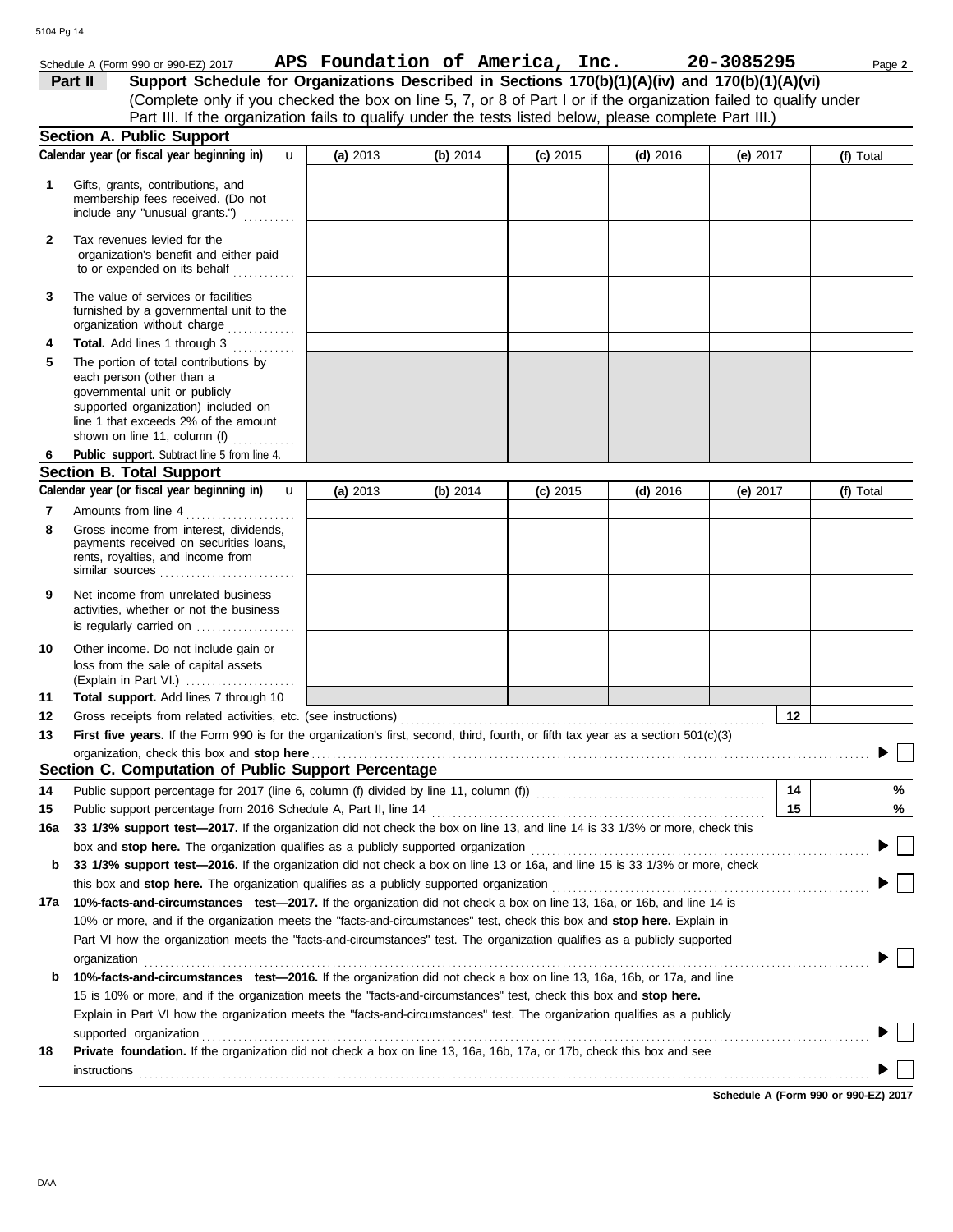## **Part III Support Schedule for Organizations Described in Section 509(a)(2)** Schedule A (Form 990 or 990-EZ) 2017 Page **3 APS Foundation of America, Inc. 20-3085295**

(Complete only if you checked the box on line 10 of Part I or if the organization failed to qualify under Part II. If the organization fails to qualify under the tests listed below, please complete Part II.)

|              | <b>Section A. Public Support</b>                                                                                                                                                          |            |            |            |            |            |                      |
|--------------|-------------------------------------------------------------------------------------------------------------------------------------------------------------------------------------------|------------|------------|------------|------------|------------|----------------------|
|              | Calendar year (or fiscal year beginning in)<br>$\mathbf{u}$                                                                                                                               | (a) 2013   | (b) 2014   | $(c)$ 2015 | $(d)$ 2016 | (e) $2017$ | (f) Total            |
| 1            | Gifts, grants, contributions, and membership                                                                                                                                              |            |            |            |            |            |                      |
|              | fees received. (Do not include any "unusual grants.")                                                                                                                                     | 21,047     | 12,921     | 12,143     | 7,125      | 13,061     | 66,297               |
| $\mathbf{2}$ | Gross receipts from admissions, merchandise                                                                                                                                               |            |            |            |            |            |                      |
|              | sold or services performed, or facilities<br>furnished in any activity that is related to the                                                                                             |            |            |            |            |            |                      |
|              | organization's tax-exempt purpose                                                                                                                                                         | 164        | 72         | 45         | 131        | 50         | 462                  |
| 3            | Gross receipts from activities that are not an<br>unrelated trade or business under section 513                                                                                           |            |            |            |            |            |                      |
| 4            | Tax revenues levied for the                                                                                                                                                               |            |            |            |            |            |                      |
|              | organization's benefit and either paid<br>to or expended on its behalf                                                                                                                    |            |            |            |            |            |                      |
| 5            | The value of services or facilities<br>furnished by a governmental unit to the<br>organization without charge                                                                             |            |            |            |            |            |                      |
| 6            | Total. Add lines 1 through 5                                                                                                                                                              | 21,211     | 12,993     | 12,188     | 7,256      | 13,111     | 66,759               |
|              | 7a Amounts included on lines 1, 2, and 3<br>received from disqualified persons                                                                                                            |            |            |            |            |            |                      |
| b            | Amounts included on lines 2 and 3<br>received from other than disqualified<br>persons that exceed the greater of \$5,000<br>or 1% of the amount on line 13 for the year $\ldots$          |            |            |            |            |            |                      |
| c            | Add lines 7a and 7b                                                                                                                                                                       |            |            |            |            |            |                      |
| 8            | Public support. (Subtract line 7c from                                                                                                                                                    |            |            |            |            |            |                      |
|              | line $6.$ )                                                                                                                                                                               |            |            |            |            |            | 66,759               |
|              | <b>Section B. Total Support</b>                                                                                                                                                           |            |            |            |            |            |                      |
|              | Calendar year (or fiscal year beginning in)<br>$\mathbf{u}$                                                                                                                               | (a) $2013$ | (b) $2014$ | $(c)$ 2015 | $(d)$ 2016 | (e) 2017   | (f) Total            |
| 9            | Amounts from line 6                                                                                                                                                                       | 21,211     | 12,993     | 12,188     | 7,256      | 13,111     | 66,759               |
| 10a          | Gross income from interest, dividends,<br>payments received on securities loans, rents,<br>royalties, and income from similar sources                                                     |            |            |            |            |            |                      |
| b            | Unrelated business taxable income (less<br>section 511 taxes) from businesses<br>acquired after June 30, 1975                                                                             |            |            |            |            |            |                      |
| c            | Add lines 10a and 10b                                                                                                                                                                     |            |            |            |            |            |                      |
| 11           | Net income from unrelated business<br>activities not included in line 10b, whether<br>or not the business is regularly carried on                                                         |            |            |            |            |            |                      |
| 12           | Other income. Do not include gain or<br>loss from the sale of capital assets<br>(Explain in Part VI.)                                                                                     |            |            |            |            |            |                      |
| 13           | Total support. (Add lines 9, 10c, 11,                                                                                                                                                     |            |            |            |            |            |                      |
|              | and 12.) $\ldots$                                                                                                                                                                         | 21,211     | 12,993     | 12,188     | 7,256      | 13,111     | 66,759               |
| 14           | First five years. If the Form 990 is for the organization's first, second, third, fourth, or fifth tax year as a section 501(c)(3)                                                        |            |            |            |            |            |                      |
|              | organization, check this box and stop here                                                                                                                                                |            |            |            |            |            |                      |
|              | Section C. Computation of Public Support Percentage                                                                                                                                       |            |            |            |            |            |                      |
| 15           | Public support percentage for 2017 (line 8, column (f) divided by line 13, column (f)) [[[[[[[[[[[[[[[[[[[[[[                                                                             |            |            |            |            | 15         | 100.00%              |
| 16           |                                                                                                                                                                                           |            |            |            |            | 16         | 100.00%              |
|              | Section D. Computation of Investment Income Percentage                                                                                                                                    |            |            |            |            |            |                      |
| 17           |                                                                                                                                                                                           |            |            |            |            | 17         | %                    |
| 18           |                                                                                                                                                                                           |            |            |            |            | 18         | %                    |
| 19a          | 33 1/3% support tests-2017. If the organization did not check the box on line 14, and line 15 is more than 33 1/3%, and line                                                              |            |            |            |            |            |                      |
|              |                                                                                                                                                                                           |            |            |            |            |            | $\boxed{\mathbf{X}}$ |
| b            | 33 1/3% support tests—2016. If the organization did not check a box on line 14 or line 19a, and line 16 is more than 33 1/3%, and                                                         |            |            |            |            |            |                      |
|              |                                                                                                                                                                                           |            |            |            |            |            |                      |
| 20           | <b>Private foundation.</b> If the organization did not check a box on line 14, 19a, or 19b, check this box and see instructions <i>community of the organization</i> did not check a box. |            |            |            |            |            |                      |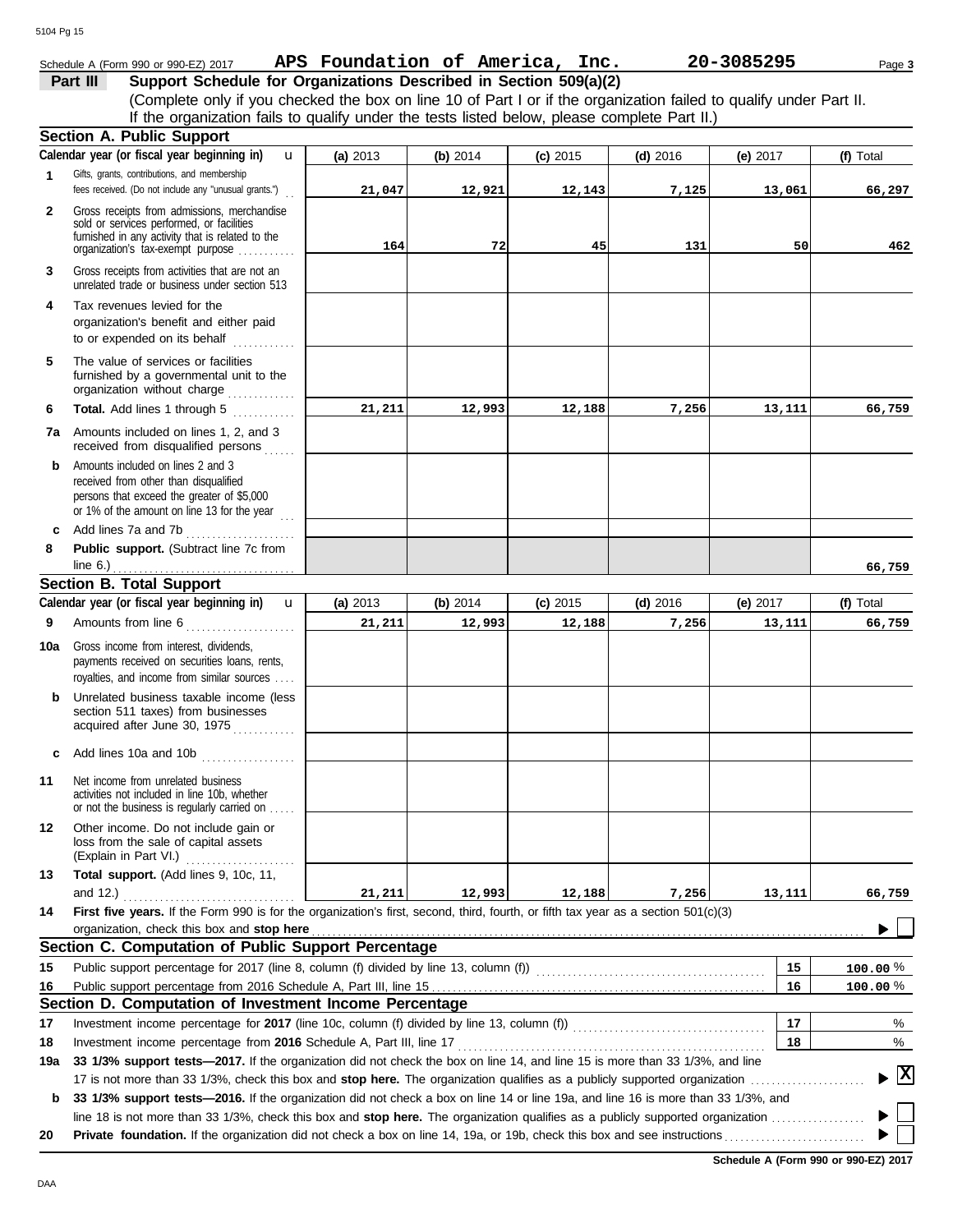|     | APS Foundation of America, Inc.<br>Schedule A (Form 990 or 990-EZ) 2017                                                                                                                                               | 20-3085295      | Page 4 |
|-----|-----------------------------------------------------------------------------------------------------------------------------------------------------------------------------------------------------------------------|-----------------|--------|
|     | Part IV<br><b>Supporting Organizations</b>                                                                                                                                                                            |                 |        |
|     | (Complete only if you checked a box in line 12 on Part I. If you checked 12a of Part I, complete Sections A                                                                                                           |                 |        |
|     | and B. If you checked 12b of Part I, complete Sections A and C. If you checked 12c of Part I, complete                                                                                                                |                 |        |
|     | Sections A, D, and E. If you checked 12d of Part I, complete Sections A and D, and complete Part V.)                                                                                                                  |                 |        |
|     | Section A. All Supporting Organizations                                                                                                                                                                               |                 |        |
|     |                                                                                                                                                                                                                       | Yes             | No     |
| 1   | Are all of the organization's supported organizations listed by name in the organization's governing                                                                                                                  |                 |        |
|     | documents? If "No," describe in Part VI how the supported organizations are designated. If designated by                                                                                                              |                 |        |
|     | class or purpose, describe the designation. If historic and continuing relationship, explain.                                                                                                                         | $\mathbf 1$     |        |
| 2   | Did the organization have any supported organization that does not have an IRS determination of status                                                                                                                |                 |        |
|     | under section 509(a)(1) or (2)? If "Yes," explain in Part VI how the organization determined that the supported                                                                                                       |                 |        |
|     | organization was described in section 509(a)(1) or (2).                                                                                                                                                               | $\mathbf{2}$    |        |
| За  | Did the organization have a supported organization described in section $501(c)(4)$ , (5), or (6)? If "Yes," answer                                                                                                   |                 |        |
|     | $(b)$ and $(c)$ below.                                                                                                                                                                                                | 3a              |        |
| b   | Did the organization confirm that each supported organization qualified under section $501(c)(4)$ , (5), or (6) and                                                                                                   |                 |        |
|     | satisfied the public support tests under section 509(a)(2)? If "Yes," describe in Part VI when and how the                                                                                                            |                 |        |
|     | organization made the determination.                                                                                                                                                                                  | 3b              |        |
| c   | Did the organization ensure that all support to such organizations was used exclusively for section $170(c)(2)(B)$                                                                                                    |                 |        |
|     | purposes? If "Yes," explain in Part VI what controls the organization put in place to ensure such use.                                                                                                                | 3c              |        |
| 4a  | Was any supported organization not organized in the United States ("foreign supported organization")? If                                                                                                              |                 |        |
|     | "Yes," and if you checked 12a or 12b in Part I, answer (b) and (c) below.                                                                                                                                             | 4a              |        |
| b   | Did the organization have ultimate control and discretion in deciding whether to make grants to the foreign                                                                                                           |                 |        |
|     | supported organization? If "Yes," describe in Part VI how the organization had such control and discretion                                                                                                            |                 |        |
|     | despite being controlled or supervised by or in connection with its supported organizations.                                                                                                                          | 4b              |        |
| c   | Did the organization support any foreign supported organization that does not have an IRS determination                                                                                                               |                 |        |
|     | under sections $501(c)(3)$ and $509(a)(1)$ or (2)? If "Yes," explain in Part VI what controls the organization used                                                                                                   |                 |        |
|     | to ensure that all support to the foreign supported organization was used exclusively for section $170(c)(2)(B)$                                                                                                      |                 |        |
|     | purposes.                                                                                                                                                                                                             | 4c              |        |
| 5а  | Did the organization add, substitute, or remove any supported organizations during the tax year? If "Yes,"                                                                                                            |                 |        |
|     | answer (b) and (c) below (if applicable). Also, provide detail in Part VI, including (i) the names and EIN                                                                                                            |                 |        |
|     | numbers of the supported organizations added, substituted, or removed; (ii) the reasons for each such action;                                                                                                         |                 |        |
|     | (iii) the authority under the organization's organizing document authorizing such action; and (iv) how the action                                                                                                     |                 |        |
|     | was accomplished (such as by amendment to the organizing document).                                                                                                                                                   | 5a              |        |
| b   | Type I or Type II only. Was any added or substituted supported organization part of a class already                                                                                                                   |                 |        |
|     | designated in the organization's organizing document?                                                                                                                                                                 | 5b              |        |
| c   | Substitutions only. Was the substitution the result of an event beyond the organization's control?                                                                                                                    | 5 <sub>c</sub>  |        |
|     | Did the organization provide support (whether in the form of grants or the provision of services or facilities) to                                                                                                    |                 |        |
|     | anyone other than (i) its supported organizations, (ii) individuals that are part of the charitable class benefited                                                                                                   |                 |        |
|     | by one or more of its supported organizations, or (iii) other supporting organizations that also support or                                                                                                           |                 |        |
|     | benefit one or more of the filing organization's supported organizations? If "Yes," provide detail in Part VI.                                                                                                        | 6               |        |
| 7   | Did the organization provide a grant, loan, compensation, or other similar payment to a substantial contributor                                                                                                       |                 |        |
|     | (defined in section $4958(c)(3)(C)$ ), a family member of a substantial contributor, or a 35% controlled entity with                                                                                                  |                 |        |
|     | regard to a substantial contributor? If "Yes," complete Part I of Schedule L (Form 990 or 990-EZ).<br>Did the organization make a loan to a disqualified person (as defined in section 4958) not described in line 7? | 7               |        |
| 8   | If "Yes," complete Part I of Schedule L (Form 990 or 990-EZ).                                                                                                                                                         | 8               |        |
| 9а  | Was the organization controlled directly or indirectly at any time during the tax year by one or more                                                                                                                 |                 |        |
|     | disqualified persons as defined in section 4946 (other than foundation managers and organizations described                                                                                                           |                 |        |
|     | in section 509(a)(1) or (2))? If "Yes," provide detail in Part VI.                                                                                                                                                    | 9а              |        |
| b   | Did one or more disqualified persons (as defined in line 9a) hold a controlling interest in any entity in which                                                                                                       |                 |        |
|     | the supporting organization had an interest? If "Yes," provide detail in Part VI.                                                                                                                                     | 9b              |        |
| c   | Did a disqualified person (as defined in line 9a) have an ownership interest in, or derive any personal benefit                                                                                                       |                 |        |
|     | from, assets in which the supporting organization also had an interest? If "Yes," provide detail in Part VI.                                                                                                          | 9c              |        |
| 10a | Was the organization subject to the excess business holdings rules of section 4943 because of section                                                                                                                 |                 |        |
|     | 4943(f) (regarding certain Type II supporting organizations, and all Type III non-functionally integrated                                                                                                             |                 |        |
|     | supporting organizations)? If "Yes," answer 10b below.                                                                                                                                                                | 10a             |        |
| b   | Did the organization have any excess business holdings in the tax year? (Use Schedule C, Form 4720, to                                                                                                                |                 |        |
|     | determine whether the organization had excess business holdings.)                                                                                                                                                     | 10 <sub>b</sub> |        |
|     |                                                                                                                                                                                                                       |                 |        |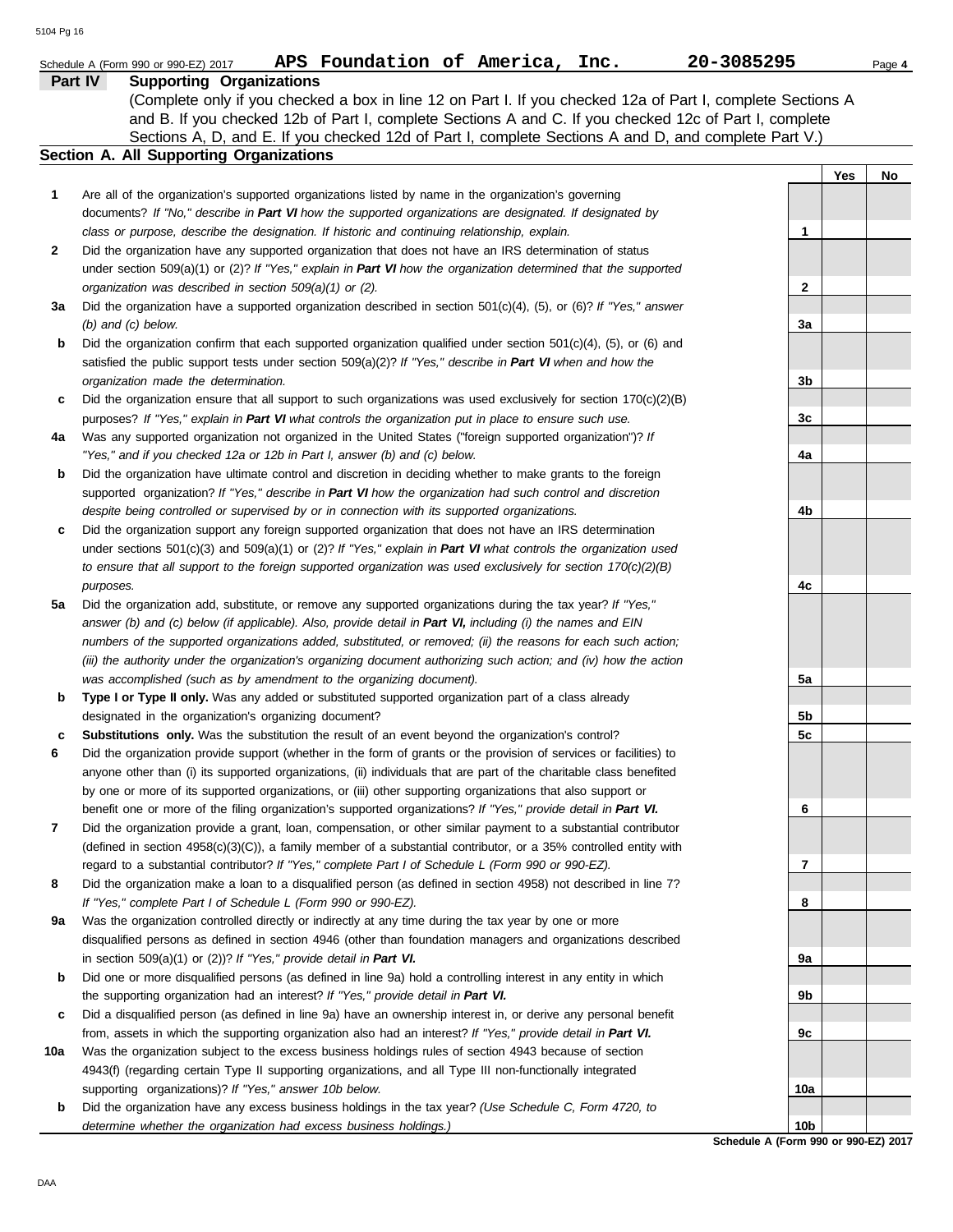| Part IV | <b>Supporting Organizations (continued)</b>                                                                                       |                 |     |    |
|---------|-----------------------------------------------------------------------------------------------------------------------------------|-----------------|-----|----|
|         |                                                                                                                                   |                 | Yes | No |
| 11      | Has the organization accepted a gift or contribution from any of the following persons?                                           |                 |     |    |
| а       | A person who directly or indirectly controls, either alone or together with persons described in (b) and (c)                      |                 |     |    |
|         | below, the governing body of a supported organization?                                                                            | 11a             |     |    |
| b       | A family member of a person described in (a) above?                                                                               | 11 <sub>b</sub> |     |    |
|         | c A 35% controlled entity of a person described in (a) or (b) above? If "Yes" to a, b, or c, provide detail in Part VI.           | 11c             |     |    |
|         | <b>Section B. Type I Supporting Organizations</b>                                                                                 |                 |     |    |
|         |                                                                                                                                   |                 | Yes | No |
| 1       | Did the directors, trustees, or membership of one or more supported organizations have the power to                               |                 |     |    |
|         |                                                                                                                                   |                 |     |    |
|         | regularly appoint or elect at least a majority of the organization's directors or trustees at all times during the                |                 |     |    |
|         | tax year? If "No," describe in Part VI how the supported organization(s) effectively operated, supervised, or                     |                 |     |    |
|         | controlled the organization's activities. If the organization had more than one supported organization,                           |                 |     |    |
|         | describe how the powers to appoint and/or remove directors or trustees were allocated among the supported                         |                 |     |    |
|         | organizations and what conditions or restrictions, if any, applied to such powers during the tax year.                            | 1               |     |    |
| 2       | Did the organization operate for the benefit of any supported organization other than the supported                               |                 |     |    |
|         | organization(s) that operated, supervised, or controlled the supporting organization? If "Yes," explain in Part                   |                 |     |    |
|         | VI how providing such benefit carried out the purposes of the supported organization(s) that operated,                            |                 |     |    |
|         | supervised, or controlled the supporting organization.                                                                            | $\mathbf{2}$    |     |    |
|         | Section C. Type II Supporting Organizations                                                                                       |                 |     |    |
|         |                                                                                                                                   |                 | Yes | No |
| 1       | Were a majority of the organization's directors or trustees during the tax year also a majority of the directors                  |                 |     |    |
|         | or trustees of each of the organization's supported organization(s)? If "No," describe in Part VI how control                     |                 |     |    |
|         | or management of the supporting organization was vested in the same persons that controlled or managed                            |                 |     |    |
|         | the supported organization(s).                                                                                                    | 1               |     |    |
|         | Section D. All Type III Supporting Organizations                                                                                  |                 |     |    |
|         |                                                                                                                                   |                 |     |    |
|         |                                                                                                                                   |                 | Yes | No |
| 1       | Did the organization provide to each of its supported organizations, by the last day of the fifth month of the                    |                 |     |    |
|         | organization's tax year, (i) a written notice describing the type and amount of support provided during the prior tax             |                 |     |    |
|         | year, (ii) a copy of the Form 990 that was most recently filed as of the date of notification, and (iii) copies of the            |                 |     |    |
|         | organization's governing documents in effect on the date of notification, to the extent not previously provided?                  | 1               |     |    |
| 2       | Were any of the organization's officers, directors, or trustees either (i) appointed or elected by the supported                  |                 |     |    |
|         | organization(s) or (ii) serving on the governing body of a supported organization? If "No," explain in Part VI how                |                 |     |    |
|         | the organization maintained a close and continuous working relationship with the supported organization(s).                       | 2               |     |    |
| 3       | By reason of the relationship described in (2), did the organization's supported organizations have a                             |                 |     |    |
|         | significant voice in the organization's investment policies and in directing the use of the organization's                        |                 |     |    |
|         | income or assets at all times during the tax year? If "Yes," describe in Part VI the role the organization's                      |                 |     |    |
|         | supported organizations played in this regard.                                                                                    | 3               |     |    |
|         | Section E. Type III Functionally-Integrated Supporting Organizations                                                              |                 |     |    |
| 1       | Check the box next to the method that the organization used to satisfy the Integral Part Test during the year (see instructions). |                 |     |    |
| а       | The organization satisfied the Activities Test. Complete line 2 below.                                                            |                 |     |    |
| b       | The organization is the parent of each of its supported organizations. Complete line 3 below.                                     |                 |     |    |
| с       | The organization supported a governmental entity. Describe in Part VI how you supported a government entity (see instructions).   |                 |     |    |
|         |                                                                                                                                   |                 |     |    |
|         |                                                                                                                                   |                 |     |    |
| 2       | Activities Test. Answer (a) and (b) below.                                                                                        |                 | Yes | No |
| а       | Did substantially all of the organization's activities during the tax year directly further the exempt purposes of                |                 |     |    |
|         | the supported organization(s) to which the organization was responsive? If "Yes," then in Part VI identify                        |                 |     |    |
|         | those supported organizations and explain how these activities directly furthered their exempt purposes,                          |                 |     |    |
|         | how the organization was responsive to those supported organizations, and how the organization determined                         |                 |     |    |
|         | that these activities constituted substantially all of its activities.                                                            | 2a              |     |    |
| b       | Did the activities described in (a) constitute activities that, but for the organization's involvement, one or more               |                 |     |    |
|         | of the organization's supported organization(s) would have been engaged in? If "Yes," explain in Part VI the                      |                 |     |    |
|         | reasons for the organization's position that its supported organization(s) would have engaged in these                            |                 |     |    |
|         | activities but for the organization's involvement.                                                                                | 2b              |     |    |
| 3       | Parent of Supported Organizations. Answer (a) and (b) below.                                                                      |                 |     |    |
| а       | Did the organization have the power to regularly appoint or elect a majority of the officers, directors, or                       |                 |     |    |
|         | trustees of each of the supported organizations? Provide details in Part VI.                                                      | За              |     |    |
| b       | Did the organization exercise a substantial degree of direction over the policies, programs, and activities of each               |                 |     |    |
|         | of its supported organizations? If "Yes," describe in Part VI the role played by the organization in this regard.                 | 3b              |     |    |
| DAA     | Schedule A (Form 990 or 990-EZ) 2017                                                                                              |                 |     |    |
|         |                                                                                                                                   |                 |     |    |

Schedule A (Form 990 or 990-EZ) 2017 Page **5 APS Foundation of America, Inc. 20-3085295**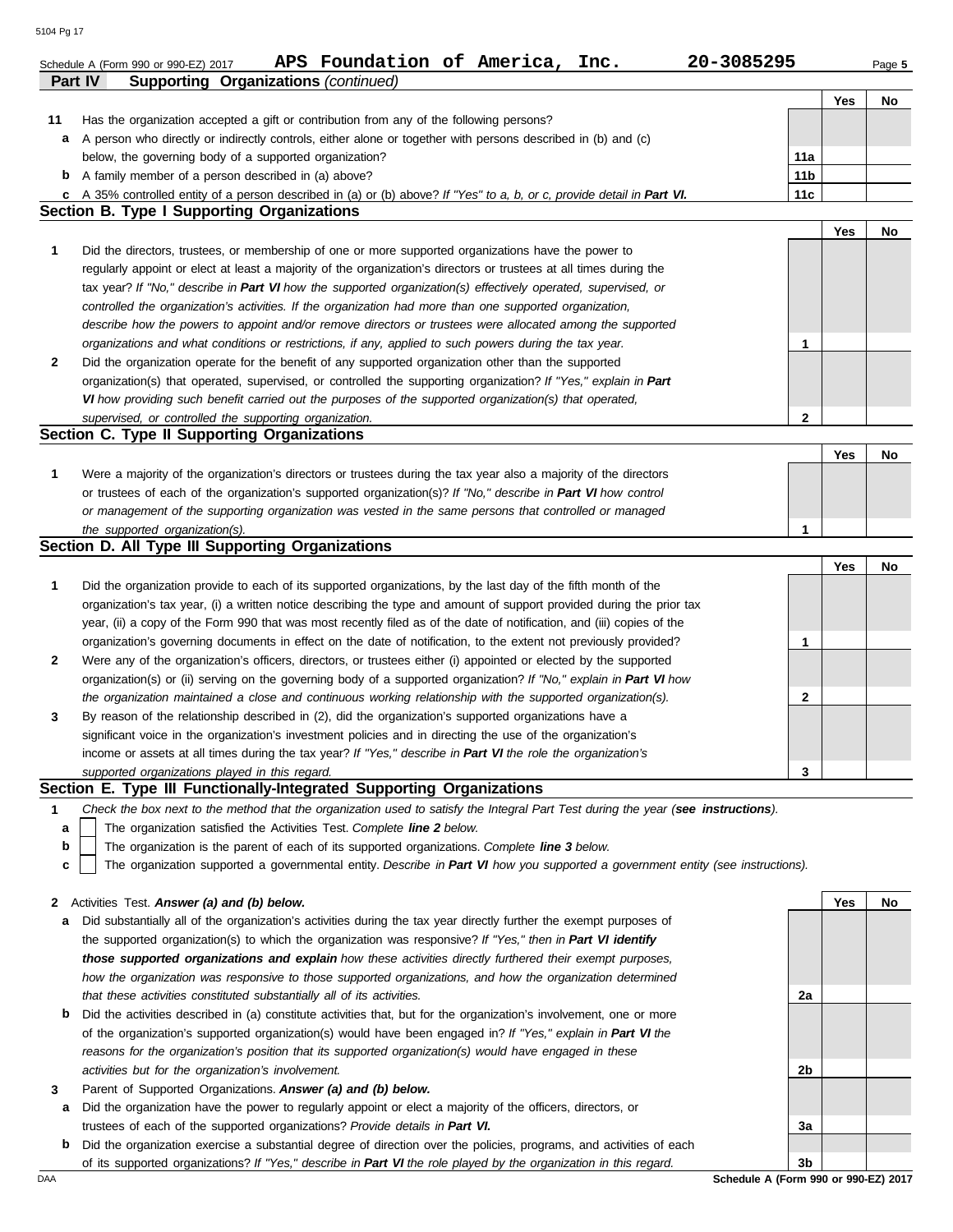| Schedule A (Form 990 or 990-EZ) 2017                                                                                                             | APS Foundation of America, Inc.                                         | 20-3085295     | Page 6                         |
|--------------------------------------------------------------------------------------------------------------------------------------------------|-------------------------------------------------------------------------|----------------|--------------------------------|
| <b>Part V</b>                                                                                                                                    | Type III Non-Functionally Integrated 509(a)(3) Supporting Organizations |                |                                |
| $\mathbf{1}$<br>Check here if the organization satisfied the Integral Part Test as a qualifying trust on Nov. 20, 1970 (explain in Part VI). See |                                                                         |                |                                |
| instructions. All other Type III non-functionally integrated supporting organizations must complete Sections A through E.                        |                                                                         |                |                                |
| Section A - Adjusted Net Income                                                                                                                  |                                                                         | (A) Prior Year | (B) Current Year               |
|                                                                                                                                                  |                                                                         |                | (optional)                     |
| 1<br>Net short-term capital gain                                                                                                                 | $\mathbf{1}$                                                            |                |                                |
| $\mathbf{2}$<br>Recoveries of prior-year distributions                                                                                           | $\overline{2}$                                                          |                |                                |
| Other gross income (see instructions)<br>3                                                                                                       | 3                                                                       |                |                                |
| 4<br>Add lines 1 through 3.                                                                                                                      | 4                                                                       |                |                                |
| 5<br>Depreciation and depletion                                                                                                                  | 5                                                                       |                |                                |
| Portion of operating expenses paid or incurred for production or<br>6                                                                            |                                                                         |                |                                |
| collection of gross income or for management, conservation, or                                                                                   |                                                                         |                |                                |
| maintenance of property held for production of income (see instructions)                                                                         | 6                                                                       |                |                                |
| 7<br>Other expenses (see instructions)                                                                                                           | $\overline{7}$                                                          |                |                                |
| 8<br>Adjusted Net Income (subtract lines 5, 6 and 7 from line 4).                                                                                | 8                                                                       |                |                                |
| <b>Section B - Minimum Asset Amount</b>                                                                                                          |                                                                         | (A) Prior Year | (B) Current Year<br>(optional) |
| 1<br>Aggregate fair market value of all non-exempt-use assets (see                                                                               |                                                                         |                |                                |
| instructions for short tax year or assets held for part of year):                                                                                |                                                                         |                |                                |
| <b>a</b> Average monthly value of securities                                                                                                     | 1a                                                                      |                |                                |
| Average monthly cash balances<br>b                                                                                                               | 1b                                                                      |                |                                |
| <b>c</b> Fair market value of other non-exempt-use assets                                                                                        | 1 <sub>c</sub>                                                          |                |                                |
| <b>d</b> Total (add lines 1a, 1b, and 1c)                                                                                                        | 1d                                                                      |                |                                |
| <b>Discount</b> claimed for blockage or other<br>e –                                                                                             |                                                                         |                |                                |
| factors (explain in detail in <b>Part VI)</b> :                                                                                                  |                                                                         |                |                                |
| Acquisition indebtedness applicable to non-exempt-use assets<br>$\mathbf{2}$                                                                     | $\mathbf{2}$                                                            |                |                                |
| Subtract line 2 from line 1d.<br>3                                                                                                               | 3                                                                       |                |                                |
| 4<br>Cash deemed held for exempt use. Enter 1-1/2% of line 3 (for greater amount,                                                                |                                                                         |                |                                |
| see instructions).                                                                                                                               | 4                                                                       |                |                                |
| 5<br>Net value of non-exempt-use assets (subtract line 4 from line 3)                                                                            | 5                                                                       |                |                                |
| Multiply line 5 by .035.<br>6                                                                                                                    | 6                                                                       |                |                                |
| $\overline{7}$<br>Recoveries of prior-year distributions                                                                                         | $\overline{7}$                                                          |                |                                |
| Minimum Asset Amount (add line 7 to line 6)<br>8                                                                                                 | 8                                                                       |                |                                |
| Section C - Distributable Amount                                                                                                                 |                                                                         |                | <b>Current Year</b>            |
| Adjusted net income for prior year (from Section A, line 8, Column A)<br>$\mathbf 1$                                                             | $\mathbf{1}$                                                            |                |                                |
| $\mathbf{2}$<br>Enter 85% of line 1.                                                                                                             | $\mathbf{2}$                                                            |                |                                |
| Minimum asset amount for prior year (from Section B, line 8, Column A)<br>3                                                                      | 3                                                                       |                |                                |
| 4<br>Enter greater of line 2 or line 3.                                                                                                          | 4                                                                       |                |                                |
| 5<br>Income tax imposed in prior year                                                                                                            | 5                                                                       |                |                                |
| <b>Distributable Amount.</b> Subtract line 5 from line 4, unless subject to<br>6                                                                 |                                                                         |                |                                |
| emergency temporary reduction (see instructions).                                                                                                | 6                                                                       |                |                                |

**7** instructions). Check here if the current year is the organization's first as a non-functionally integrated Type III supporting organization (see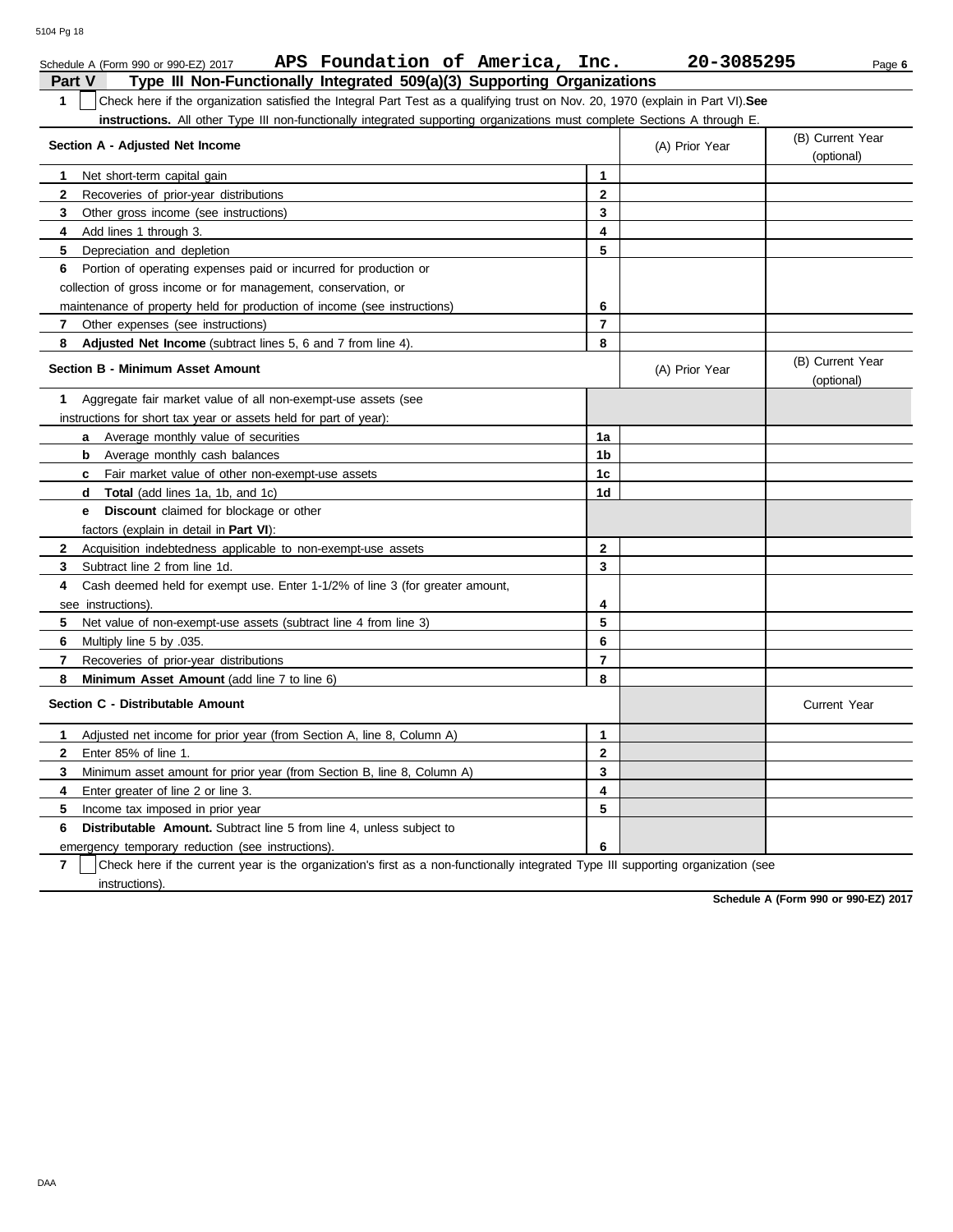| Part V       | Type III Non-Functionally Integrated 509(a)(3) Supporting Organizations (continued)        |                             |                           |                      |
|--------------|--------------------------------------------------------------------------------------------|-----------------------------|---------------------------|----------------------|
|              | <b>Section D - Distributions</b>                                                           |                             |                           | <b>Current Year</b>  |
| 1            | Amounts paid to supported organizations to accomplish exempt purposes                      |                             |                           |                      |
| 2            | Amounts paid to perform activity that directly furthers exempt purposes of supported       |                             |                           |                      |
|              | organizations, in excess of income from activity                                           |                             |                           |                      |
| 3            | Administrative expenses paid to accomplish exempt purposes of supported organizations      |                             |                           |                      |
| 4            | Amounts paid to acquire exempt-use assets                                                  |                             |                           |                      |
| 5            | Qualified set-aside amounts (prior IRS approval required)                                  |                             |                           |                      |
| 6            | Other distributions (describe in <b>Part VI</b> ). See instructions.                       |                             |                           |                      |
| 7            | <b>Total annual distributions.</b> Add lines 1 through 6.                                  |                             |                           |                      |
| 8            | Distributions to attentive supported organizations to which the organization is responsive |                             |                           |                      |
|              | (provide details in <b>Part VI</b> ). See instructions.                                    |                             |                           |                      |
| 9            | Distributable amount for 2017 from Section C, line 6                                       |                             |                           |                      |
| 10           | Line 8 amount divided by line 9 amount                                                     |                             |                           |                      |
|              |                                                                                            | (i)                         | (ii)                      | (iii)                |
|              | Section E - Distribution Allocations (see instructions)                                    | <b>Excess Distributions</b> | <b>Underdistributions</b> | <b>Distributable</b> |
|              |                                                                                            |                             | Pre-2017                  | Amount for 2017      |
| 1            | Distributable amount for 2017 from Section C, line 6                                       |                             |                           |                      |
| $\mathbf{2}$ | Underdistributions, if any, for years prior to 2017                                        |                             |                           |                      |
|              | (reasonable cause required-explain in Part VI). See                                        |                             |                           |                      |
|              | instructions.                                                                              |                             |                           |                      |
| 3            | Excess distributions carryover, if any, to 2017:                                           |                             |                           |                      |
| a            |                                                                                            |                             |                           |                      |
|              | $b$ From 2013                                                                              |                             |                           |                      |
|              |                                                                                            |                             |                           |                      |
|              |                                                                                            |                             |                           |                      |
|              |                                                                                            |                             |                           |                      |
|              | f Total of lines 3a through e                                                              |                             |                           |                      |
|              | <b>g</b> Applied to underdistributions of prior years                                      |                             |                           |                      |
|              | <b>h</b> Applied to 2017 distributable amount                                              |                             |                           |                      |
| Ť.           | Carryover from 2012 not applied (see instructions)                                         |                             |                           |                      |
|              | Remainder. Subtract lines 3g, 3h, and 3i from 3f.                                          |                             |                           |                      |
| 4            | Distributions for 2017 from                                                                |                             |                           |                      |
|              | \$<br>Section D, line 7:                                                                   |                             |                           |                      |
|              | <b>a</b> Applied to underdistributions of prior years                                      |                             |                           |                      |
|              | <b>b</b> Applied to 2017 distributable amount                                              |                             |                           |                      |
|              | c Remainder. Subtract lines 4a and 4b from 4.                                              |                             |                           |                      |
| 5            | Remaining underdistributions for years prior to 2017, if                                   |                             |                           |                      |
|              | any. Subtract lines 3g and 4a from line 2. For result                                      |                             |                           |                      |
|              | greater than zero, explain in Part VI. See instructions.                                   |                             |                           |                      |
| 6            | Remaining underdistributions for 2017. Subtract lines 3h                                   |                             |                           |                      |
|              | and 4b from line 1. For result greater than zero, explain in                               |                             |                           |                      |
|              | Part VI. See instructions.                                                                 |                             |                           |                      |
| 7            | Excess distributions carryover to 2018. Add lines 3j                                       |                             |                           |                      |
|              | and 4c.                                                                                    |                             |                           |                      |
| 8            | Breakdown of line 7:                                                                       |                             |                           |                      |
|              | a Excess from 2013                                                                         |                             |                           |                      |
|              |                                                                                            |                             |                           |                      |
|              | c Excess from 2015                                                                         |                             |                           |                      |
|              |                                                                                            |                             |                           |                      |
|              | e Excess from 2017                                                                         |                             |                           |                      |

Schedule A (Form 990 or 990-EZ) 2017 Page **7 APS Foundation of America, Inc. 20-3085295**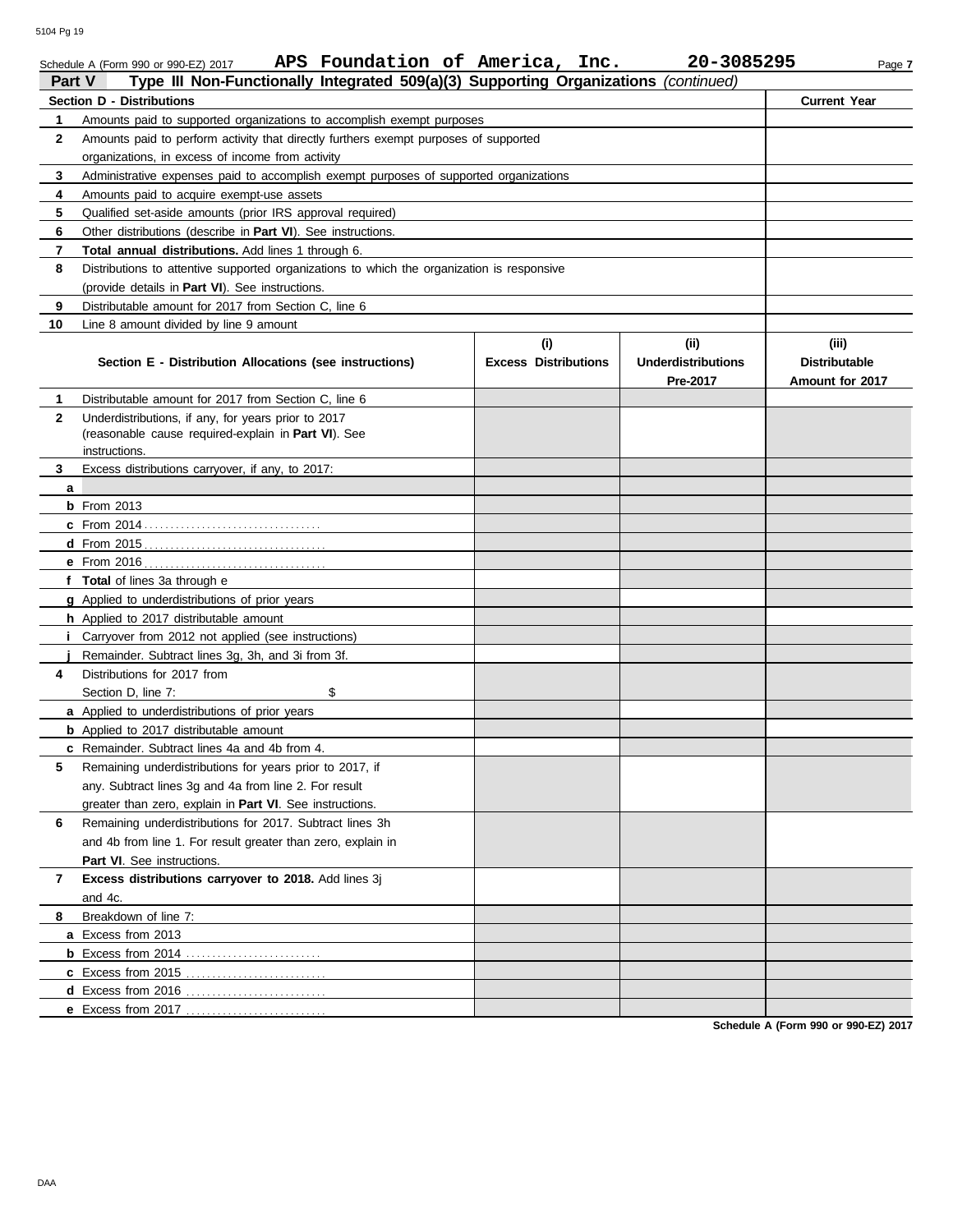| Part VI | Schedule A (Form 990 or 990-EZ) 2017 |  | APS Foundation of America, Inc. | Supplemental Information. Provide the explanations required by Part II, line 10; Part II, line 17a or 17b; Part<br>III, line 12; Part IV, Section A, lines 1, 2, 3b, 3c, 4b, 4c, 5a, 6, 9a, 9b, 9c, 11a, 11b, and 11c; Part IV, Section                                                                                                         | 20-3085295 | Page 8 |
|---------|--------------------------------------|--|---------------------------------|-------------------------------------------------------------------------------------------------------------------------------------------------------------------------------------------------------------------------------------------------------------------------------------------------------------------------------------------------|------------|--------|
|         |                                      |  |                                 | B, lines 1 and 2; Part IV, Section C, line 1; Part IV, Section D, lines 2 and 3; Part IV, Section E, lines 1c, 2a, 2b,<br>3a and 3b; Part V, line 1; Part V, Section B, line 1e; Part V, Section D, lines 5, 6, and 8; and Part V, Section E,<br>lines 2, 5, and 6. Also complete this part for any additional information. (See instructions.) |            |        |
|         |                                      |  |                                 |                                                                                                                                                                                                                                                                                                                                                 |            |        |
|         |                                      |  |                                 |                                                                                                                                                                                                                                                                                                                                                 |            |        |
|         |                                      |  |                                 |                                                                                                                                                                                                                                                                                                                                                 |            |        |
|         |                                      |  |                                 |                                                                                                                                                                                                                                                                                                                                                 |            |        |
|         |                                      |  |                                 |                                                                                                                                                                                                                                                                                                                                                 |            |        |
|         |                                      |  |                                 |                                                                                                                                                                                                                                                                                                                                                 |            |        |
|         |                                      |  |                                 |                                                                                                                                                                                                                                                                                                                                                 |            |        |
|         |                                      |  |                                 |                                                                                                                                                                                                                                                                                                                                                 |            |        |
|         |                                      |  |                                 |                                                                                                                                                                                                                                                                                                                                                 |            |        |
|         |                                      |  |                                 |                                                                                                                                                                                                                                                                                                                                                 |            |        |
|         |                                      |  |                                 |                                                                                                                                                                                                                                                                                                                                                 |            |        |
|         |                                      |  |                                 |                                                                                                                                                                                                                                                                                                                                                 |            |        |
|         |                                      |  |                                 |                                                                                                                                                                                                                                                                                                                                                 |            |        |
|         |                                      |  |                                 |                                                                                                                                                                                                                                                                                                                                                 |            |        |
|         |                                      |  |                                 |                                                                                                                                                                                                                                                                                                                                                 |            |        |
|         |                                      |  |                                 |                                                                                                                                                                                                                                                                                                                                                 |            |        |
|         |                                      |  |                                 |                                                                                                                                                                                                                                                                                                                                                 |            |        |
|         |                                      |  |                                 |                                                                                                                                                                                                                                                                                                                                                 |            |        |
|         |                                      |  |                                 |                                                                                                                                                                                                                                                                                                                                                 |            |        |
|         |                                      |  |                                 |                                                                                                                                                                                                                                                                                                                                                 |            |        |
|         |                                      |  |                                 |                                                                                                                                                                                                                                                                                                                                                 |            |        |
|         |                                      |  |                                 |                                                                                                                                                                                                                                                                                                                                                 |            |        |
|         |                                      |  |                                 |                                                                                                                                                                                                                                                                                                                                                 |            |        |
|         |                                      |  |                                 |                                                                                                                                                                                                                                                                                                                                                 |            |        |
|         |                                      |  |                                 |                                                                                                                                                                                                                                                                                                                                                 |            |        |
|         |                                      |  |                                 |                                                                                                                                                                                                                                                                                                                                                 |            |        |
|         |                                      |  |                                 |                                                                                                                                                                                                                                                                                                                                                 |            |        |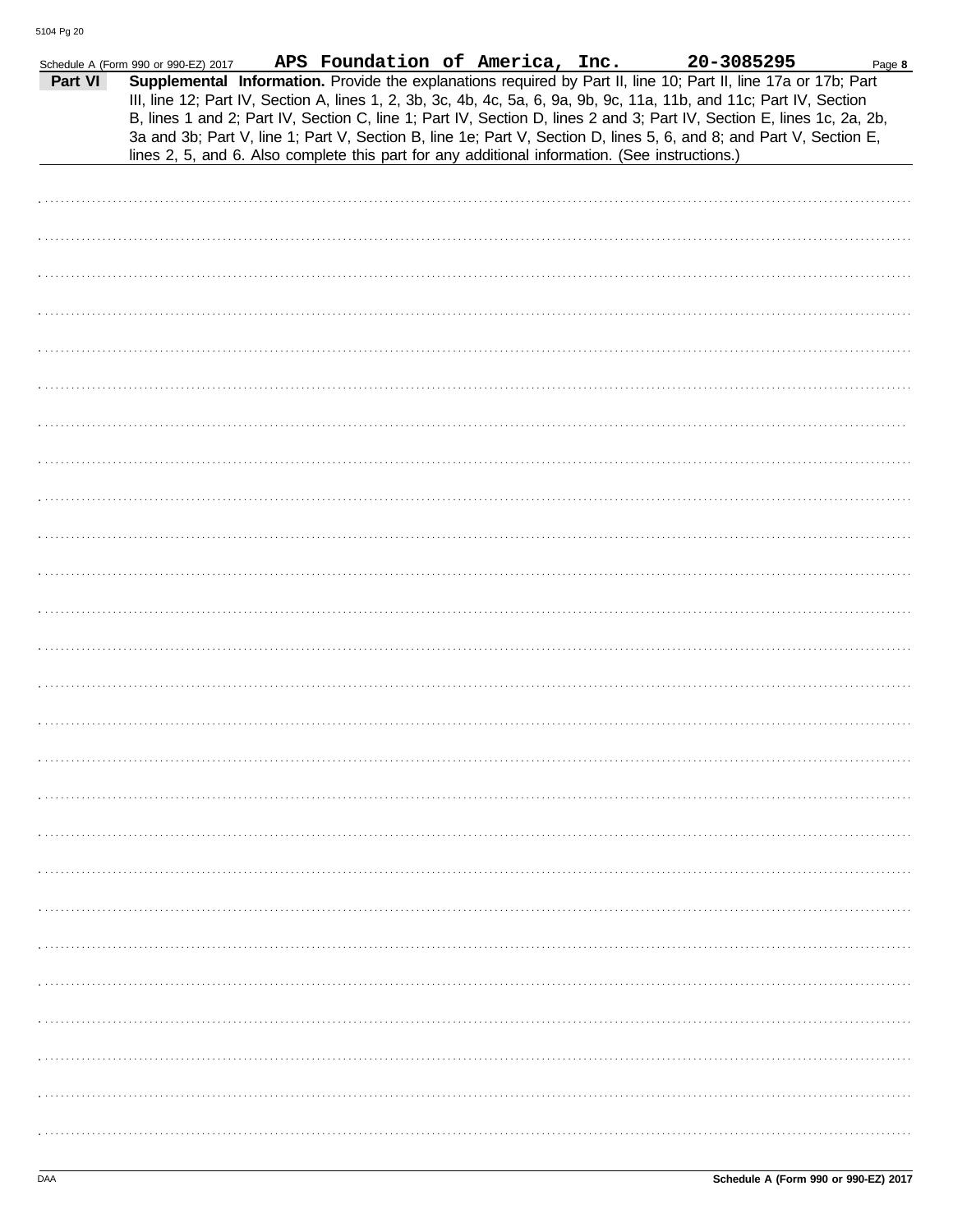| <b>SCHEDULE D</b> |                                           | <b>Supplemental Financial Statements</b>                                                                                                                                                                                                                  | OMB No. 1545-0047 |                                 |
|-------------------|-------------------------------------------|-----------------------------------------------------------------------------------------------------------------------------------------------------------------------------------------------------------------------------------------------------------|-------------------|---------------------------------|
|                   | (Form 990)                                | u Complete if the organization answered "Yes" on Form 990,<br>Part IV, line 6, 7, 8, 9, 10, 11a, 11b, 11c, 11d, 11e, 11f, 12a, or 12b.                                                                                                                    |                   |                                 |
|                   | Department of the Treasury                | u Attach to Form 990.                                                                                                                                                                                                                                     |                   | Open to Public                  |
|                   | Internal Revenue Service                  | <b>u</b> Go to www.irs.gov/Form990 for instructions and the latest information.                                                                                                                                                                           |                   | <b>Inspection</b>               |
|                   | Name of the organization                  |                                                                                                                                                                                                                                                           |                   | Employer identification number  |
|                   |                                           | APS Foundation of America, Inc.                                                                                                                                                                                                                           |                   | 20-3085295                      |
|                   | Part I                                    | Organizations Maintaining Donor Advised Funds or Other Similar Funds or Accounts.                                                                                                                                                                         |                   |                                 |
|                   |                                           | Complete if the organization answered "Yes" on Form 990, Part IV, line 6.                                                                                                                                                                                 |                   |                                 |
|                   |                                           | (a) Donor advised funds                                                                                                                                                                                                                                   |                   | (b) Funds and other accounts    |
| 1                 |                                           |                                                                                                                                                                                                                                                           |                   |                                 |
| 2                 |                                           |                                                                                                                                                                                                                                                           |                   |                                 |
| 3<br>4            |                                           |                                                                                                                                                                                                                                                           |                   |                                 |
| 5                 |                                           | Did the organization inform all donors and donor advisors in writing that the assets held in donor advised                                                                                                                                                |                   |                                 |
|                   |                                           |                                                                                                                                                                                                                                                           |                   | Yes<br>No                       |
| 6                 |                                           | Did the organization inform all grantees, donors, and donor advisors in writing that grant funds can be used                                                                                                                                              |                   |                                 |
|                   |                                           | only for charitable purposes and not for the benefit of the donor or donor advisor, or for any other purpose                                                                                                                                              |                   |                                 |
|                   |                                           |                                                                                                                                                                                                                                                           |                   | <b>Yes</b><br>No                |
|                   | Part II                                   | <b>Conservation Easements.</b>                                                                                                                                                                                                                            |                   |                                 |
|                   |                                           | Complete if the organization answered "Yes" on Form 990, Part IV, line 7.                                                                                                                                                                                 |                   |                                 |
| 1                 |                                           | Purpose(s) of conservation easements held by the organization (check all that apply).                                                                                                                                                                     |                   |                                 |
|                   | Protection of natural habitat             | Preservation of land for public use (e.g., recreation or education)<br>Preservation of a historically important land area<br>Preservation of a certified historic structure                                                                               |                   |                                 |
|                   | Preservation of open space                |                                                                                                                                                                                                                                                           |                   |                                 |
| 2                 |                                           | Complete lines 2a through 2d if the organization held a qualified conservation contribution in the form of a conservation                                                                                                                                 |                   |                                 |
|                   | easement on the last day of the tax year. |                                                                                                                                                                                                                                                           |                   | Held at the End of the Tax Year |
| а                 |                                           |                                                                                                                                                                                                                                                           | 2a                |                                 |
|                   |                                           |                                                                                                                                                                                                                                                           | 2 <sub>b</sub>    |                                 |
|                   |                                           | Number of conservation easements on a certified historic structure included in (a) [[[[[ [ [ ]]]                                                                                                                                                          | 2c                |                                 |
| d                 |                                           | Number of conservation easements included in (c) acquired after 7/25/06, and not on a                                                                                                                                                                     |                   |                                 |
|                   |                                           |                                                                                                                                                                                                                                                           | 2d                |                                 |
| 3                 |                                           | Number of conservation easements modified, transferred, released, extinguished, or terminated by the organization during the                                                                                                                              |                   |                                 |
|                   | tax year $\mathbf u$                      | Number of states where property subject to conservation easement is located <b>u</b>                                                                                                                                                                      |                   |                                 |
| 5                 |                                           | Does the organization have a written policy regarding the periodic monitoring, inspection, handling of                                                                                                                                                    |                   |                                 |
|                   |                                           |                                                                                                                                                                                                                                                           |                   | Yes<br>No                       |
| 6                 |                                           | Staff and volunteer hours devoted to monitoring, inspecting, handling of violations, and enforcing conservation easements during the year                                                                                                                 |                   |                                 |
|                   | $\mathbf{u}$                              |                                                                                                                                                                                                                                                           |                   |                                 |
| 7                 |                                           | Amount of expenses incurred in monitoring, inspecting, handling of violations, and enforcing conservation easements during the year                                                                                                                       |                   |                                 |
|                   | u \$                                      |                                                                                                                                                                                                                                                           |                   |                                 |
| 8                 |                                           | Does each conservation easement reported on line 2(d) above satisfy the requirements of section 170(h)(4)(B)(i)                                                                                                                                           |                   |                                 |
|                   |                                           |                                                                                                                                                                                                                                                           |                   | Yes<br>No                       |
| 9                 |                                           | In Part XIII, describe how the organization reports conservation easements in its revenue and expense statement, and<br>balance sheet, and include, if applicable, the text of the footnote to the organization's financial statements that describes the |                   |                                 |
|                   |                                           | organization's accounting for conservation easements.                                                                                                                                                                                                     |                   |                                 |
|                   | Part III                                  | Organizations Maintaining Collections of Art, Historical Treasures, or Other Similar Assets.<br>Complete if the organization answered "Yes" on Form 990, Part IV, line 8.                                                                                 |                   |                                 |
|                   |                                           | 1a If the organization elected, as permitted under SFAS 116 (ASC 958), not to report in its revenue statement and balance sheet                                                                                                                           |                   |                                 |
|                   |                                           | works of art, historical treasures, or other similar assets held for public exhibition, education, or research in furtherance of                                                                                                                          |                   |                                 |
|                   |                                           | public service, provide, in Part XIII, the text of the footnote to its financial statements that describes these items.                                                                                                                                   |                   |                                 |
| b                 |                                           | If the organization elected, as permitted under SFAS 116 (ASC 958), to report in its revenue statement and balance sheet                                                                                                                                  |                   |                                 |
|                   |                                           | works of art, historical treasures, or other similar assets held for public exhibition, education, or research in furtherance of                                                                                                                          |                   |                                 |
|                   |                                           | public service, provide the following amounts relating to these items:                                                                                                                                                                                    |                   |                                 |
|                   |                                           |                                                                                                                                                                                                                                                           |                   |                                 |
| $\mathbf{2}$      | (ii) Assets included in Form 990, Part X  | If the organization received or held works of art, historical treasures, or other similar assets for financial gain, provide the                                                                                                                          |                   |                                 |
|                   |                                           | following amounts required to be reported under SFAS 116 (ASC 958) relating to these items:                                                                                                                                                               |                   |                                 |
| а                 |                                           |                                                                                                                                                                                                                                                           |                   |                                 |
|                   |                                           |                                                                                                                                                                                                                                                           |                   |                                 |

|            |  |  |  | For Paperwork Reduction Act Notice, see the Instructions for Form 990. |  |  |
|------------|--|--|--|------------------------------------------------------------------------|--|--|
| <b>DAA</b> |  |  |  |                                                                        |  |  |

| $\sim$ |
|--------|
|        |
|        |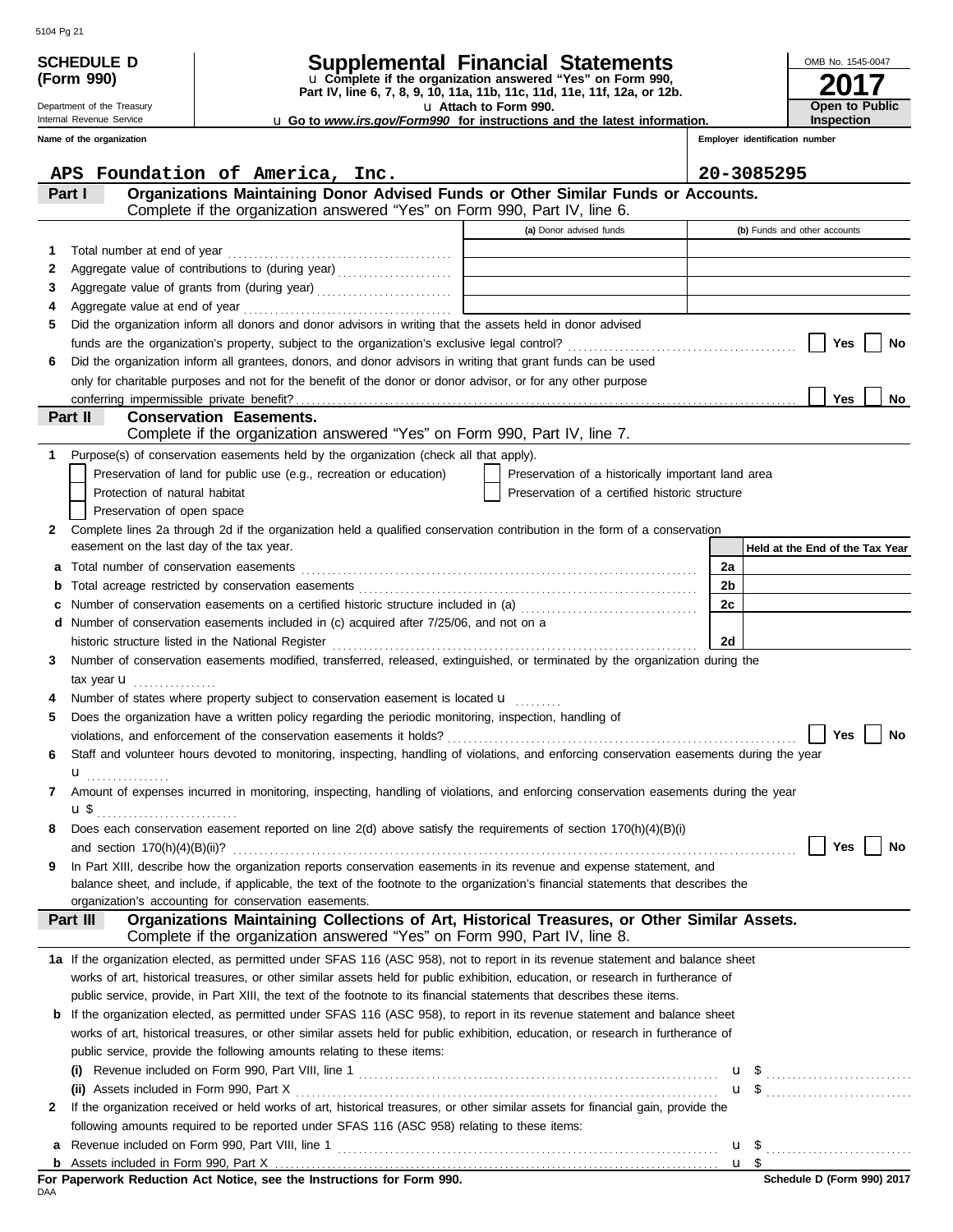|              | Schedule D (Form 990) 2017 APS Foundation of America, Inc.                                                                                                                                                                           |                         |                |                           |                    | 20-3085295           |                | Page 2              |
|--------------|--------------------------------------------------------------------------------------------------------------------------------------------------------------------------------------------------------------------------------------|-------------------------|----------------|---------------------------|--------------------|----------------------|----------------|---------------------|
|              | Organizations Maintaining Collections of Art, Historical Treasures, or Other Similar Assets (continued)<br>Part III                                                                                                                  |                         |                |                           |                    |                      |                |                     |
| 3            | Using the organization's acquisition, accession, and other records, check any of the following that are a significant use of its<br>collection items (check all that apply):                                                         |                         |                |                           |                    |                      |                |                     |
| a            | Public exhibition                                                                                                                                                                                                                    | d                       |                | Loan or exchange programs |                    |                      |                |                     |
| b            | Scholarly research                                                                                                                                                                                                                   | е                       |                |                           |                    |                      |                |                     |
| c            | Preservation for future generations                                                                                                                                                                                                  |                         |                |                           |                    |                      |                |                     |
| 4            | Provide a description of the organization's collections and explain how they further the organization's exempt purpose in Part                                                                                                       |                         |                |                           |                    |                      |                |                     |
|              | XIII.                                                                                                                                                                                                                                |                         |                |                           |                    |                      |                |                     |
| 5            | During the year, did the organization solicit or receive donations of art, historical treasures, or other similar                                                                                                                    |                         |                |                           |                    |                      |                |                     |
|              |                                                                                                                                                                                                                                      |                         |                |                           |                    |                      | Yes            | No                  |
|              | Part IV<br><b>Escrow and Custodial Arrangements.</b>                                                                                                                                                                                 |                         |                |                           |                    |                      |                |                     |
|              | Complete if the organization answered "Yes" on Form 990, Part IV, line 9, or reported an amount on Form                                                                                                                              |                         |                |                           |                    |                      |                |                     |
|              | 990, Part X, line 21.                                                                                                                                                                                                                |                         |                |                           |                    |                      |                |                     |
|              | 1a Is the organization an agent, trustee, custodian or other intermediary for contributions or other assets not                                                                                                                      |                         |                |                           |                    |                      |                |                     |
|              |                                                                                                                                                                                                                                      |                         |                |                           |                    |                      | Yes            | No                  |
|              | <b>b</b> If "Yes," explain the arrangement in Part XIII and complete the following table:                                                                                                                                            |                         |                |                           |                    |                      |                |                     |
|              |                                                                                                                                                                                                                                      |                         |                |                           |                    |                      | Amount         |                     |
|              | c Beginning balance <b>contract to the contract of the set of the contract of the contract of the contract of the contract of the contract of the contract of the contract of the contract of the contract of the contract of th</b> |                         |                |                           |                    | 1c                   |                |                     |
|              |                                                                                                                                                                                                                                      |                         |                |                           |                    | 1d                   |                |                     |
|              |                                                                                                                                                                                                                                      |                         |                |                           |                    | 1e                   |                |                     |
| f.           | Ending balance <b>constructs</b> and constructs and constructs and constructs and constructs and constructs and constructs and constructs and constructs and constructs and constructs and constructs and constructs and constructs  |                         |                |                           |                    | 1f                   |                |                     |
|              |                                                                                                                                                                                                                                      |                         |                |                           |                    |                      | <b>Yes</b>     | No                  |
|              |                                                                                                                                                                                                                                      |                         |                |                           |                    |                      |                |                     |
|              | Part V<br><b>Endowment Funds.</b>                                                                                                                                                                                                    |                         |                |                           |                    |                      |                |                     |
|              | Complete if the organization answered "Yes" on Form 990, Part IV, line 10.                                                                                                                                                           |                         |                |                           |                    |                      |                |                     |
|              |                                                                                                                                                                                                                                      | (a) Current year        | (b) Prior year |                           | (c) Two years back | (d) Three years back |                | (e) Four years back |
|              | 1a Beginning of year balance                                                                                                                                                                                                         |                         |                |                           |                    |                      |                |                     |
|              | <b>b</b> Contributions <b>contributions</b>                                                                                                                                                                                          |                         |                |                           |                    |                      |                |                     |
|              | c Net investment earnings, gains, and                                                                                                                                                                                                |                         |                |                           |                    |                      |                |                     |
|              |                                                                                                                                                                                                                                      |                         |                |                           |                    |                      |                |                     |
|              | d Grants or scholarships<br>e Other expenditures for facilities and                                                                                                                                                                  |                         |                |                           |                    |                      |                |                     |
|              |                                                                                                                                                                                                                                      |                         |                |                           |                    |                      |                |                     |
|              | f Administrative expenses                                                                                                                                                                                                            |                         |                |                           |                    |                      |                |                     |
|              |                                                                                                                                                                                                                                      |                         |                |                           |                    |                      |                |                     |
| $\mathbf{2}$ | Provide the estimated percentage of the current year end balance (line 1g, column (a)) held as:                                                                                                                                      |                         |                |                           |                    |                      |                |                     |
|              | a Board designated or quasi-endowment u                                                                                                                                                                                              |                         |                |                           |                    |                      |                |                     |
|              | <b>b</b> Permanent endowment $\mathbf{u}$ %                                                                                                                                                                                          |                         |                |                           |                    |                      |                |                     |
|              | c Temporarily restricted endowment <b>u</b>                                                                                                                                                                                          |                         |                |                           |                    |                      |                |                     |
|              | The percentages on lines 2a, 2b, and 2c should equal 100%.                                                                                                                                                                           |                         |                |                           |                    |                      |                |                     |
|              | 3a Are there endowment funds not in the possession of the organization that are held and administered for the                                                                                                                        |                         |                |                           |                    |                      |                |                     |
|              | organization by:                                                                                                                                                                                                                     |                         |                |                           |                    |                      |                | Yes<br>No.          |
|              |                                                                                                                                                                                                                                      |                         |                |                           |                    |                      | 3a(i)          |                     |
|              |                                                                                                                                                                                                                                      |                         |                |                           |                    |                      | 3a(ii)         |                     |
|              |                                                                                                                                                                                                                                      |                         |                |                           |                    |                      | 3b             |                     |
|              | Describe in Part XIII the intended uses of the organization's endowment funds.                                                                                                                                                       |                         |                |                           |                    |                      |                |                     |
|              | Part VI<br>Land, Buildings, and Equipment.                                                                                                                                                                                           |                         |                |                           |                    |                      |                |                     |
|              | Complete if the organization answered "Yes" on Form 990, Part IV, line 11a. See Form 990, Part X, line 10.                                                                                                                           |                         |                |                           |                    |                      |                |                     |
|              | Description of property                                                                                                                                                                                                              | (a) Cost or other basis |                | (b) Cost or other basis   |                    | (c) Accumulated      | (d) Book value |                     |
|              |                                                                                                                                                                                                                                      | (investment)            |                | (other)                   |                    | depreciation         |                |                     |
|              |                                                                                                                                                                                                                                      |                         |                |                           |                    |                      |                |                     |
|              |                                                                                                                                                                                                                                      |                         |                |                           |                    |                      |                |                     |
|              | c Leasehold improvements                                                                                                                                                                                                             |                         |                |                           |                    |                      |                |                     |
|              |                                                                                                                                                                                                                                      |                         |                |                           |                    |                      |                |                     |
|              |                                                                                                                                                                                                                                      |                         |                | 2,059                     |                    | 2,059                |                |                     |
|              | Total. Add lines 1a through 1e. (Column (d) must equal Form 990, Part X, column (B), line 10c.)                                                                                                                                      |                         |                |                           |                    | u                    |                |                     |

**Schedule D (Form 990) 2017**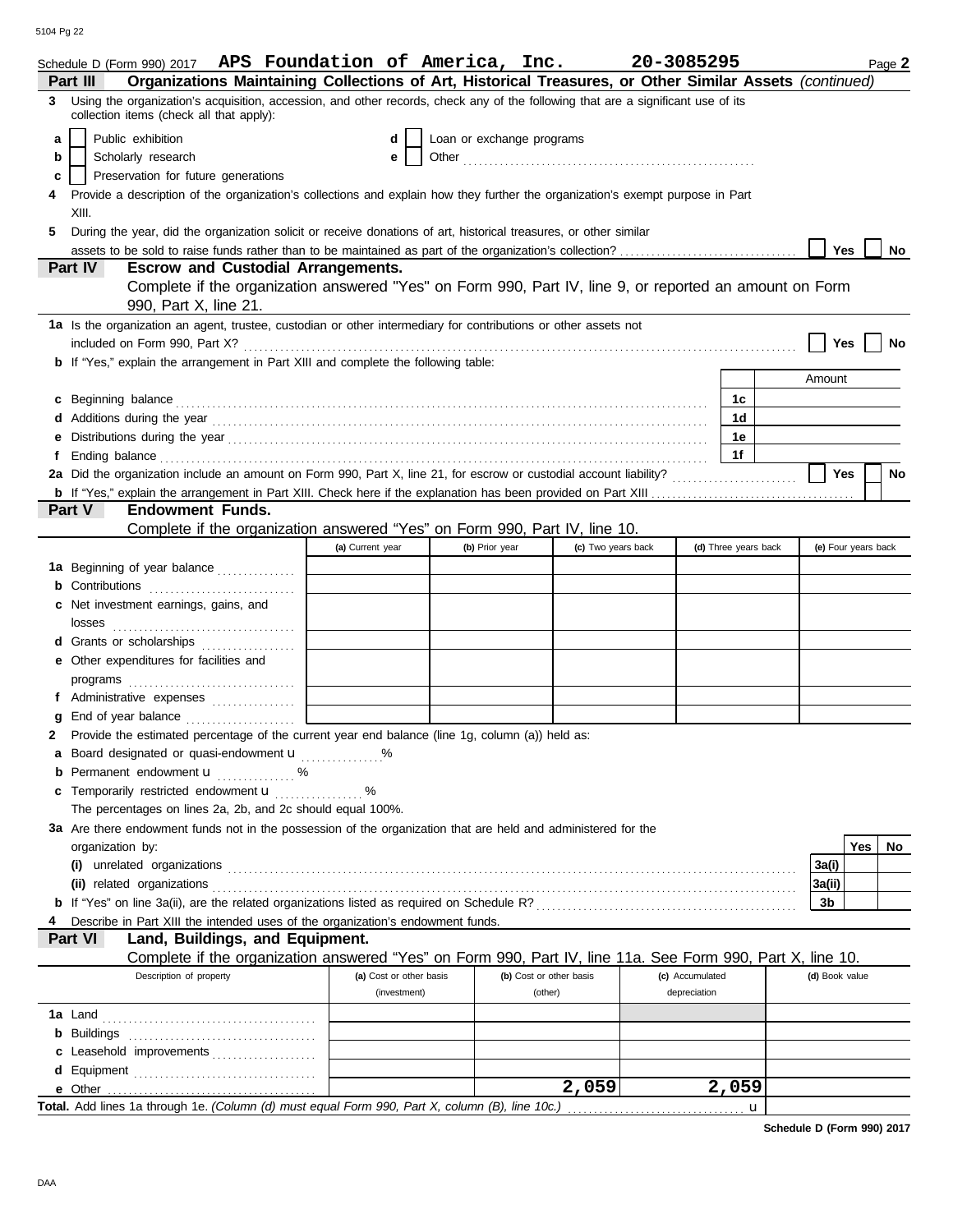| Schedule D (Form 990) 2017 | APS Foundation of America,                                                                                                    | Inc.           | 20-3085295                                                   | Page 3         |
|----------------------------|-------------------------------------------------------------------------------------------------------------------------------|----------------|--------------------------------------------------------------|----------------|
| Part VII                   | Investments-Other Securities.                                                                                                 |                |                                                              |                |
|                            | Complete if the organization answered "Yes" on Form 990, Part IV, line 11b. See Form 990, Part X, line 12.                    |                |                                                              |                |
|                            | (a) Description of security or category<br>(including name of security)                                                       | (b) Book value | (c) Method of valuation:<br>Cost or end-of-year market value |                |
|                            |                                                                                                                               |                |                                                              |                |
|                            |                                                                                                                               |                |                                                              |                |
|                            | (3) Other $\ldots$ and $\ldots$ and $\ldots$ and $\ldots$                                                                     |                |                                                              |                |
| (A)                        |                                                                                                                               |                |                                                              |                |
|                            |                                                                                                                               |                |                                                              |                |
|                            | (C)                                                                                                                           |                |                                                              |                |
|                            |                                                                                                                               |                |                                                              |                |
|                            |                                                                                                                               |                |                                                              |                |
| (G)                        |                                                                                                                               |                |                                                              |                |
| (H)                        |                                                                                                                               |                |                                                              |                |
|                            | Total. (Column (b) must equal Form 990, Part X, col. (B) line 12.) u                                                          |                |                                                              |                |
| Part VIII                  | Investments-Program Related.                                                                                                  |                |                                                              |                |
|                            | Complete if the organization answered "Yes" on Form 990, Part IV, line 11c. See Form 990, Part X, line 13.                    |                |                                                              |                |
|                            | (a) Description of investment                                                                                                 | (b) Book value | (c) Method of valuation:<br>Cost or end-of-year market value |                |
|                            |                                                                                                                               |                |                                                              |                |
| (1)<br>(2)                 |                                                                                                                               |                |                                                              |                |
| (3)                        |                                                                                                                               |                |                                                              |                |
| (4)                        |                                                                                                                               |                |                                                              |                |
| (5)                        |                                                                                                                               |                |                                                              |                |
| (6)                        |                                                                                                                               |                |                                                              |                |
| (7)                        |                                                                                                                               |                |                                                              |                |
| (8)                        |                                                                                                                               |                |                                                              |                |
| (9)                        |                                                                                                                               |                |                                                              |                |
|                            | Total. (Column (b) must equal Form 990, Part X, col. (B) line 13.) u                                                          |                |                                                              |                |
| Part IX                    | <b>Other Assets.</b>                                                                                                          |                |                                                              |                |
|                            | Complete if the organization answered "Yes" on Form 990, Part IV, line 11d. See Form 990, Part X, line 15.<br>(a) Description |                |                                                              | (b) Book value |
| (1)                        |                                                                                                                               |                |                                                              |                |
| (2)                        |                                                                                                                               |                |                                                              |                |
| (3)                        |                                                                                                                               |                |                                                              |                |
| (4)                        |                                                                                                                               |                |                                                              |                |
| (5)                        |                                                                                                                               |                |                                                              |                |
| (6)                        |                                                                                                                               |                |                                                              |                |
| (7)                        |                                                                                                                               |                |                                                              |                |
| (8)                        |                                                                                                                               |                |                                                              |                |
| (9)                        |                                                                                                                               |                |                                                              |                |
| Part X                     | Total. (Column (b) must equal Form 990, Part X, col. (B) line 15.)<br>Other Liabilities.                                      |                | u                                                            |                |
|                            | Complete if the organization answered "Yes" on Form 990, Part IV, line 11e or 11f. See Form 990, Part X,                      |                |                                                              |                |
|                            | line 25.                                                                                                                      |                |                                                              |                |
| 1.                         | (a) Description of liability                                                                                                  | (b) Book value |                                                              |                |
| (1)                        | Federal income taxes                                                                                                          |                |                                                              |                |
| (2)                        |                                                                                                                               |                |                                                              |                |
| (3)                        |                                                                                                                               |                |                                                              |                |
| (4)                        |                                                                                                                               |                |                                                              |                |
| (5)                        |                                                                                                                               |                |                                                              |                |
| (6)                        |                                                                                                                               |                |                                                              |                |
| (7)                        |                                                                                                                               |                |                                                              |                |
| (8)<br>(9)                 |                                                                                                                               |                |                                                              |                |
|                            | Total. (Column (b) must equal Form 990, Part X, col. (B) line 25.) u                                                          |                |                                                              |                |

Liability for uncertain tax positions. In Part XIII, provide the text of the footnote to the organization's financial statements that reports the **2.** organization's liability for uncertain tax positions under FIN 48 (ASC 740). Check here if the text of the footnote has been provided in Part XIII.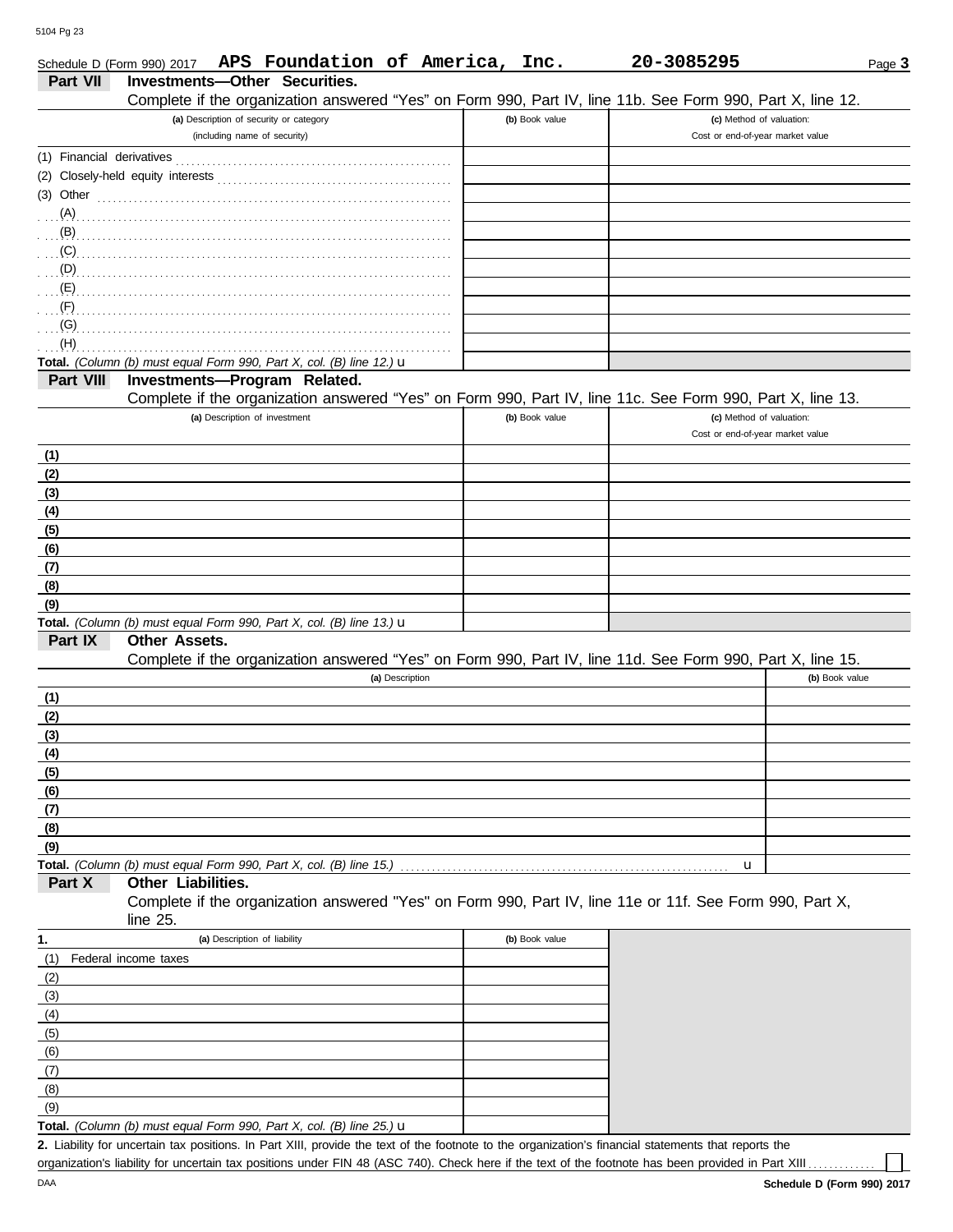| Schedule D (Form 990) 2017 APS Foundation of America, Inc.                                                                                                                                                                          |                | 20-3085295   | Page 4 |
|-------------------------------------------------------------------------------------------------------------------------------------------------------------------------------------------------------------------------------------|----------------|--------------|--------|
| Reconciliation of Revenue per Audited Financial Statements With Revenue per Return.<br>Part XI                                                                                                                                      |                |              |        |
| Complete if the organization answered "Yes" on Form 990, Part IV, line 12a.                                                                                                                                                         |                |              |        |
| 1                                                                                                                                                                                                                                   |                | $\mathbf{1}$ |        |
| Amounts included on line 1 but not on Form 990, Part VIII, line 12:<br>2                                                                                                                                                            |                |              |        |
| а                                                                                                                                                                                                                                   | 2a             |              |        |
| b                                                                                                                                                                                                                                   | 2 <sub>b</sub> |              |        |
| с                                                                                                                                                                                                                                   | 2c             |              |        |
| d                                                                                                                                                                                                                                   | 2d             |              |        |
| Add lines 2a through 2d [11] All and the contract of the contract of the contract of the contract of the contract of the contract of the contract of the contract of the contract of the contract of the contract of the contr<br>е |                | 2e           |        |
| 3                                                                                                                                                                                                                                   |                | 3            |        |
| Amounts included on Form 990, Part VIII, line 12, but not on line 1:<br>4                                                                                                                                                           |                |              |        |
| Investment expenses not included on Form 990, Part VIII, line 7b [<br>a                                                                                                                                                             | 4а             |              |        |
|                                                                                                                                                                                                                                     | 4b             |              |        |
| c Add lines 4a and 4b                                                                                                                                                                                                               |                | 4с           |        |
|                                                                                                                                                                                                                                     |                | 5            |        |
| Reconciliation of Expenses per Audited Financial Statements With Expenses per Return.<br>Part XII                                                                                                                                   |                |              |        |
| Complete if the organization answered "Yes" on Form 990, Part IV, line 12a.                                                                                                                                                         |                |              |        |
| Total expenses and losses per audited financial statements<br>1                                                                                                                                                                     |                | $\mathbf{1}$ |        |
| Amounts included on line 1 but not on Form 990, Part IX, line 25:<br>2                                                                                                                                                              |                |              |        |
| a                                                                                                                                                                                                                                   | 2a             |              |        |
|                                                                                                                                                                                                                                     | 2 <sub>b</sub> |              |        |
| c                                                                                                                                                                                                                                   | 2c             |              |        |
|                                                                                                                                                                                                                                     | 2d             |              |        |
| Add lines 2a through 2d [11, 12] Add lines 2a through 2d [12] Add lines 2a through 2d [12] Add lines 2a through 2d [12] Add and a series with the set of the set of the set of the set of the set of the set of the set of the<br>е |                | 2e           |        |
| 3                                                                                                                                                                                                                                   |                | 3            |        |
| Amounts included on Form 990, Part IX, line 25, but not on line 1:<br>4                                                                                                                                                             |                |              |        |
|                                                                                                                                                                                                                                     | 4a             |              |        |
|                                                                                                                                                                                                                                     | 4b             |              |        |
| c Add lines 4a and 4b                                                                                                                                                                                                               |                | 4c           |        |
|                                                                                                                                                                                                                                     |                | 5            |        |
| Part XIII Supplemental Information.                                                                                                                                                                                                 |                |              |        |
| Provide the descriptions required for Part II, lines 3, 5, and 9; Part III, lines 1a and 4; Part IV, lines 1b and 2b; Part V, line 4; Part X, line                                                                                  |                |              |        |
| 2; Part XI, lines 2d and 4b; and Part XII, lines 2d and 4b. Also complete this part to provide any additional information.                                                                                                          |                |              |        |
|                                                                                                                                                                                                                                     |                |              |        |
|                                                                                                                                                                                                                                     |                |              |        |
|                                                                                                                                                                                                                                     |                |              |        |
|                                                                                                                                                                                                                                     |                |              |        |
|                                                                                                                                                                                                                                     |                |              |        |
|                                                                                                                                                                                                                                     |                |              |        |
|                                                                                                                                                                                                                                     |                |              |        |
|                                                                                                                                                                                                                                     |                |              |        |
|                                                                                                                                                                                                                                     |                |              |        |
|                                                                                                                                                                                                                                     |                |              |        |
|                                                                                                                                                                                                                                     |                |              |        |
|                                                                                                                                                                                                                                     |                |              |        |
|                                                                                                                                                                                                                                     |                |              |        |
|                                                                                                                                                                                                                                     |                |              |        |
|                                                                                                                                                                                                                                     |                |              |        |
|                                                                                                                                                                                                                                     |                |              |        |
|                                                                                                                                                                                                                                     |                |              |        |
|                                                                                                                                                                                                                                     |                |              |        |
|                                                                                                                                                                                                                                     |                |              |        |
|                                                                                                                                                                                                                                     |                |              |        |
|                                                                                                                                                                                                                                     |                |              |        |
|                                                                                                                                                                                                                                     |                |              |        |
|                                                                                                                                                                                                                                     |                |              |        |
|                                                                                                                                                                                                                                     |                |              |        |
|                                                                                                                                                                                                                                     |                |              |        |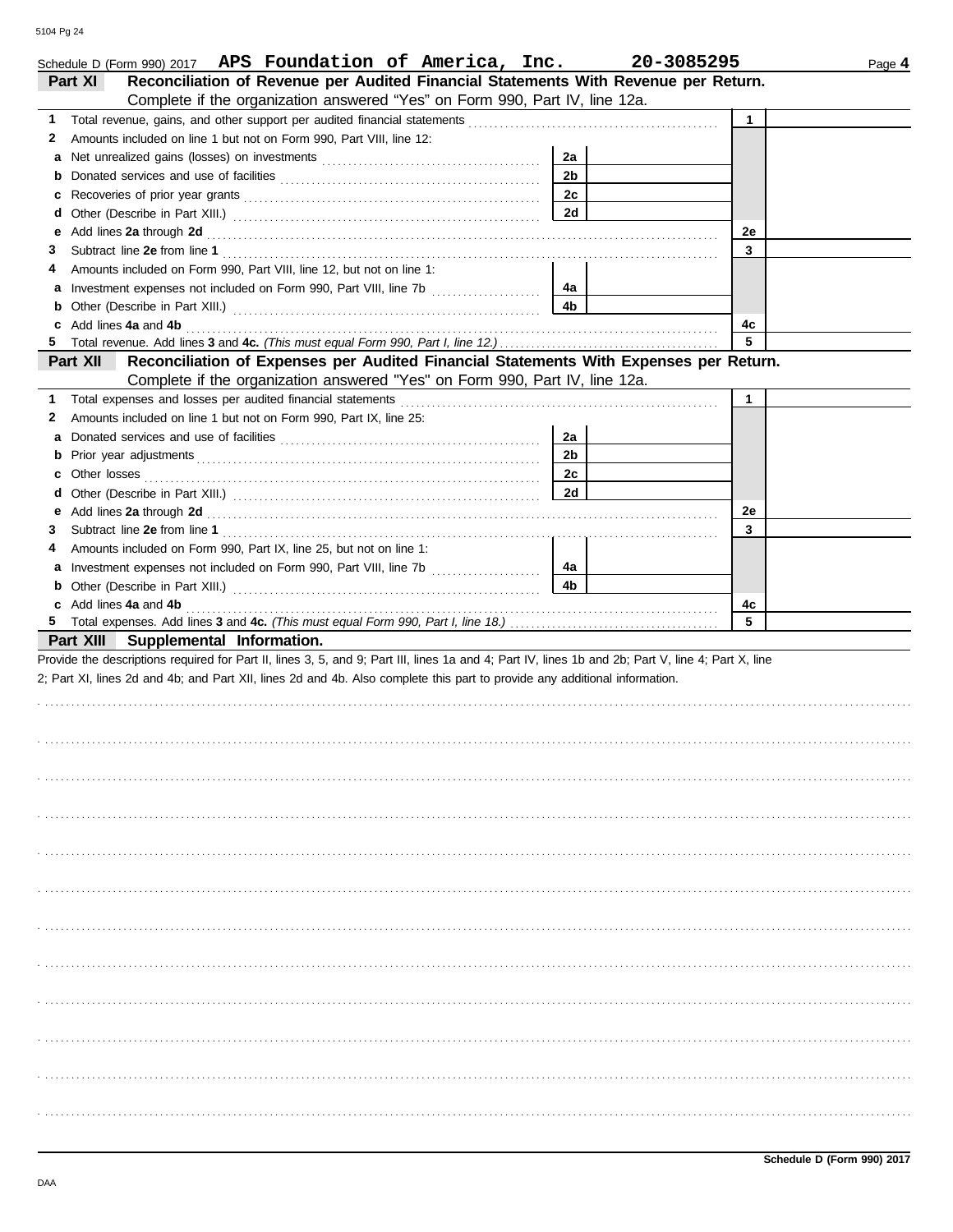| Schedule D (Form 990) 2017 APS Foundation of America, Inc. |                                      |  | 20-3085295 | Page 5 |
|------------------------------------------------------------|--------------------------------------|--|------------|--------|
| Part XIII                                                  | Supplemental Information (continued) |  |            |        |
|                                                            |                                      |  |            |        |
|                                                            |                                      |  |            |        |
|                                                            |                                      |  |            |        |
|                                                            |                                      |  |            |        |
|                                                            |                                      |  |            |        |
|                                                            |                                      |  |            |        |
|                                                            |                                      |  |            |        |
|                                                            |                                      |  |            |        |
|                                                            |                                      |  |            |        |
|                                                            |                                      |  |            |        |
|                                                            |                                      |  |            |        |
|                                                            |                                      |  |            |        |
|                                                            |                                      |  |            |        |
|                                                            |                                      |  |            |        |
|                                                            |                                      |  |            |        |
|                                                            |                                      |  |            |        |
|                                                            |                                      |  |            |        |
|                                                            |                                      |  |            |        |
|                                                            |                                      |  |            |        |
|                                                            |                                      |  |            |        |
|                                                            |                                      |  |            |        |
|                                                            |                                      |  |            |        |
|                                                            |                                      |  |            |        |
|                                                            |                                      |  |            |        |
|                                                            |                                      |  |            |        |
|                                                            |                                      |  |            |        |
|                                                            |                                      |  |            |        |
|                                                            |                                      |  |            |        |
|                                                            |                                      |  |            |        |
|                                                            |                                      |  |            |        |
|                                                            |                                      |  |            |        |
|                                                            |                                      |  |            |        |
|                                                            |                                      |  |            |        |
|                                                            |                                      |  |            |        |
|                                                            |                                      |  |            |        |
|                                                            |                                      |  |            |        |
|                                                            |                                      |  |            |        |
|                                                            |                                      |  |            |        |
|                                                            |                                      |  |            |        |